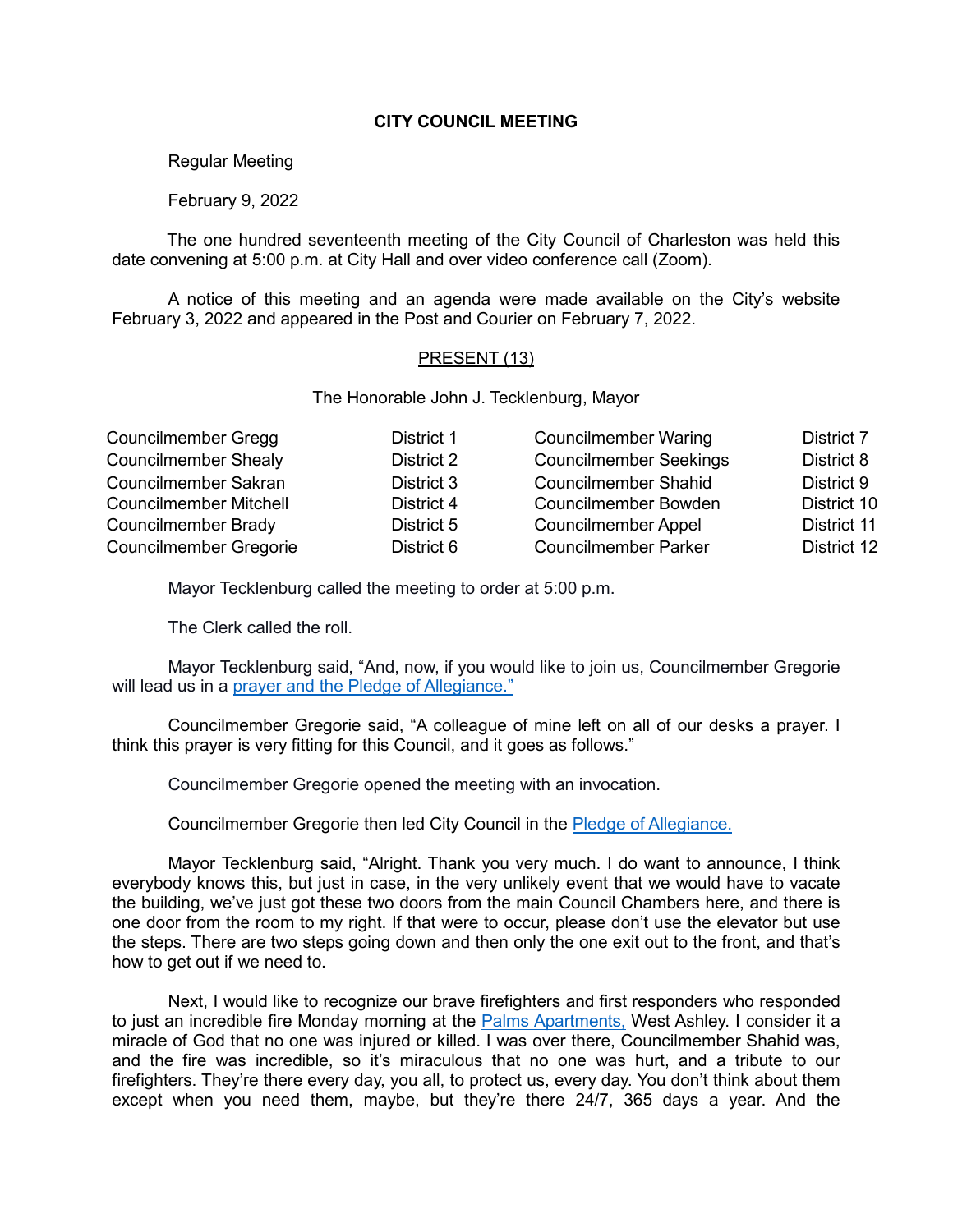cooperation, by the way, we have these agreements with the neighboring jurisdictions. So, like in no time, not just Charleston Fire Department, but St. Andrews Fire Department, North Charleston Fire Department, Charleston County Emergency Medical Services, EMS, they all converge, they all, it's like team work, you wouldn't believe, and now the team work is for our community to help those that were displaced by this fire.

So, think about this, 5:30 in the morning, police officers and firefighters were knocking on doors, getting people out of their apartments as quick as they can. So, people woke up, they had their pajamas on, they may have thrown on a coat, and they went out, and everything, all of their belongings were burned, obliterated in the fire, in 56 units. Those people and families had all of their belongings taken away. Now, there has been an outpouring already in our community that I'm thankful for. The Red Cross is coordinating, many houses of faith have stepped forward, and other community organizations. I was out there this afternoon. They had to bring in some of those portable rental units just to hold all of the donations that are coming in. Very thankful for that. We've got to keep it up because it's one thing in the first few days, and then maybe they get another apartment, they've got to stay in a hotel for a while. But think about it, like I said, these folks had everything wiped out, and we want to follow them for the next few months and really help them get re-situated wherever they get moved to, and I think it's going to take a real community effort. There are two places that, if you're not giving clothes or some non-perishable items, that you can donate. One would be the www.redcross.org, and the other would be our own Homeless to Hope Fund that's managed by the Palmetto Project, so it's all charitable donations. All of the funds would go straight to the recipients, to those who have been impacted, so I did want to mention that, and thank everybody who has stepped up to the plate."

Mayor Tecklenburg recognized Councilmember Shahid.

Councilmember Shahid said, "If I may, Mayor, thank you. I just wanted to echo the comments that you made about that Monday morning fire. One of the most harrowing things is to wake up to a text message from Chief Curia about something that is catastrophic happening in literally my backyard. I shared this with Councilmember Waring while you and I were out there, and we met with several of the residents and you alluded to this, but most of the folks who lived in the Palms Apartments, these were not transitional residents. They had lived in these apartments for a number of years. You and I talked to this one elderly man who I think had been in there since the 1970s, and just looking in these folks' eyes as they were watching their earthly belongings literally go up in flames and the look of hopelessness. That's something that will haunt me for a while, and we're all helpless at that point. I mean, we're helpless as to what we can do for them, as to how we can help them re-group from this, because your home is your castle. It's a place where you can take off your suit, take off your shoes, sit down, relax, and rejuvenate yourself, and if you don't have your home, and if it's an apartment or it's a house that you had, if you don't have that, that is the essence of life. We've seen the pictures of tornadoes coming through, when storms are coming through, and it's distant to us, but when you see it alive and in person, it really is just something that we need to reconcile ourselves with. I do want to give a huge shout-out for our first responders. Being out there, watching these brave men and women, it was raining, and it was cold. The heat was so intense, even though I was several hundred yards away from it, I was warmed by the intensity of the heat, but these men and women were out there in full gear fighting that fire. They were on the rooftop creating a, I forgot the term that they used, but to somehow sort of stop the fire, and I watched them do that standing on that roof. It's a slick roof with the equipment they were using, and it worked. It was just like, all of a sudden the fire stopped because of that. So, our hats off to those brave men and women who responded, and what you mentioned, Mr. Mayor, about the full cooperation from the other responding neighborhoods, St. Andrews Public Service District, North Charleston,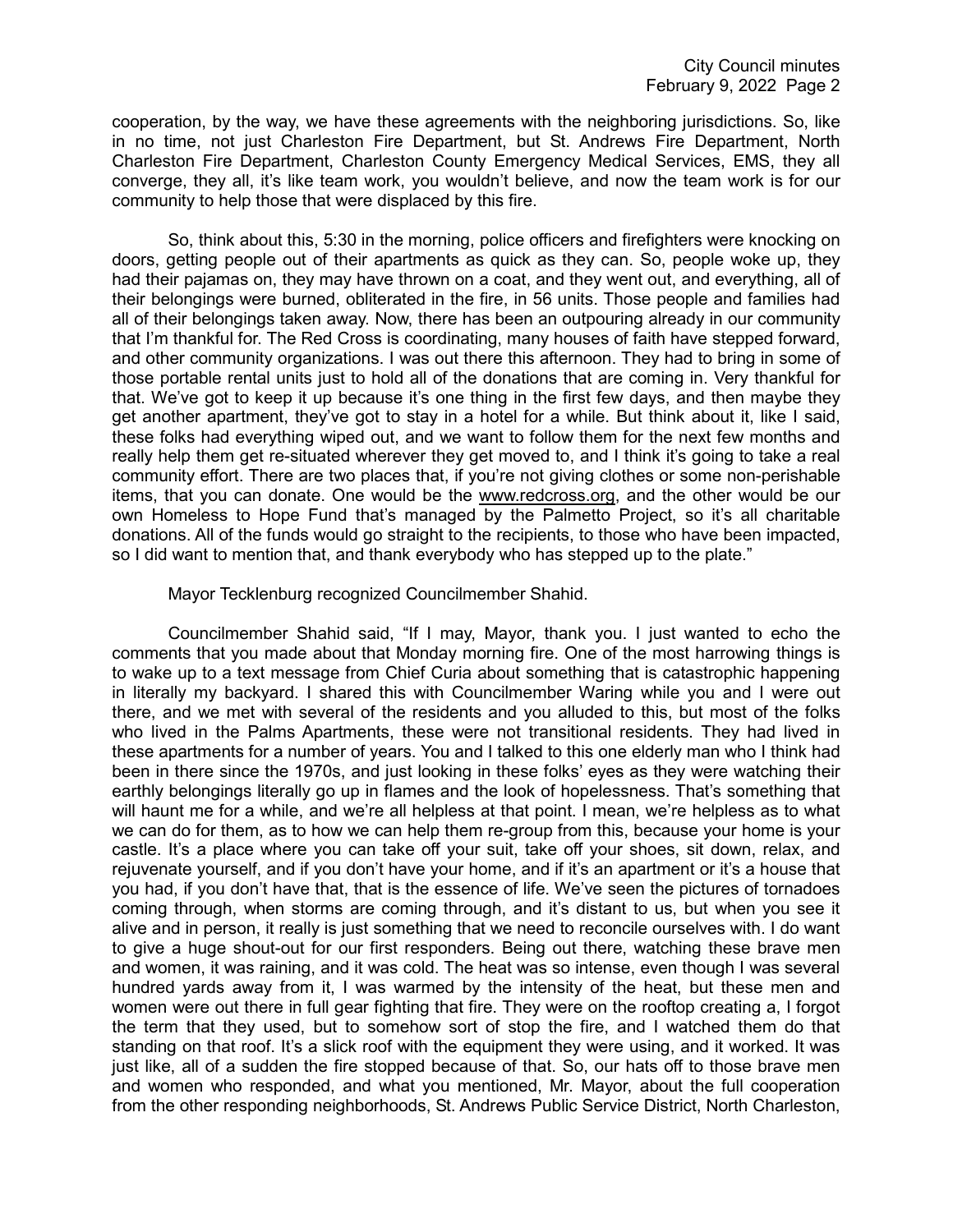EMS, American Red Cross, their volunteer rescue squad, and then just our citizens who come together. It's just sort of interesting how in a time of a crisis, it's a unifying force, so I just want to echo your comments, Mayor. Thank you. You and I were out there going grocery shopping later that morning just to get some juice and donuts to these folks because, as you said, they woke up and all of sudden it was 9:00 a.m., and they hadn't had anything to eat or drink. So, I appreciate all of your efforts and what you have done and being out there and responding, as well."

Mayor Tecklenburg said, "So, the Publix near Peter's house or the Harris Teeter at Hwy. 7 and Hwy. 61, thank them. I drove over there, and they crammed my car full of stuff, but anyway, thank you Harris Teeter and Publix. Everybody has been pitching in.

So, next I'd like to recognize our newest [Councilmember, Boyd Gregg.](https://youtu.be/N98xBpVA8lw?t=657) He is the victor of a special election that we had in District #1, mostly over on Daniel Island, but also a part of the Peninsula. Normally, we would have him sworn in now at a Council meeting, but since we had some committee meetings and a meeting of Council yesterday, we swore him in just this past Friday. So, he is a bonafide City Council member, and I'd like to call Councilmember Gregg to come forward and share a few words with us. Councilmember."

There was applause in the Chamber.

Councilmember Gregg said, "First, I would just like to thank the citizens of District #1 for trusting me. We had a great turnout in our election. I'm very proud of the message of our campaign and I think the folks in District #1 showed up to endorse that message. I would also like to thank all of those folks that helped me, if you are watching. There are too many to name, but I am honored and overwhelmed that they gave of their time, talent, and treasure to help me. I would also like to acknowledge former Councilwoman Marie Delcioppo. She served this district well and certainly set a high standard for me to uphold, but also I would like to thank my family, three of whom are sitting over there, in particular, my wife and children. They went door-to-door during the Christmas season, not probably on their list of favorite things to do, but they did it enthusiastically, and they love me, so I would like to just acknowledge all of their effort and support to me."

There was laughter in the Chamber.

Councilmember Gregg continued, "One of the great privileges of this entire experience has been getting to cross paths with people I never would have crossed paths with. Certainly, the 11 of my new fellow Councilmembers and colleagues, and you, Mr. Mayor, so I would just say that I know we're not going to agree on everything, but I do promise to listen, and I hope that I'll be able to call you all friends, and I hope you would consider me a friend. Lastly, I would just say, hold me accountable, to everybody in District #1 and in the City. I'm honored to serve this City that we all love with you. Lastly, a prayer for my life, it comes from Micah 6:8, 'what does the Lord your God ask of you but to do justice, love mercy, and walk humbly,' and it's a good message for us here in this Chamber, but thank you very much."

There was applause in the Chamber.

Mayor Tecklenburg said, "Thank you, and finally as a recognition, this just occurred, the loss of one of our community members who served our community well, so it's not on the agenda, but I would like to recognize, by way of this resolution, [Dr. David Rivers,](https://youtu.be/N98xBpVA8lw?t=857) who, unfortunately, somewhat unexpectedly, passed about a week ago. His funeral is tomorrow in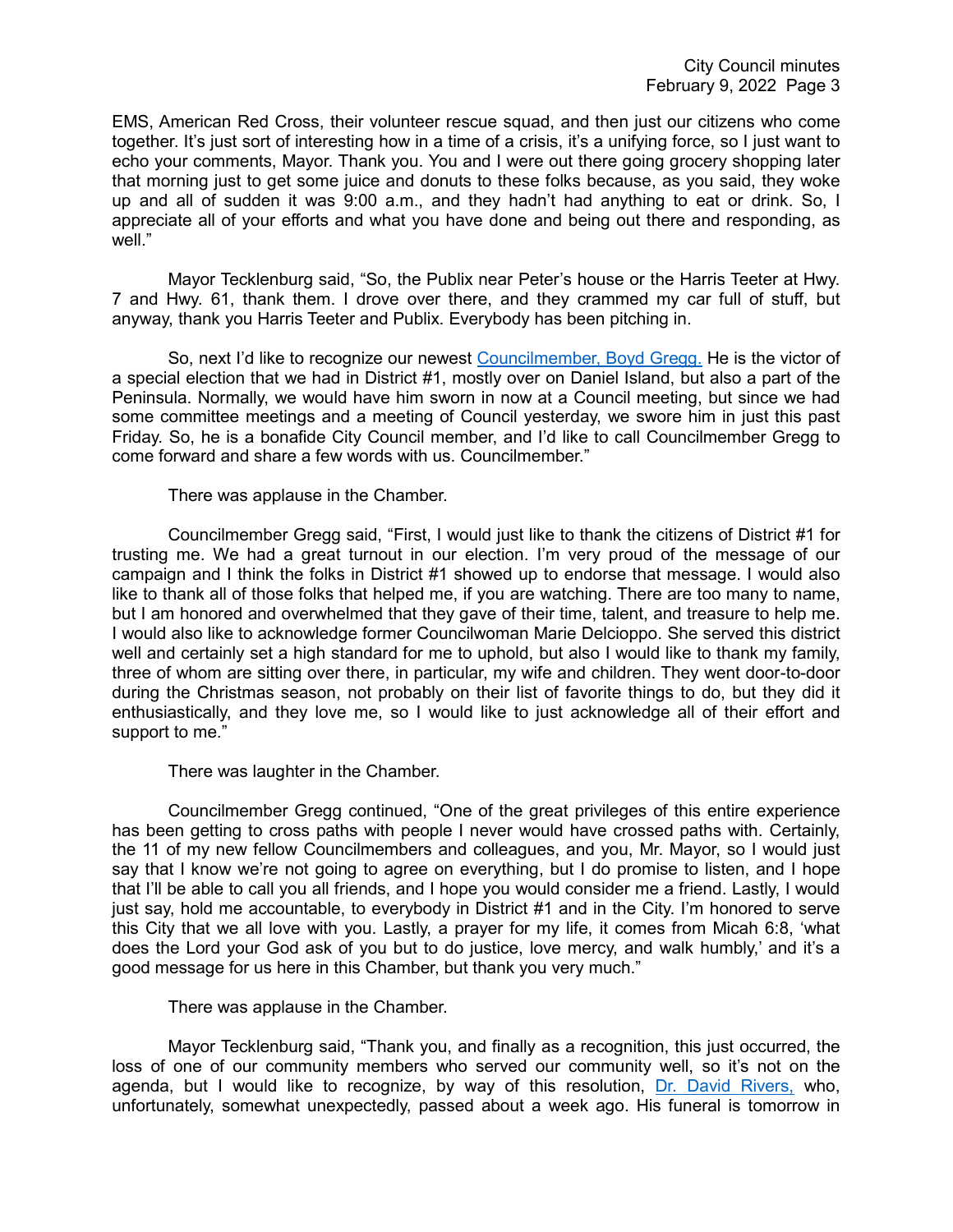Atlanta, where much of his family was from. Dr. Rivers, as I'll mention in the resolution, served on the Charleston Water System Board for the last 10 or 12 years, or maybe a little more, and I'll mention here, it's kind of remarkable. He is the first African American that was ever elected to Citywide office in the City of Charleston. Dr. Rivers holds that distinction."

Mayor Tecklenburg read the resolution.

# ---INSERT RESOLUTION---

Mayor Tecklenburg said, "The family members could not be with us this evening as they are in Atlanta for the funeral services tomorrow, but he was a fine gentleman, a very wise man. He contributed a lot to this community. I'm going to call on Councilmember Waring, if you would like to add any remarks."

Councilmember Waring said, "Thank you, Mr. Mayor. Anybody who had the pleasure to serve with Dr. Rivers is better as a result of having done so. Dr. Rivers came to a meeting with uncanny wisdom and knowledge. You actually, I would say using an accounting term, it's accretive, you left better, or you picked up information as a result. I never had a cross conversation in a negative way with him. It was always one person spoke at a time and the personality and the goodness that he brought and the difference that he has made to this community, in particular, in diversity over at Medical University. His connections, from local grassroots all the way to Washington, D.C., made an immeasurable difference. Personalities and individuals like Dr. Rivers you just don't replace. You thank God that they came your way. Off and on all weekend, the loss of Dr. Rivers has just been visiting me and re-visiting me, and I just hope and pray that we all realize the gift that God gave us, because it didn't have to be. Those people don't have to grace your community, but by the grace of God he came, so I wanted to say thank you. Thank you for your words, thank you for the resolution, and our prayers to their family. Thank you."

Mayor Tecklenburg said, "God bless."

Mayor Tecklenburg recognized Councilmember Gregorie.

Councilmember Gregorie said, "Thank you, Mayor. Dr. Rivers and I go way back to my beginnings at HUD, and through that experience I really learned a lot, and Dr. Rivers and I became very, very close friends. His political instinct; unbelievable. There is so much that he brought to our City that most people will never know, but the one thing that he helped with was Ashley Tower, and that was \$400 million coming to the Medical University to develop that. David was also the kind of person, 'okay, we've got the \$400 million, how are we going to be able to service the disadvantaged, the minority and women businesses, how can they get a piece of this?' We have several meetings in that regard, and I do think that the Medical University did a pretty good job in terms of making sure that there was that kind of participation. But, that just describes the kind of person David is, and like my colleague, since I heard of his death, it just can't leave me, for some reason. It's just, it's constant, and it's making me understand that when our work here is done, it's done, and I will forever be thankful and grateful for his friendship. I know that he will continue to live through all of the people that he touched throughout his life, and I would be remiss if I didn't recognize my friend, who I loved very much, who was very dear to me, and I learned a side of him that most people probably have never experienced, because when he's ready, he puts you in your place fairly quickly. So, again, Mayor, thank you for the resolution, and the opportunity to speak on his behalf."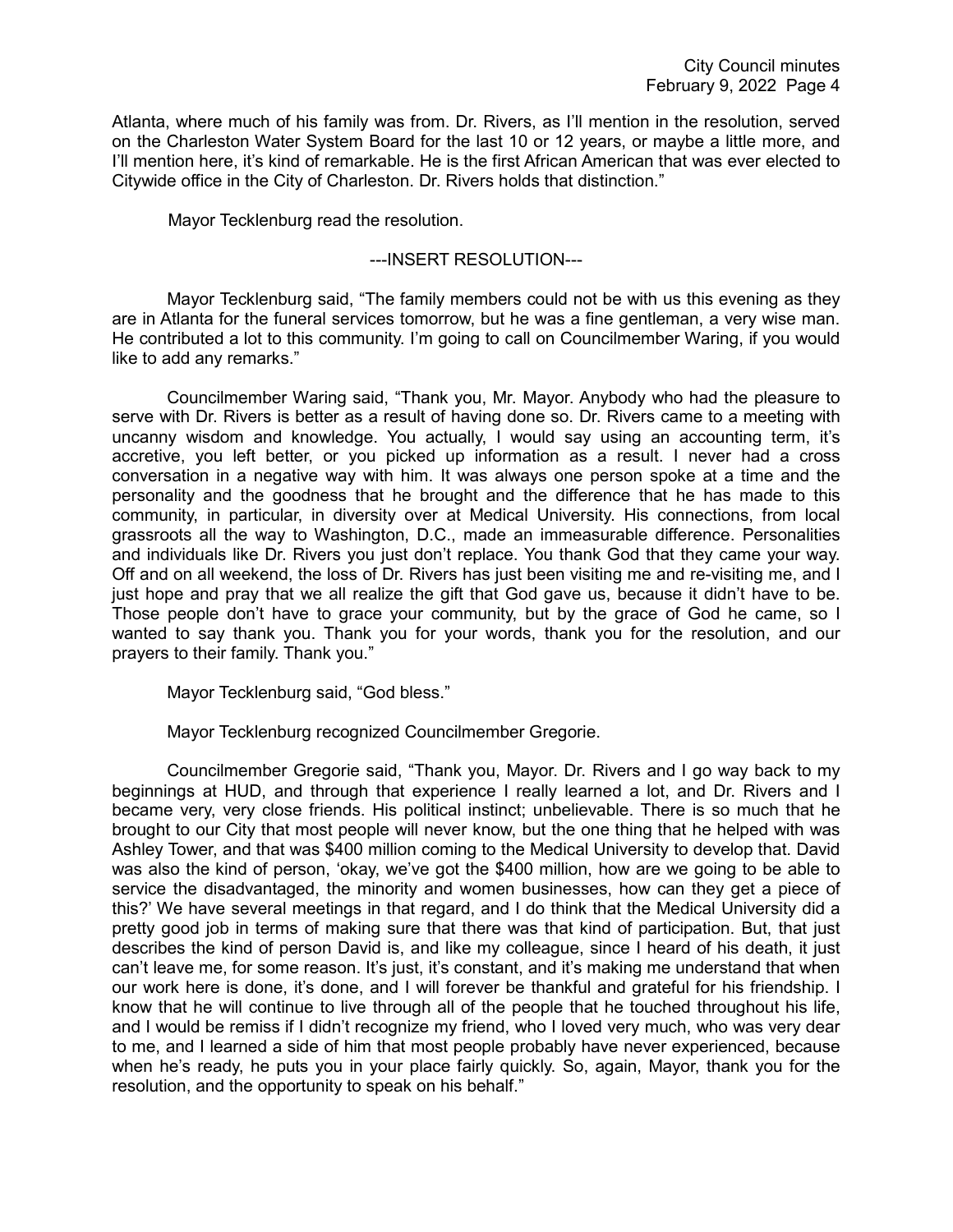Mayor Tecklenburg said, "Councilmember Waring and I had the honor and pleasure to serve with him on the Charleston Water System Board, and I knew him mostly through that connection. He was a remarkable man, he really was. So, thank you all for that. Next up is our [approval of City Council minutes](https://youtu.be/N98xBpVA8lw?t=1359) from both January 11<sup>th</sup> and the 25<sup>th</sup>."

The Clerk said, "Just the  $11^{th}$ ."

Mayor Tecklenburg said, "Just the 11<sup>th</sup>. I'm sorry."

Councilmember Mitchell said, "So moved."

Councilmember Gregorie said, "Second."

Mayor Tecklenburg said, "Alright. Any changes, additions, or deletions?"

No one asked to speak.

On a motion of Councilmember Mitchell, seconded by Councilmember Gregorie, City Council voted unanimously to approve the minutes from the January 11, 2022 City Council meeting.

Mayor Tecklenburg said, "Next up we're already at our [Citizens Participation Period.](https://youtu.be/N98xBpVA8lw?t=1377) Thank you all for coming out and sharing with us. I spoke with Councilmember Waring about this just before the meeting because I thought we had a bigger number, we have 42 people total, here and online. We have a new policy to limit to 30 folks, so I leave it to Council as to whether you all are willing to extend the extra 12 minutes to let everybody be heard. I think it would be reasonable."

Councilmember Brady said, "I would move to suspend the rules to allow for each person to have one minute for public comment."

Councilmember Appel said, "Second."

Mayor Tecklenburg said, "If it were 60, 70, or 80, yes. It's 42, yes."

On a motion of Councilmember Brady, seconded by Councilmember Appel, City Council voted unanimously to extend the Citizens Participation Period.

Mayor Tecklenburg said, "Madam Clerk will call your name. When you come to the microphone, please clearly give us your name and address, and I'm afraid we can only limit it to one minute each given the number of folks that have come out tonight, but thank you for sharing with us. Madam Clerk."

The Clerk said, "We will start with the in-person speakers first and per the new rules, citizens who provided City of Charleston addresses will be speaking first. Anthony Bryant."

1. Anthony G. Bryant said they definitely wanted to end no-knock warrants throughout the Country after what had happened in Minnesota at the U.S. Mayors' Conference in terms of promoting the serious draconian policies that affected, by and large, Black folks like him. He said he wasn't married and didn't have any children. He said it was Baltimore's ICE at the U.S. Marshal's Office 703, and he was going to register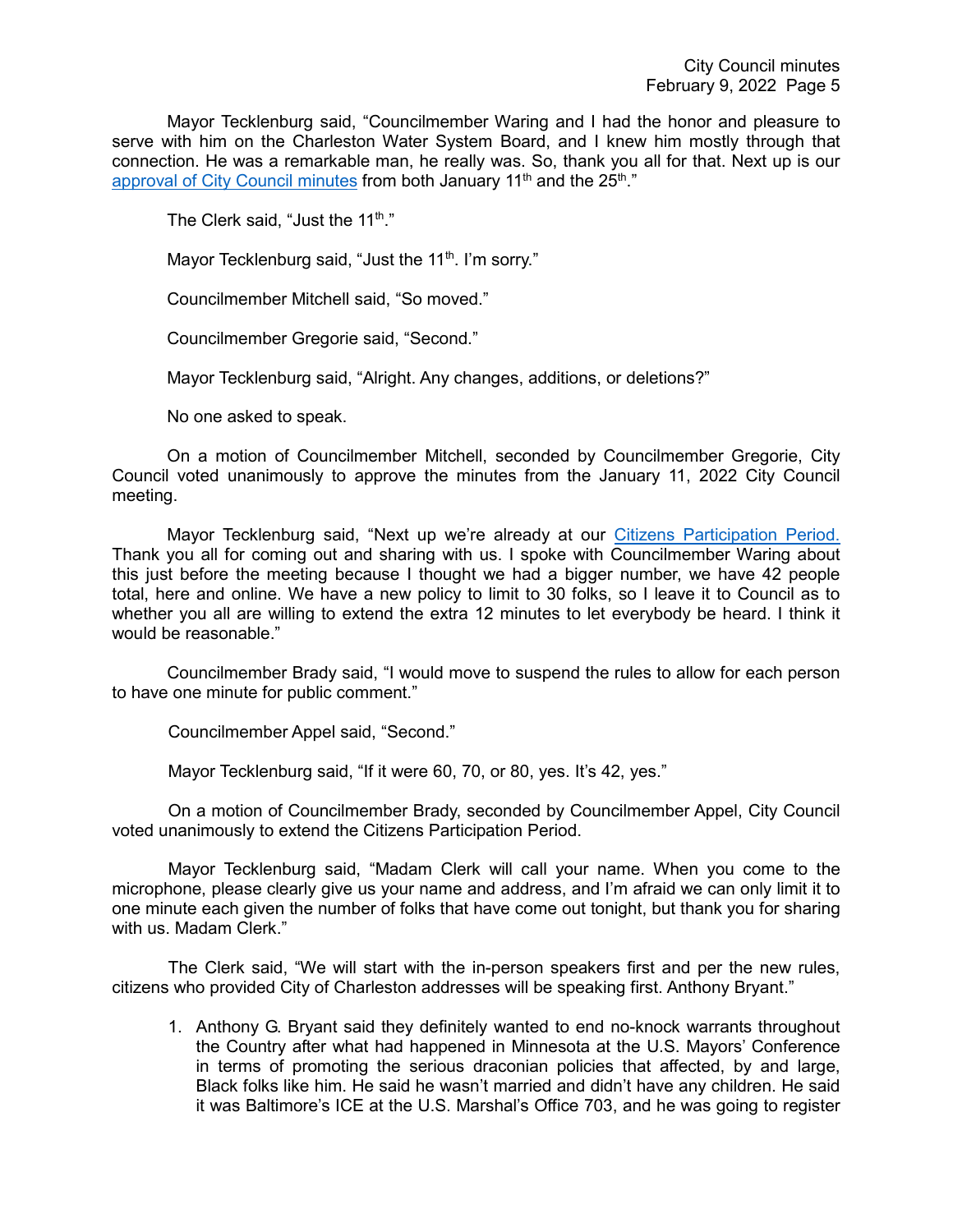a FOIA request for it. He requested from Fresno, California in the Criminal Division of the IRS the Inspector General report for no-knock warrants in their community and throughout the Country. He issued another one to the BCDCOG. He lived in and was born and raised in the City of Charleston so the documents would go to them. He wanted to get a performance audit on all of them, and all of their practices.

The Clerk said, "Time. Councilwoman Jackson."

2. Former Councilwoman Jackson said she was there to thank Council in advance for voting 'yes' to adopt the third reading of the ordinance that would create the Human Affairs and Racial Commission along with the Amendment (a) section. She said the Commission did not come naturally, and she knew they had worked hard to come up with the foundation of the work that she knew had always been in the hearts of those of them who wanted the Commission to see its success from the beginning.

The Clerk said, "Time. Nathan Gates."

3. Nathan Gates said he was a City employee in the Fire Department, and some of his fellow firefighters were there, as well. He said in their own community, as well as around the Country, showed the need for a professional, well-trained, and experienced Fire Department. He said they had 45 vacancies in the Fire Department, and they had six leave since January  $1<sup>st</sup>$ . He said they were trying to remedy that by bringing their entry-level wage from \$12.88 an hour upward. He asked of Council for them to get the additional 3.2%, so they were up with their non-sworn peers who had gotten the 7.7%, as they worked together to further their entry-level pay and re-do their pay plan as a whole.

There was applause in the Chamber.

Mayor Tecklenburg called for order.

Mayor Tecklenburg said, "Just for future reference, we ask you to refrain from applause and outbursts during Public Participation. It is in our stated rules, as well. So, thank you very much. Appreciate you all being here."

The Clerk said, "Brett Barry."

4. Brett Barry said out of the 357 online comments posted to the City's website, roughly 75% were in favor of Caroline Parker's amendments to the Commission. He said if they added comments opposing the Commission outright, it was 83%. He saw that as a win-win. He said either Council put effective guardrails on the Commission, which was a win for moderates, or they passed largely meaningless amendments which would continue to allow the Commission to spew radical recommendations into the 2023 election cycle. He said the fake critical race theory amendment proposed under L-1(a) would not do, as it only banned the Commission from using the term, and it allowed it to continue to intertwine the racist ideology into its recommendation. He said the CRT amendment under L-1(a) was only there for political cover, but did nothing.

The Clerk said, "Scott Shor."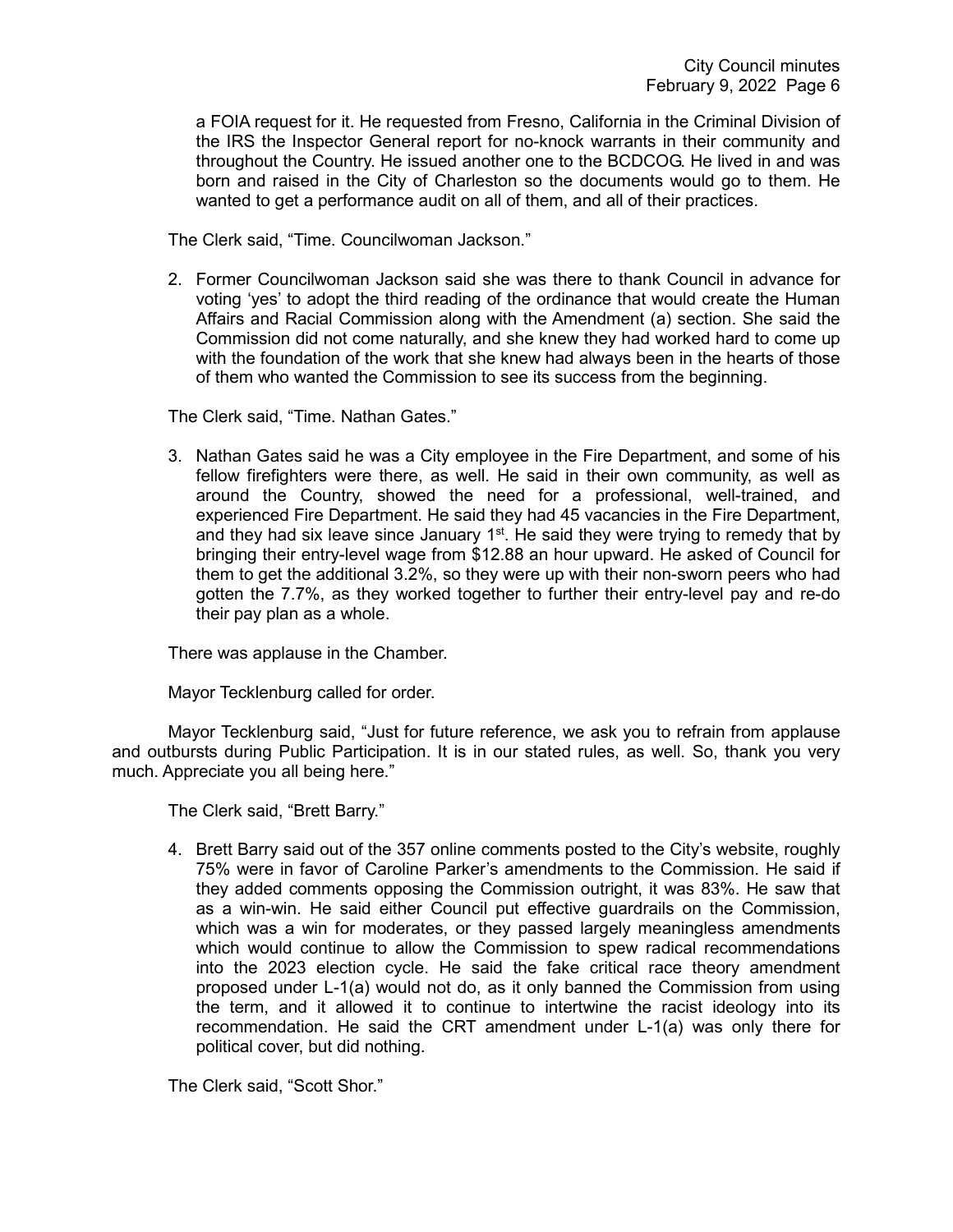5. Scott Shor, Managing Partner of the Edmond's Oast Group, said he employed roughly 130 people in the City. He expressed his support and that of many of his colleagues in the restaurant, brewery, and retail communities in Charleston for the Human Affairs Commission. He said they requested that it be passed without amendment. He said that sadly, that seemed to be unlikely, but they stood in full support, and the community that fed everyone stood in full support of it all over town. He said they asked Council to consider it.

The Clerk said, "Renie Forsberg."

6. Renie Forsberg said in August of 2021 the final report of the previous Racial Conciliation Committee was rejected by Council, and the Commission was terminated. She said in response to overwhelming public requests for clarification, Council wisely deferred the vote on the newly named Commission in order to revise and ensure that the terminology clearly reflected the intentions of the newly amended policy. She said Council had repeatedly and publicly stated that it rejected critical race theory, monument removal, reparations, and re-direction of police funds along with other radical recommendations. She said in support of Council's stated position, they strongly urged Council to vote for Councilmember Parker's amendments, which clarified the content of the new report and stated what Council proposed to achieve. She said Charlestonians were willing to work together, looking forward, and growing as a community.

The Clerk said, "Time. George Tempel."

7. George Tempel said he had petitioned to be in the City along with two other properties he was affiliated with. He supported the Commission and asked Council to reject any of the amendments in 1(b) and to vote for it in its current form.

The Clerk said, "Marcus McDonald."

8. Marcus McDonald, Charleston Black Lives Matter leader, said in the words of Martin Luther King, he was tired of marching for something that should have been his at birth. He was joined by over 70 businesses around the City that supported the Human Relations and Racial Conciliation Commission without further amendment. He said the Commission began as a strong reflection of the needs of the community. He said now that outside influences had spent thousands of dollars spreading misinformation, he wanted to know who was being prioritized, Brett Barry and the feelings of the White conservative groups who also tended to march at The Battery with the Confederates? He asked who was being prioritized and how much they should compromise with those groups. He said that in the 1800s, there were parts of the Bible addressing racism that talked about Exodus and freedom. He said history was repeating itself as they eliminated parts of their document.

The Clerk said, "Time. The last name is Simone. Mr. or Mrs. Simone."

No one asked to speak.

The Clerk said, "Jessica Wright."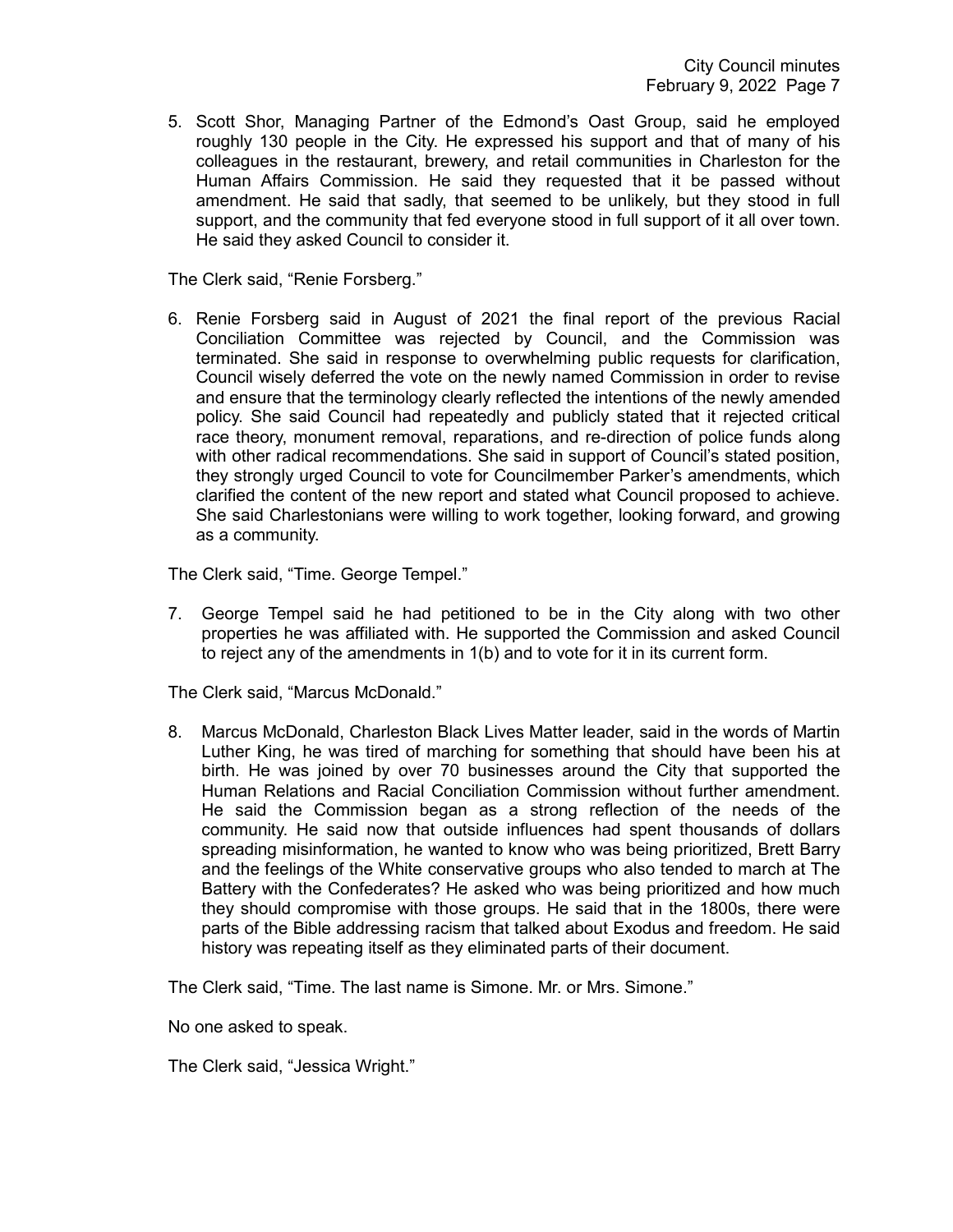9. Jessica Wright said she was in strong support of the Commission on Human Affairs and Racial Conciliation without the restrictive amendments. She congratulated Councilmember Gregg on his victory and said he was her representative. She recognized that he represented a lot of rich white people on Daniel Island, but she really wanted him to take to heart when he spoke that night about crossing paths with people from different backgrounds, and to listen to BIPOC community members who asked for the Commission without amendment. She said it was a chance for the City to actively be anti-racist, and she urged all of the Councilmembers to vote in favor of the Commission without restrictive amendments.

The Clerk said, "Belvin Olasov."

10. Belvin Olasov said he supported the Commission, and he voiced blanket opposition to any amendments that would restrict or limit the terms and topics of the Commission to discuss. He asked if the Commission would bury a study that said that repairing homes of underserved communities did more to reduce crime than increasing the police budget year-to-year. He said Councilmember Parker's definition of critical race theory was a belief in systemic institutional racism. He said Black Charlestonians earned 60% less than their White counterparts, and 42% of Black children lived below the poverty line. He said if that wasn't systemic racism, then he would have really liked to know what kind of racism that was. He said Charleston was the former keystone of the transatlantic slave trade and a current poster child for gentrification and Black and Brown displacement. He told Council to take their responsibility to change the status quo seriously. He asked Council to pass the Commission, not to pass reactionary amendments that would preemptively censure it, and to show those recommendations more respect in the future than they had thus far.

Mayor Tecklenburg said, "Thank you, sir."

The Clerk said, "Catherine Dallamura."

11. Catherine Dallamura said she supported all of the amendments that Councilmember Parker had put forward. She said Council had the leadership ability to make Charleston the best city it could possibly be, and they couldn't do that by dividing the community and taking away the rights of some people and giving it to others. She said everybody was equal, and Council needed to get rid of the Marxist, racist CRT, the 1619 policy, and they needed to take care of the police by giving them the money they needed to not only take care of citizens, which they did on a daily basis, but also to take care of themselves. She understood that some of them paid for their own equipment. She said Council needed to worry about the infrastructure of the City and the safety of all people.

The Clerk said, "Time. Sandy Morckel."

12. Sandy Morckel said she represented the Social Justice Racial Equity Collaborative which was a group of 40 concerned citizens and 30 different engagement partners who were all engaged in different, varying aspects of helping the community to better include the YWCA Racial Equity Institute, which she encouraged Council to go through if they hadn't yet. She said they had identified the gap pieces missing, and they brought in racial healing circles, which she hoped Council would participate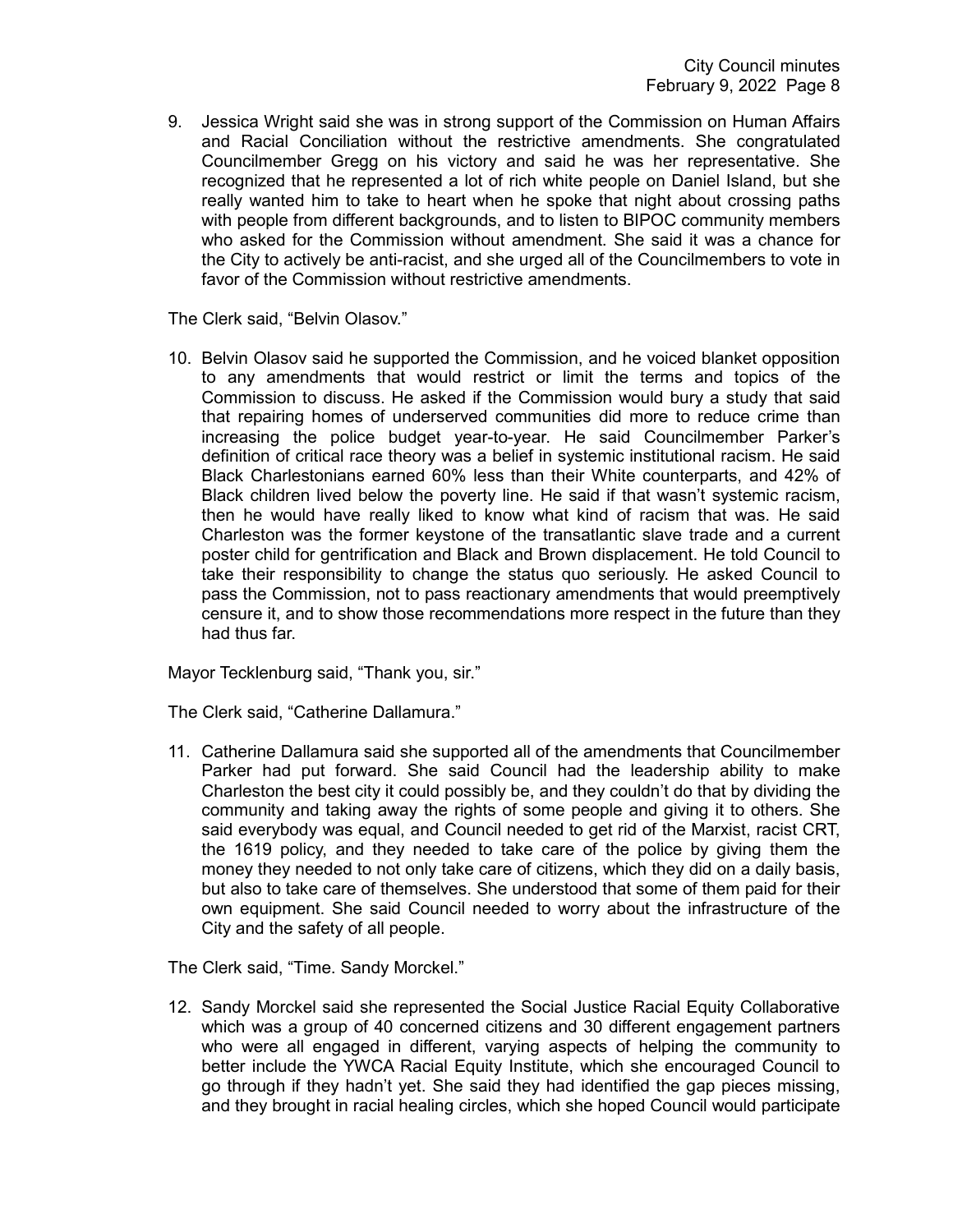in. She wanted to be there in full support of the passage of the Commission. She knew that a lot of work went into the amendments put forward by Councilmember Shahid, and she encouraged passage of them so they could get to work. She said they looked forward to being a very vested partner in helping the community become better for all citizens.

The Clerk said, "We'll move on to our online list. Jerome Harris. If you're on the line, if you could press \*6."

13. Jerome Harris said the vote Council took that night was on the ninth day of Black History Month, and what happened that night would be documented. What they said and what they did, but more importantly, what happened going forward was important. He said the passage of the ordinance with the amendments as suggested in 1(a), while not perfect, was better than what was proposed in 1(b). He said 1(b) would silence people, demote, and censure unnecessarily voices that didn't understand there was a consistent interaction in the relationship between African American experiences and White experiences. He said the City could be made better, that they had work to do, and that education was necessary. He brought copies of the Board of Education's Black History calendar to give to each Councilmember to begin their education, if they were not aware of it. He hoped they could all work together and move forward.

The Clerk said, "Time. Steffani Schwerdt."

14. Steffani Schwerdt said she was in District  $#3$ , a  $5<sup>th</sup>$  generation Charlestonian, and she supported forming the Racial Conciliation Commission within its original form. She thought Councilmembers and groups within the community fought to keep the Commission alive, but it still became increasingly clear that the goal of certain Councilmembers was to add restrictive amendments to water down and eventually dissolve the committee. She said the fact that they had to fight to form a Commission on racial equity in Charleston showed how much work they needed to do to move forward, and it also indicated where certain Councilmembers stood when it came to uplifting the community and upholding the very duties they were elected on. She said it was disappointing that certain Councilmembers let campaign politics and propaganda cloud their vision for the City.

The Clerk said, "Time. Judy Dixon."

15. Judy Dixon said she fully supported the Human Affairs and Racial Conciliation Commission and urged the Council to vote in favor without restrictive amendments. She said the establishment of a permanent Commission would allow the City to continue working towards advancing racial equity and justice. She said as a White woman, she recognized that her lived experience had been very different than that of her Black or Brown peers and fellow citizens of Charleston, from opportunities in housing and education to professional mentoring, and getting the benefit of the doubt. She didn't deserve those opportunities any more than her Black or Brown colleagues and said that the current system was not equitable. She said the data showed that, and their fellow citizens told them that through their experiences. She asked Council to please vote 'yes' to establishing the Commission without restrictive amendments.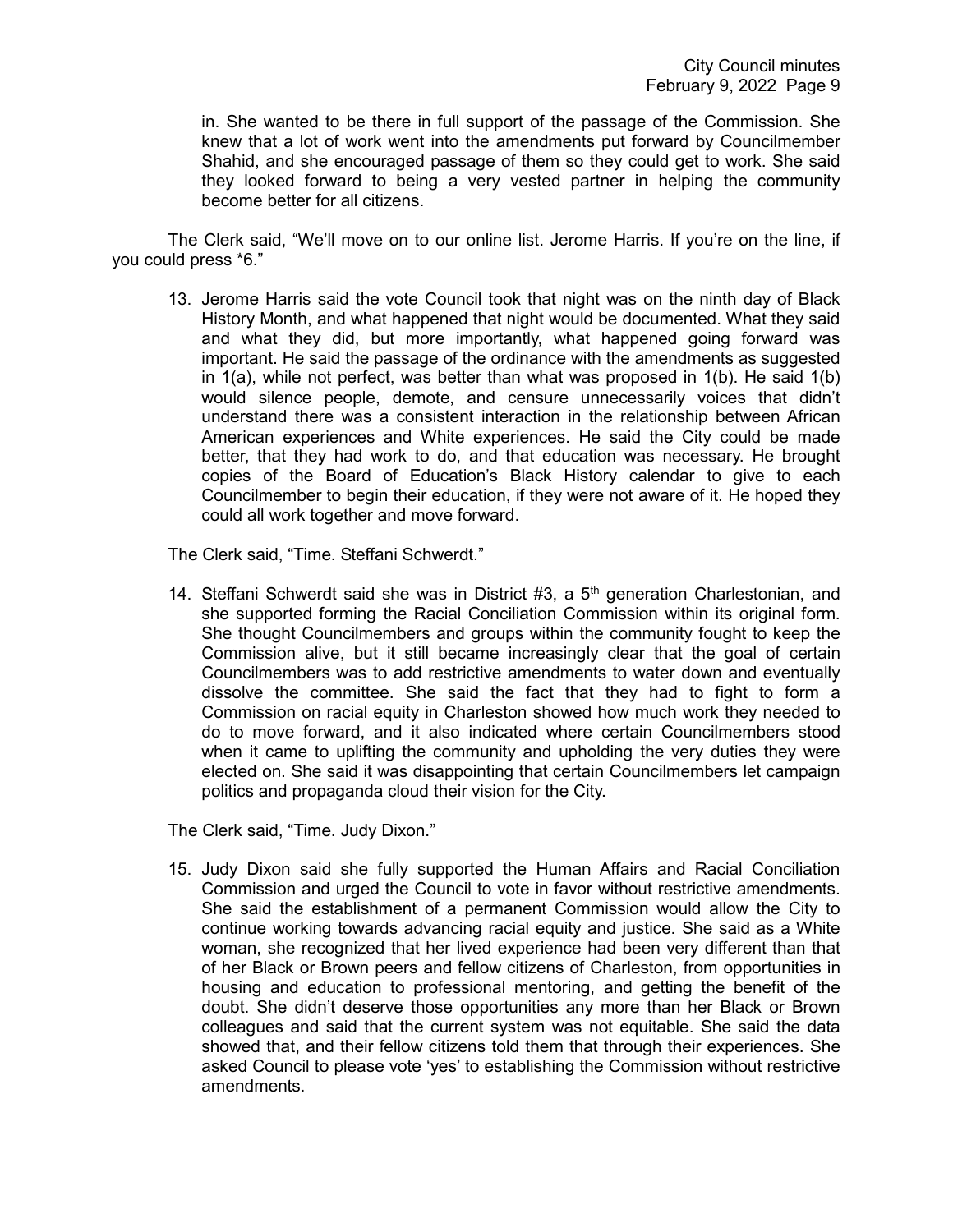The Clerk said, "Charles Stephens."

16. Charles Stephens said he was in Councilmember Gregorie's district, and he wanted to clarify the record. He said at the last meeting Councilmember Gregorie said that he had received no pushback from any of his constituents on the Commission. He said he had spoken at two prior meetings about it, and his neighbors outright opposed the Commission, as well, but since there would be a vote on it that night, they asked for the Council to strongly support Councilmember Parker's amendments because they thought Councilmember Shahid's amendments didn't go far enough. He said they didn't believe from what they heard last time that most of Council would agree with the content of Councilmember Parker's amendments, so they asked for Council's support for her amendments.

The Clerk said, "Heyward Hamilton."

17. Heyward Hamilton said he lived in downtown Charleston, and he strongly supported all of Councilmember Parker's amendments establishing the Racial Conciliation Commission that she put forward. He asked Council to not vote for amendment L-1(a), number 5, which did not place a ban on critical race theory for the Commission. He said the vague language would only ban the Commission from using the words 'critical race theory' in their recommendations. He said the amendment allowed the Commission to intertwine racist ideology into their recommendations as they did in the previous report. He said they could not ban critical race theory just as a term without defining it. He said the only amendments that truly banned CRT were Councilmember Parker's amendments 2 and 3. He asked Council to please pass Councilmember Parker's amendments in full.

The Clerk said, "Joshua Infinger."

No one asked to speak.

The Clerk said, "Frank Hardie."

18. Frank Hardie said he lived in District #1 downtown, and he thanked Council for ordering the audit of the Police Department for racial bias and for reading the report. He thanked Council for setting up the CEIRC Committee and reading their report. He thanked Council for proposing the HARCC, as he supported it. He did not support the proposed amendments in appendix 1(b), and he asked Council to please vote against them.

The Clerk said, "Sarah Fitzellen."

19. Sarah Fitzellen said she was a member of CAJM, and she supported establishing the Commission. She said it was noteworthy that those who had stood in favor of the Commission over the past several weeks were both young and old, both rich and poor, both Black and White, and both religious and not. She said those folks represented the City's diversity, the community, and its future. She said those who had voiced their opposition mostly seemed to be older White people which were the decreasing segment of the community. She asked Council to finally vote to establish the Commission without restrictive amendments to prove Charleston was really the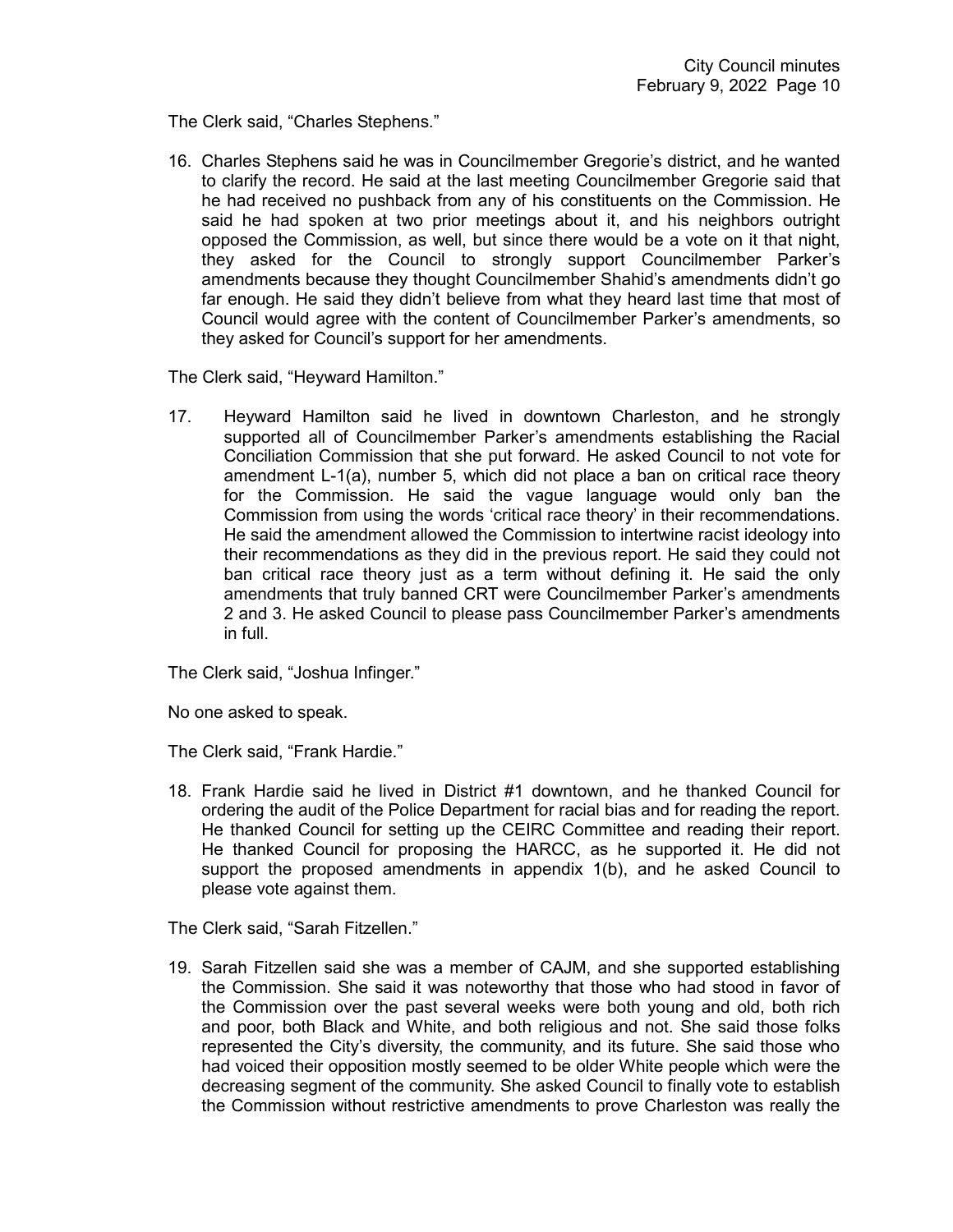Holy City morally committed to doing the right thing, actively ensuring justice and equity for all of them, and righting the racial wrongs of the past and present. She said she felt uncomfortable speaking while there was a Councilmember without their mask on, and said she wondered why that was.

The Clerk said, "Ben Cash."

20. Ben Cash said he was a downtown resident and business owner. He used to think that his team of employees weren't overly diverse because the Council wasn't, and that was lazy and ignorant on his part. He said once he put in the time and effort to educate himself, expand his privileged circles, and changed his hiring practices, he realized he was wrong. He said he was a participant in systemic racism, and the fact that people were weighing feedback from a small vocal minority who had concerns about their kids learning history over the historical and documented disadvantages and discrimination of a large part of the community was also systemic racism. He said everyone believed they weren't racist, and it was not enough to be 'not racist.' He said they had to be anti-racist. He was a White privileged business owner and literally the last person who should be explaining racism, but what he did know about was leadership. He said leadership was about walking the talk. He asked how they could expect their citizens to make anti-racist choices if their City leaders didn't. He urged Council to pass the Commission without the amendments.

The Clerk said, "Christine Jennings."

No one asked to speak.

The Clerk said, "Matt Cressler."

21. Matt Cressler said he was a father of two daughters at Memminger Elementary and a member of the Unitarian Church in Charleston. He implored Council to vote 'yes' to establish the Human Affairs and Racial Conciliation Commission and not to defer and not to add the restrictive amendments proposed in L-1(b) which would prevent the Commission from doing necessary work. He said it was 2022, and the City was still defined by racial disparities. He said that was not a radical statement and not CRT, but it was fact. He said it was the God's honest truth, which Council knew, because it created a Special Commission to study the subject. He said it was time to do right by their community. He thanked in advance all of the Councilmembers who were voting 'yes' to establish the HARCC and to please not vote in favor of L-1(b).

The Clerk said, "Suzanne Hardie."

No one asked to speak.

The Clerk said, "Dr. Bobby Baker."

22. Dr. Bobby Baker said he spent the last few weeks discussing with certain Councilmembers the whole issue of the Commission, and it was clear that the report that came out in August was what stimulated a lot of the concern and discussion among everyone. He said it was clear that most people, including Councilmembers, believed that many of the recommendations were not ever going to make it to policy because they didn't meet the standards to become policy. He thought it was really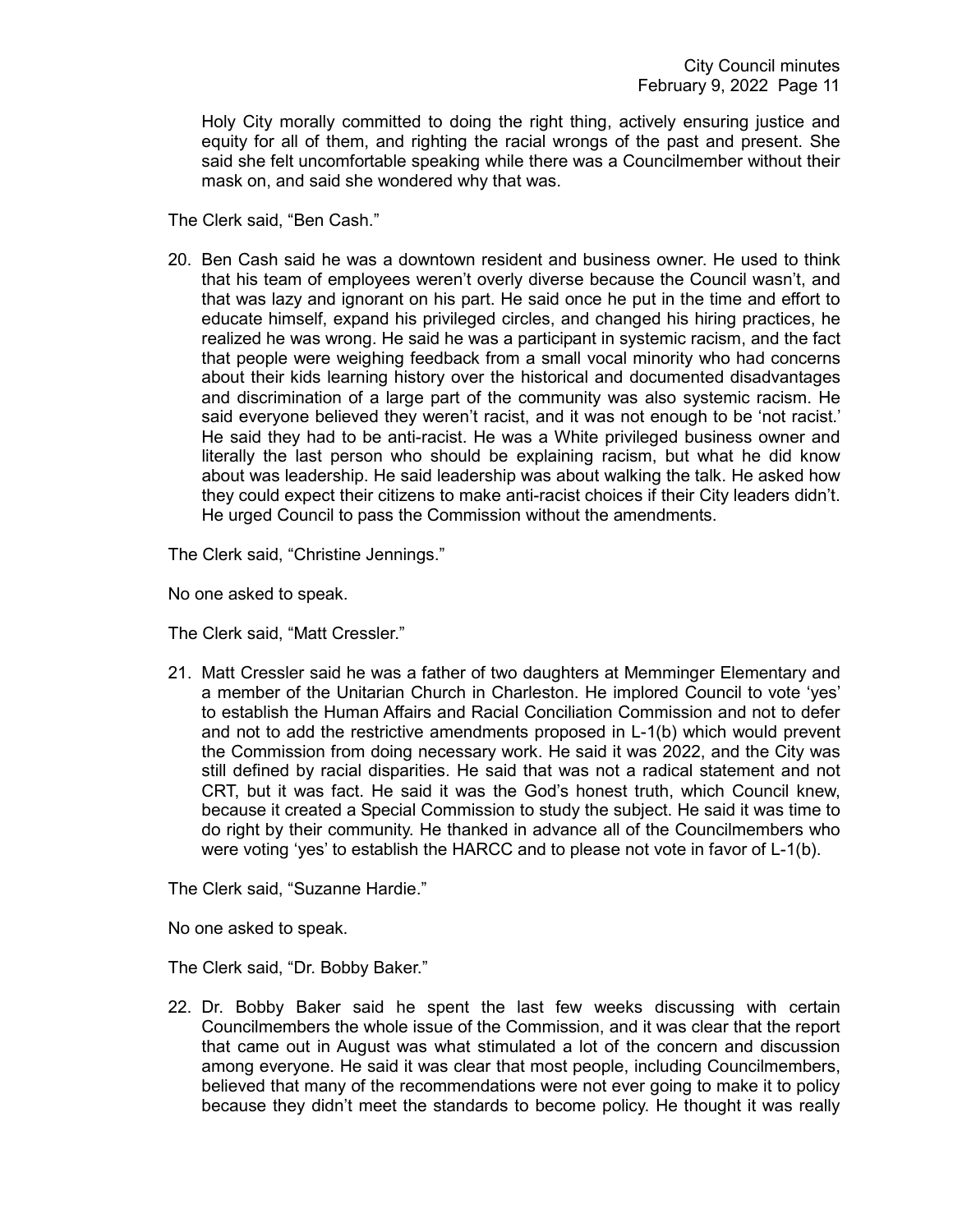important for them to make sure that all of those were clarified and the confusion was eliminated, and for that reason, he supported Caroline Parker's amendments.

The Clerk said, "Time. Naomi Matthews."

Suzanne Hardie said, "This is Suzanne Hardie. Can you hear me now?"

The Clerk said, "Yes."

Suzanne Hardie said, "Can I speak or do you want to call on me again because the \*6 didn't work?"

The Clerk said, "Yes."

23. Suzanne Hardie said the months' long effort to squash the Commission and to water it down to minimize its impact on reducing systemic racism was disappointing and disturbing. She asked what they were afraid of. She said they in Charleston saw every day how a rising tide floated all boats, and it was time to roll up their sleeves and start working together in a way that made all of them in the City rise up and raise the tide of opportunity for all of them. She asked Council to vote to establish the Commission and strike down the 1(b) amendments, which were clearly designed to thwart the Commission's impact.

The Clerk said, "Naomi Matthews."

24. Naomi Matthews said that as an immigrant and a great-granddaughter of a slave, she approved of Caroline Parker's amendments. Caroline was compassionate, sensible, wise, and rational. Caroline cared about all of the residents of Charleston, and she put the welfare and well-being of the people over any political agenda. She told Council to accept her amendments.

The Clerk said, "Allyson Sutton."

25. Allyson Sutton said she was a downtown resident and business owner calling in support of the Human Affairs Commission. She said that, as members of Council knew, over 70 businesses across nearly every sector of Charleston's economy cosigned a letter in support of the Commission without restrictive amendments. She said the letter had since been shared by over 600 diverse community members who also supported the Commission. She said that in the past, Council had delayed the process by saying they were taking time to listen to what their constituents wanted. She said the letter should have made it clear that the community wanted the Commission to happen without amendments that would hinder its effectiveness. She said they urged Council to heed their call and pass it.

The Clerk said, "Renee Brockington."

26. Renee Brockington said that as more people learned about the Commission, the more opposition grew. She said roughly 75% of comments on the City website were in favor of Caroline Parker's amendments and less than 1% supported Councilmember Shahid's amendments, which was likely due to the fact that they included a fake CRT ban. She said first Council tried to ram it through four days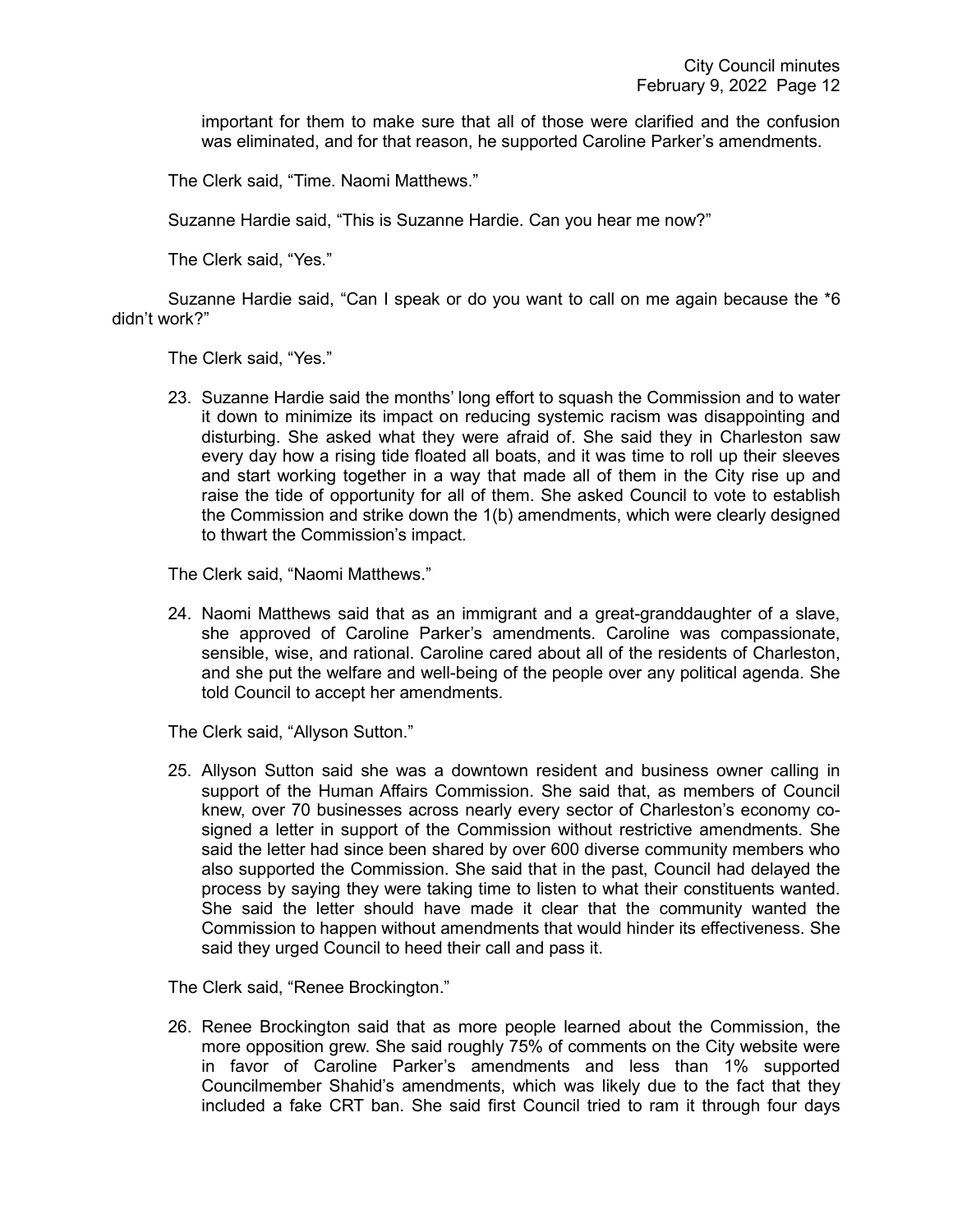before Christmas, and now there was a fake CRT ban. She told Council to do what they were elected to do.

The Clerk said, "Elizabeth Saad."

27. Elizabeth Saad said she lived downtown, and she strongly supported Councilmember Parker's amendments to the Human Affairs and Racial Conciliation Commission. She said Councilmember Parker's amendments were the only amendments that clearly included a definition of critical race theory, unlike Councilmember Shahid's amendments, which neither defined nor banned the racially explosive CRT ideology. She said Councilmember Parker's amendments were also the only amendments that halted future monument removals and redirection of funding away from the police. She said Councilmember Parker's amendments de-politicized the Commission and encouraged positive dialogue towards the goal of equal opportunity for all Charleston residents.

The Clerk said, "Ann Birdseye."

28. Ann Birdseye said she supported the HARCC and asked Council to vote to establish the Commission without amendments L-1(b). She said if Council included those amendments, they were actually voting against the spirit of reconciliation and progress that was so important to the future of the City. She urged Council to vote for the Commission without Councilmember Parker's amendments.

The Clerk said, "Ashley Smith."

29. Ashley Smith said she fully supported the Human Affairs and Racial Conciliation Commission, and she urged Council to establish it without any restrictive amendments. She said that when they all heard the words equity, inclusion, and accountability, they got scared. She asked what they got scared for. She said they had residents who had continued to show up and voice their support, plus 60+ businesses that signed an open letter showing their support for the Commission. But, by ignoring their residents, deferring, or voting 'no', Council was adhering to and supporting White supremacy and systemic racism. She addressed Councilmember Parker and said she had been a kindergarten teacher for the last two years, and her five- and six-year olds had no problem wearing their masks, required or not, because they were more empathetic and understanding of the pandemic. She said if they could wear a mask without complaining for eight hours a day, so could Councilmember Parker. She thanked Council and said to vote 'yes' for the Commission without amendments.

The Clerk said, "Michael O'Neill."

30. Michael O'Neill said that on behalf of the Coalition for Racial Harmony, he again submitted their petition with over 1,560 signatures from diverse Black, Brown, and White citizens of the City. He now supported it with a second supplementary petition with 600 signatures in support of Councilmember Parker's amendments. He said citizens wanted to ensure guardrails were adequately placed to prevent CRT tenants and ideology being advanced through recommendations of a biased or rigged Special Commission. He said Councilmember Parker's amendments provided precise language to eliminate ambiguity and outlined selection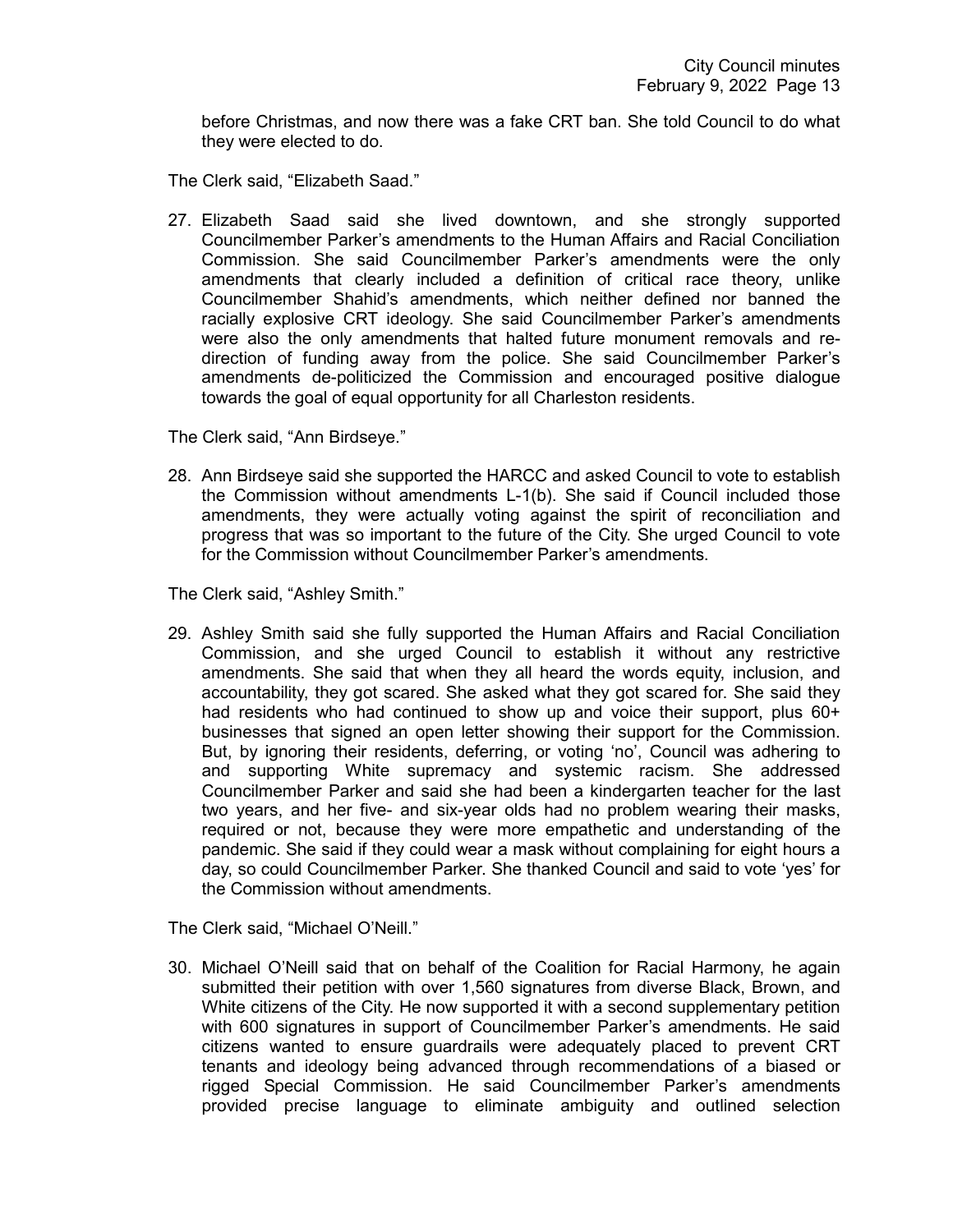mechanisms that safeguarded the Commission from going off the rails. He asked Council to unite Charleston with good governance, common sense, and compromise to end the divisiveness in their great City.

The Clerk said, "Carlo Milan."

31. Carlo Milan said he fully supported the creation of the HARCC without any restrictive amendments. He believed it wasn't a matter of whether they agreed with the Commission's agenda or not, but it was a matter of accepting or denying the truth. He was only 24, but part of becoming an adult and a better person meant to honor the truth whether he liked it or not. He came to learn that the only way to correct something they weren't proud of was to not feel guilt or to take it personally. He said they weren't a product of their past, they were a product of how they reacted to it. He made that point regarding opposition to the creation of the Commission. He said in the end the truth would always prevail, inequality would still exist and be very real for many Black people in the Country, regardless of the outcome. He said if it wasn't created that night, the necessity for it wouldn't go away.

The Clerk said, "Time. William Hecht."

32. Bill Hecht complimented Council for what they had done in the last two weeks. He had firsthand experience in the negotiations to be able to get to a place where amendments would hopefully be acceptable by a bipartisan group of people that worked diligently for nearly a full day to get there. He asked if it was perfect and said it wasn't. He asked if it was a lot better than what it was originally and said it was. He encouraged and complimented Council for the work they did. He said it was a spirited debate and asked that if they approved the amendments, that they appoint Commission members who were non-biased, that had the best interest of Charleston at heart, and produced really good recommendations.

The Clerk said, "James Yanney."

No one asked to speak.

The Clerk said, "Megan Grasmick."

33. Megan Grasmick said that in an interview with Live 5 two weeks ago, Caroline Parker spoke about being asked to leave Chambers when she refused to comply with the mask requirement, and she stated, 'it was already an uncomfortable situation, so why am I going to do something that makes me more uncomfortable?' She said as a member of the City's disabled community, some things made her and other marginalized groups feel uncomfortable. She said ableist Councilmembers who viewed mask mandates as tyrannical measures, despite evidence showing how marginalized groups benefited from those protections like herself. She said there were Councilmembers who interrupted updates on the City's COVID response with QAnon rhetoric, three Councilmembers who chose to illegally operate a vehicle because reasonable accommodations offered weren't satisfactory, Councilmembers wasted their tax dollars on plexiglass thrones, Councilmembers who continued to exploit Black labor and refused to pass the HARCC without amendments, and Councilmembers who aligned themselves with Proud Boys insurrectionists and other White National groups.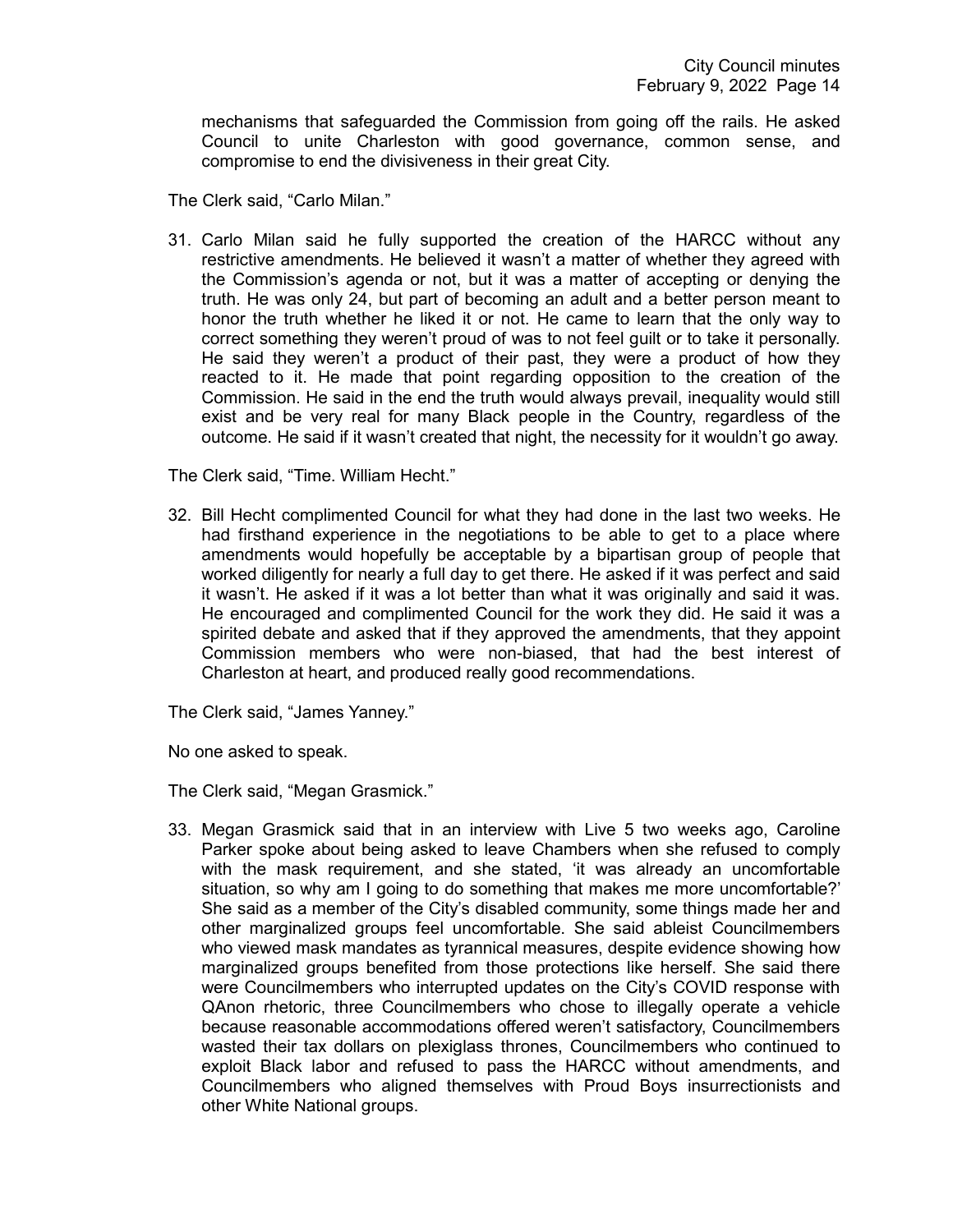The Clerk said, "Time. Roman Hammes."

34. Roman Hammes asked Council to vote against the Human Affairs Commission. He had read the entire report twice, as well as the proposed amendments. He said Council Chambers were adorned with irreplaceable works of art depicting figures that were important in history. He said if the Commission was adopted, it would gut the art surrounding them in the Council Chambers over time. He said that was just one example. He said if they opened the door to the radical left, they would never stop demanding, would never be satisfied, and would turn the City on its head. He said the best choice was to shut the door on them immediately. He asked Council to vote in favor of historical preservation and vote 'no' to the Commission. He said he owned five businesses, and he was young, not old. He said if they needed to vote in favor of something, he asked that Council at least adopt the reasonable Councilmember Parker amendments.

The Clerk said, "Hillary Hutchinson."

35. Hillary Hutchinson said she worshipped downtown at the Unitarian Church. She believed Council should have adopted the HARCC that night and could not believe how long it had dragged on. She said the efforts to block it were truly horrifying. She said it was one small step on the road to healing the racial divides of their history and moving to a brighter future for everyone in Charleston. She preferred the adoption without any amendments, but if they had to adopt it with amendments, she asked only for those with appendix L1(a) and asked Council to reject all of those in appendix L1(b), which sought to censure speech in this important area.

The Clerk said, "Joel Sadler."

36. Joel Sadler said he was a downtown resident and co-owner of Sightsee Shop. He said it involved real risk as a business owner to take a public stance on something as contentious as systemic racism. He said it must have been important to the Charleston business community to establish the Human Affairs and Racial Conciliation Commission without the highly restrictive amendments. He asked when had they ever seen a larger, more diverse cross-section of the Charleston economy speak out with one voice on any topic as what they had seen that week. He said they were not radical, Marxist infiltrators. They were the good folks responsible for just about every reason people loved the City, not to mention so much of the tax revenue they enjoyed. He said if Council wasn't going to listen to all of the support they had gotten so far, he asked them to listen to them and trust them. He said they were not scattershot, copy-and-paste public commenters, as they had skin in the game.

The Clerk said, "Alex Stein."

No one asked to speak.

The Clerk said, "Lantanya Mueller."

37. Lantanya Mueller said she was a representative of Charleston Playhouse, which was a brand new professional equity theatre in Charleston. She said they were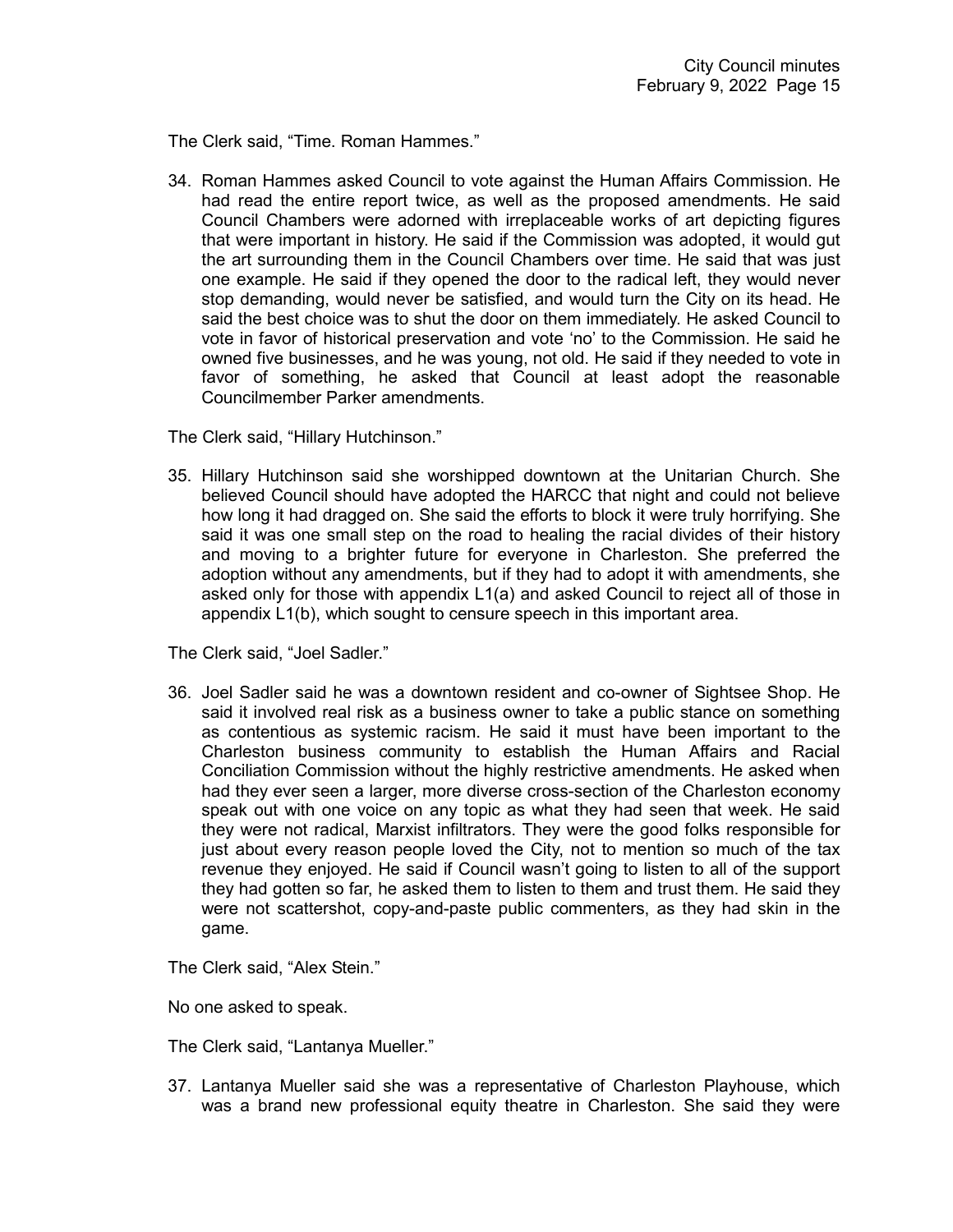proud to support the DEIA in the theatre industry of the community developing jobs as part of their staff that focused on diversity and making sure the importance of the work was consciously being developed and implemented. She said they wanted to voice their support for the Human Affairs and Racial Conciliation Committee and hoped to hear of more positive steps in the near future.

The Clerk said, "Katie King."

38. Katie King said she supported the HARCC, and she urged Council to listen to the 60+ area businesses and many individuals asking Council to vote for the permanent establishment of the Commission without the restrictive amendments proposed by Councilmember Caroline Parker. She said the racism of Councilmember Parker and those who spoke to support her amendments showed.

The Clerk said, "We will move on to the summary of comments that we've received. We received a petition signed by 1,566 people titled 'Defeat or Postpone Racial Reconciliation Committee Vote,' pending robust debate is necessary in functioning democracy. We were not able to identify the addresses though. We received a petition signed by 592 people in support of Councilmember Parker's amendments for the Human Affairs and Racial Conciliation Commission. We were not able to identify home addresses. We received a letter from the League of Women Voters for the Charleston area that endorsed the formation of the Human Affairs and Racial Conciliation Commission. One Hundred Forty-Seven residents supported Councilmember Parker's amendments, 130 non-residents or residents who did not give an address that could be verified to be within the City limits supported Councilmember Parker's amendments. Three residents said they supported Councilmember Parker's amendments and opposed the vaccine and mask mandate. Two non-residents or residents who did not give an address that could be verified to be within the City limits supported Councilmember Parker's amendments and opposed the vaccine and mask mandate. Four residents supported Councilmember Shahid's amendments. Thirty-seven residents supported the Commission and opposed restrictive amendments. Sixteen residents supported the Commission. Seven residents did not support the Commission. Twenty-nine non-residents or people who did not give an address that could be verified to be within City limits supported the Commission and opposed restrictive amendments. Eight non-residents or residents who did not give an address that could be verified to be within the City limits supported the Commission. Six non-residents or residents who did not give an address that could be verified within the City limits did not support the Commission. One non-resident supported both amendments. One non-resident supported the Commission but was concerned that the Commission has been deferred multiple times and also cited the rules for masks inside City Hall. One resident asked for online information to be updated and said the COVID-19 measures were unbelievable and asked that the mandates be dropped. One resident said that most of the current elected Councilmembers were willing to allow the rhetoric of those who wanted the Commission to fail instead of the work of those who had invested in the Commission, and that the Commission was no longer worth the fight. One non-resident said they did not support defunding the police and that racial disparities and arrests were not due to racism and said they were scared to go downtown at night. One nonresident said CRT was necessary for an intelligent, well-informed, and successful future. One non-resident asked that Council not allow the race card to be played in Charleston and said that hate should not be sold for votes. We received one e-mail comment we were unable to identify the address for in favor of Councilmember Parker's amendments. One resident said they filed a FOIA request, and said income was not a protected class and that their right to free speech had been violated. Those were all of the comments we received."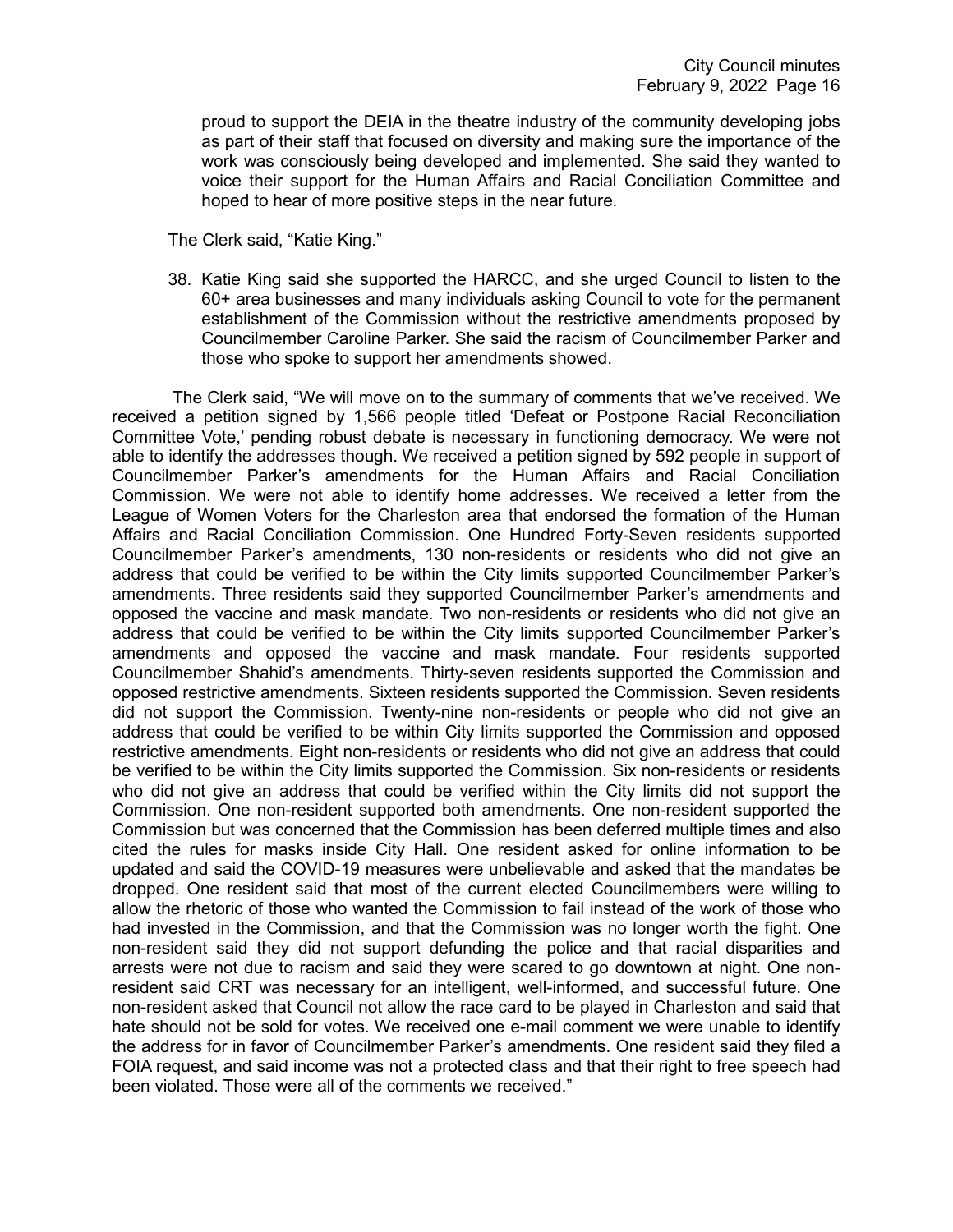Mayor Tecklenburg said, "Thank you so much, and thank you all who attended and gave us your comments both in-person, especially in-person, but also online, as well. So, next on our agenda is the [appointments to the Housing Authority."](https://youtu.be/N98xBpVA8lw?t=4057)

Councilmember Brady said, "Move for approval."

Councilmember Gregorie said, "Second."

Mayor Tecklenburg continued, "Commission on Women, our own Councilmember Parker, and the Citizens Police Advisory Council."

Councilmember Brady said, "That was for Item I.1.a. through c."

Councilmember Gregorie said, "Second."

Mayor Tecklenburg said, "Through c. We have a second. Any discussion?"

No one asked to speak.

On a motion of Councilmember Brady, seconded by Councilmember Gregorie, City Council voted unanimously to approve the following appointments:

1. Appointments:

- a. Housing Authority for the City of Charleston: -- Garcia Williams (New appointment)
- b. Commission on Women: -- Councilmember Caroline Parker (New appointment)
- c. Citizen Police Advisory Council: -- Reverend Rusty Graves - Mayor's selection

Mayor Tecklenburg said, "Next is a [revised Resolution certifying 94 Sheppard Street.](https://youtu.be/N98xBpVA8lw?t=4077) It was an abandoned building so it qualifies for some State incentives, I believe."

Councilmember Mitchell said, "Move for approval."

Councilmember Brady said, "Second."

Mayor Tecklenburg said, "Any discussion?"

No one asked to speak.

On a motion of Councilmember Mitchell, seconded by Councilmember Brady, City Council voted unanimously to approve a revised Resolution certifying property located at 94 Sheppard Street (Charleston County TMS No. 460-04-04-086) as an abandoned building site under section 12-67-160 of the South Carolina Code.

Mayor Tecklenburg said, "Next will be a brief [update on the City's response to COVID-](https://youtu.be/N98xBpVA8lw?t=4095)[19.](https://youtu.be/N98xBpVA8lw?t=4095) Ms. Tracy McKee is with us."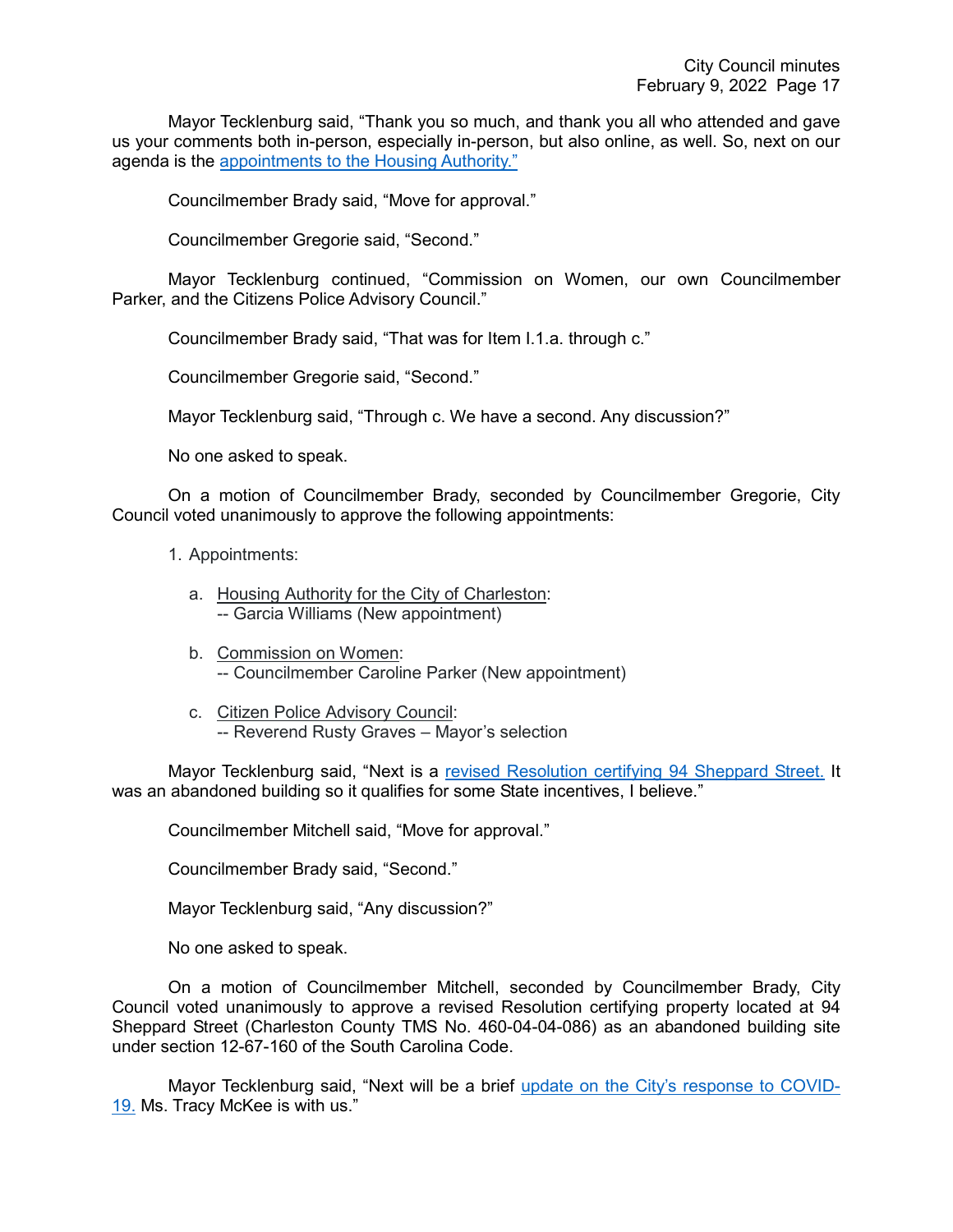Tracy McKee said, "Thank you, Mayor. Good evening, Councilmembers. Finally, I think I have some encouraging news to share tonight, which is exciting. There has been a 67% decrease in the 7-day average of new cases over the past two weeks. According to MUSC, the Charleston area peaked on January  $15<sup>th</sup>$ , and since then, cases have decreased 81% in our area. Yes, I know, thankfully. MUSC does have a high number of COVID patients, but they're starting to see a decline in those, as well, so that's also a good sign. Despite the encouraging significant decline in cases and now a decrease in hospitalizations, transmission is still high, and our friends and medical experts at MUSC recommend that the public maintain mitigation efforts for just a little while longer, but all of the evidence is every encouraging. Even our City cases are down significantly. We have 14 positive right now and another 14 that are waiting for test results. Assuming that the current strong downward trend continues, on Monday masks will no longer be required for employees that are fully vaccinated, but will be strongly encouraged for everyone, and I'm happy to try to answer any questions."

Mayor Tecklenburg said, "Alright. Any questions from Council for Ms. McKee?"

No one asked to speak.

Mayor Tecklenburg said, "Hearing none, we'll move on. Next is our [Council](https://youtu.be/N98xBpVA8lw?t=4197)  [Communications.](https://youtu.be/N98xBpVA8lw?t=4197) We had a request from Councilmember Caroline Parker for a discussion regarding the vaccine and mask mandate for attendance in Council Chambers and City buildings, as well as for City employees. Councilmember Parker."

Councilmember Parker said, "Thank you, Mr. Mayor. I asked for this discussion to be added to our agenda because I am very unclear as to the process of this particular mandate, as well as many citizens who have reached out to me. I hope that Council or Legal will request an opinion from our Attorney General. I hope that can be our next step. I know myself and citizens would like clarification as far as the mandates in Council Chambers, as well as for our employees. Myself and a certain number of our citizens have yet to be provided with documentation on what power the Mayor has to impose a measure like this. There was no vote by Council, it was just implemented. So, again, I just ask, what is the process? I know we have a lot of attorneys in the room. I think process is a big key there. What's the process? Mr. Mayor, I apologize for calling you out right now, but a lot of people texted me photos of you out and about in indoor building settings throughout the week and, again, I just kind of circle back to the hypocrisy of all of it. I just want to be clear. You know, it just seems like in Council Chambers there are different rules, and other buildings in the City there are not. I also want to make sure that we, you know, again, I've asked that this be discussed over the growing number of people who have contacted me that are both current staff and those who have been forced out due to these mandates. I learned things that I wasn't aware of. For 12 weeks, even those employees with exemptions have to get weekly tests, and the restrictions on the testing sites and things like that are very restrictive to our already understaffed, underpaid departments. This was news to me, so I found it very alarming. Again, I just hope that we can all see the hypocrisy here. I'm sitting behind plexiglass this evening. Someone mentioned a school, you know, a teacher. I guess now I know how the kids at CCSD felt last year, and it's disappointing, but we are two years in. We are discussing fairness, inclusion, etc. tonight. We are, again, dividing our citizens, our staff members, our elected officials, we are segregating them. People are being treated unfairly, singled out, and sometimes discriminated against within our own City staff. We cannot be in a perpetual mask mandate. We are all adults who are able to make choices at this point with all that is now available to combat this virus. So, again, I please just ask Council, ask Legal,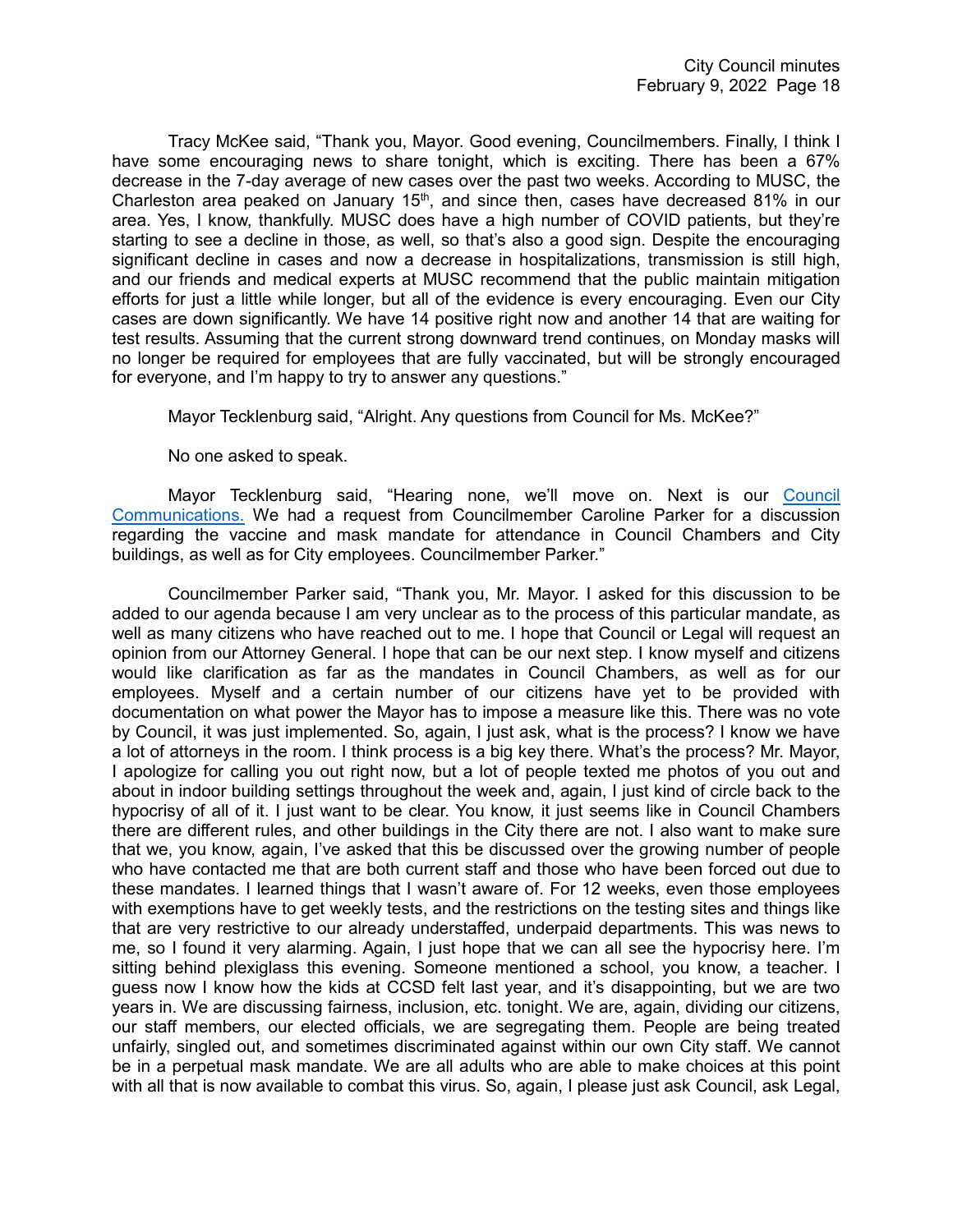maybe we can reach out to the Attorney General and really just get some clarification here. I know a lot of people, including myself, want that."

Mayor Tecklenburg said, "Alright. Thank you. Any comments? Any further discussion from Council?"

No one asked to speak.

Councilmember Seekings said, "I have a question, Mr. Mayor."

Mayor Tecklenburg recognized Councilmember Seekings.

Councilmember Seekings said, "Is there a timeline on where we think we are with mask mandates and all of that per in these Chambers?"

Mayor Tecklenburg said, "Yes. As Ms. McKee just stated, we've updated our City policy and, again, this is just for City buildings that we've taken authority is to strongly recommend mask wearing in City meetings and buildings starting next Monday. So, I will just add, Councilmember Parker, I appreciate you bringing this up. From the very beginning of the pandemic where Dr. Cole and Dr. Cawley at the Medical University graciously agreed to meet with me three times a week at 7:00 in the morning by telephone to give me the most current healthcare advice on this pandemic as it unfolded, we listened to their advice and tried to set our public policy consistent with the advice of healthcare professionals. We've continued to do that through this day. You've requested verbally and in writing a Legal Opinion from our staff. They've provided that. I've seen a copy of it. I presume you got a copy of it. It seems very clear to me. If it's not clear to you, and you want to proceed to request an additional Opinion from the Attorney General, that's certainly your right. Please proceed. But, we feel like we're acting in the best interests of our citizens and our employees. We've been open for business. Here we are, we're two years past the pandemic, we saw this huge rise in cases again with the Omicron variant. Thankfully, God bless, it wasn't as virulant or strong as the prior.

Most folks didn't get as sick and die, but the numbers were so high that hospitalizations did about reach what they were during Delta in South Carolina, and the number of deaths, frankly, has continued. I think today's report was probable and confirmed was nearly 40 or 50 deaths again. I mean, over 15,000 people have died in the State of South Carolina. So, I think it's appropriate and reasonable to use the mitigation that healthcare professionals recommend. That includes getting a vaccine and getting a booster, and wearing a mask when appropriate when you're going to be in a setting like this where people are, frankly, pretty closely gathered together. If you can't social distance, we thought it was appropriate to recommend that. Thankfully, the numbers are coming down, and we've listened to our professionals. I talked to Dr. Richardson with DHEC last week, and she thought it was appropriate that we dial it back, so that's who we listen to and use, and I'll continue to do that. I won't apologize for that. So, next on the agenda, unless there are other comments, is our [Committee on Public Safety.](https://youtu.be/N98xBpVA8lw?t=4604) Councilmember Shahid."

Councilmember Shahid said, "Thank you, Mr. Mayor. The Public Safety Committee met yesterday, I'm sorry, I'm thinking today is Tuesday."

There was laughter in the Chamber.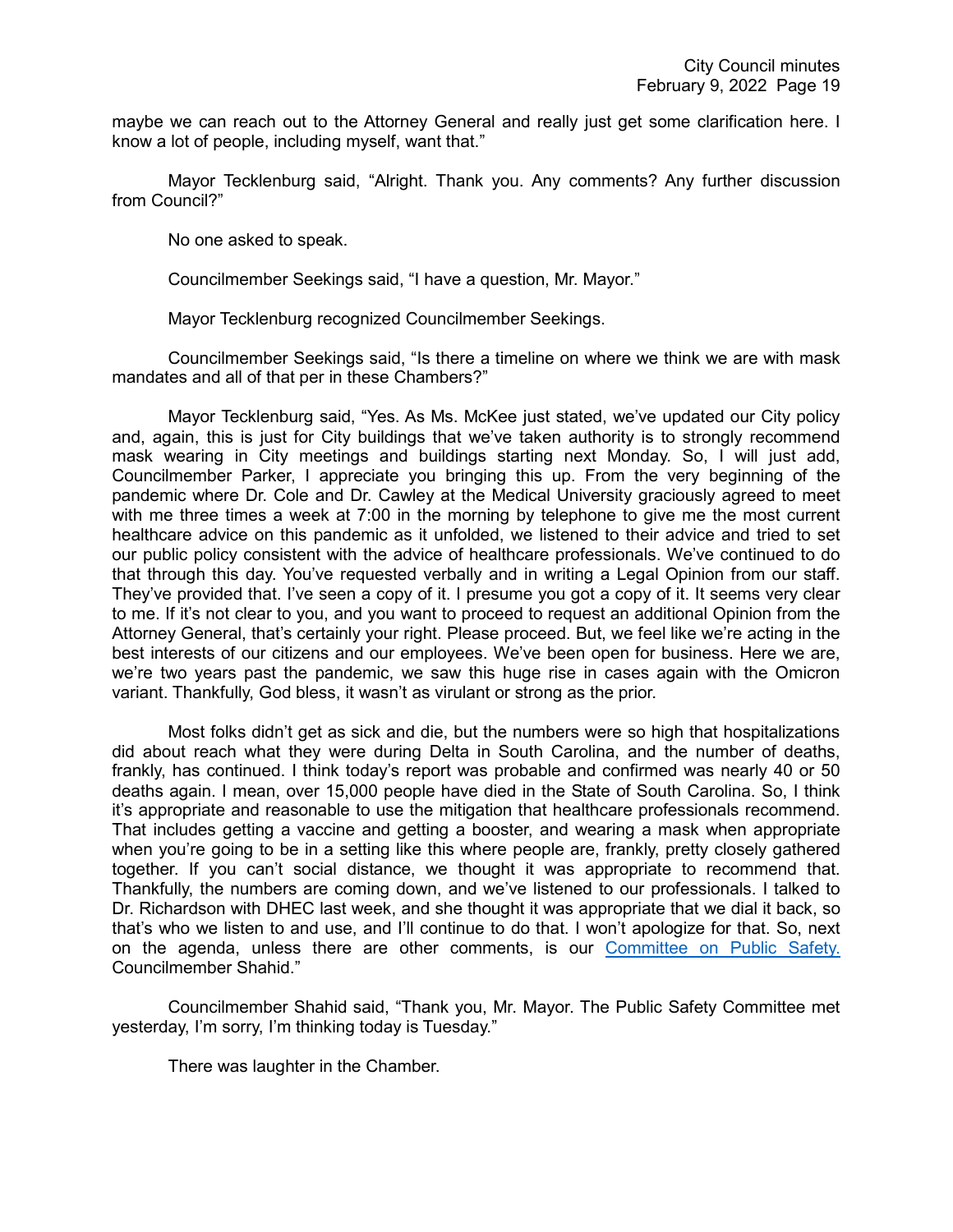Councilmember Shahid said, "Every day is a little off like having another extended vacation during the Thanksgiving holidays, I guess. This is Wednesday. The Committee met on Monday afternoon, and we had a very well thought-out discussion regarding our noise ordinance. I appreciate Legal Counsel providing us with information. They did a comparison of other jurisdictions on how they address controlling the Noise Ordinance, and they broke it down into categories of noise such as music, public addresses, and car noise restrictions as well, but there was no action taken on that. One of the things I think that came out of that was there are going to be some adjustments to our noise ordinances so we use sort of a wide-arm net, as opposed to arbitrarily or using subjective standards to make any modifications to those ordinances, but no action was taken on that.

The approval for a contract renewal in the amount of \$18,069 with the City of Charleston and Low Country Services was discussed, and we moved for approval. Then, the approval of an MOU between the Charleston Police Department and U.S Department of Veterans Affairs, which is another extension of that MOU was approved, and we move for that to be approved, as well. Then, we had a report, finally, from Agent Crabb from the Homeland Security outlining the cooperation and coordination between U.S. Homeland Security and our Charleston Police Department on addressing human trafficking in the Lowcountry, and he went through a bunch of statistics and information on that. It's one of those things that I think that we are just not fully aware of the large impact that it has in the community, and the Charleston community is not immune from victimization of several folks dealing with human trafficking.

Finally, we had our annual update on our Municipal Court System. We had a report from all of our judges who appeared, except for one who was actually holding court. I can read you off all of these numbers, but I just wanted to tell you this, that our Municipal Court staff/family is doing a magnificent job of getting our numbers and addressing our court system. As you know, the Chief Justice of the South Carolina Supreme Court is the supreme supervisor over the court systems and over us lawyers who have been used to a number of policies and orders issued by him addressing how courts should operate for the past two years. In some instances, courts have just been literally shut down, or they have been operating virtually. I was in court today, and Judge Jefferson was in one courtroom, and I was in another, and the solicitor was in another courtroom, the probation officer was in another courtroom. It was done throughout this personal setting, but we don't have that luxury in our court system. But, I can tell you this, when we started looking into this, our Committee was engaged in this process of looking at our numbers. They were extremely high. This is pre-COVID stage, and we weren't making any dents in getting our case numbers down. With the addition of dedicated prosecutors, with the addition of the DUI dedicated judge and dedicated prosecutors for DUI court, our numbers have gone down steadily. I think our oldest case now is an October 2020 case, but our number of jury trials have gone down, and our number of cases in both Livability, DUI, and General Crimes have gone down, as well. So, it's a good report, and I was very pleased to have had all of our judges participate and provide us with an update, and I think our new judge, Susan Herdina, is happy to be where she is."

There was laughter in the Chamber.

Mayor Tecklenburg recognized Councilmember Seekings.

Councilmember Seekings said, "Thank you, Mr. Mayor. Just very briefly on the report from the court system, just by way of historic context for those who are here recently, we asked for the court administrator and some of the judges to come and give the Committee a report now two or three years ago, two years ago. So, that was what, 2019?"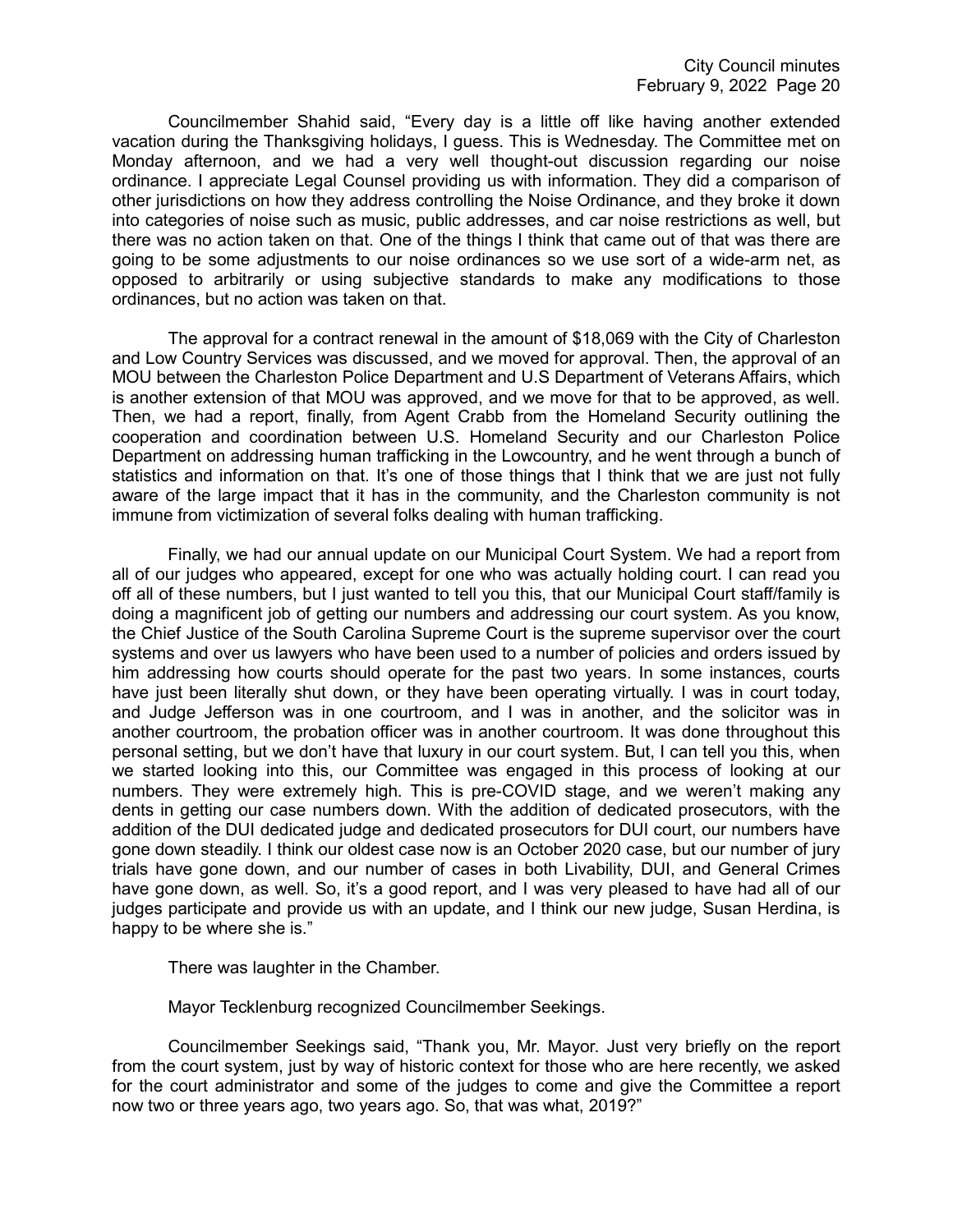Councilmember Shahid said, "2019."

Councilmember Seekings said, "2019, and before we got a report on the status of the court, how it was running, whether they needed money, whether it needed to be updated, what their backlog of cases were, all of that, the question was asked, 'well, when was the last time you came and gave City Council an update on how things are going in the court?,' and the Deputy Clerk of the Court said, 'well, I've worked here since the late '70s, and we've never, ever come and given a report to City Council.' They then went on and proceeded to tell us about an amazing backlog of cases that, if you did the math out, if they worked as hard as they could, would have been a decade in the making to clear up. They went right back to work, gave us a great report, and now are coming back to us regularly, and so have some communication, and it's not for purposes of getting in the way of the judicial system, it's for purposes of giving them support and understanding what's going on over there. So, for the first time in decades, we now know what's going on in the court system, we can act as a support system for them and, I mean, I can't tell you how much better, and just the difference between the report two years ago, and think what they have been doing for the last few years dealing with COVID having to clean up the cases, streamline the docket, everyone is on the same page. All of the judges were in, and they all showed up except the one who was working on the bench. It was just a whole different deal, and we got back to work, and I think that this Council receiving reports through the Public Safety Committee will increase the efficiency of the court system and make it a better place for it. Look, the citizens of the world who come in contact with judicial systems and courtrooms, for 99% of them, it's through municipal city-level courts. It's the place we should be our best, and letting them do that really is a huge service to our community. So, I just wanted to sort of give you that historic context and let you know I think that they're doing a great job, and I do echo what Councilmember Shahid said. I do believe that Ms. Herdina is in a very happy, happy, happy place. So, thank you."

There was laughter in the Chamber.

Mayor Tecklenburg said, "And did you mention the software update? This communication with the court would completely upgrade the management software that we use in our court system this year."

Councilmember Shahid said, "I didn't. I'll just add in one thing along those lines. I know Councilmember Seekings will chime in, but one of the things they talked about was they called for a jury trial, and you've got to have a pool of at least X number of people in order to do a jury trial. In Municipal Court, all you need is six jurors and maybe one alternate, as opposed to 12 in General Sessions Court or Civil Court or in Federal Court. They had, when they called for a jury trial, seven people showed up, seven, and of course, if you don't have a jury show up, your court system is going to shut down. It's gotten better in this automated system that I think we're going to be tying in with the existing Statewide system, but it will have a big impact on that. One other thought, when Councilmember Seekings said something, I just needed to add this other part. There is an old saying that 'justice delayed is justice denied.' We think in terms of only the folks who are appearing as Defendants in Municipal Court, but people who appear in Municipal Court are not just the criminals who are, I mean, the Defendants who are charged with a crime, it's the victims. It may be a shop owner with shoplifting charges, it may be a neighbor with a noise violation, it may be a trespasser, it may be a girlfriend or a spouse with a domestic violence charge, and so they have a right to that case being heard, as well. So, if you've got a two-year delay on that case being not heard, you are depriving the victim of justice, as well. So, it is critically important, critically important, that these cases move at a much better pace."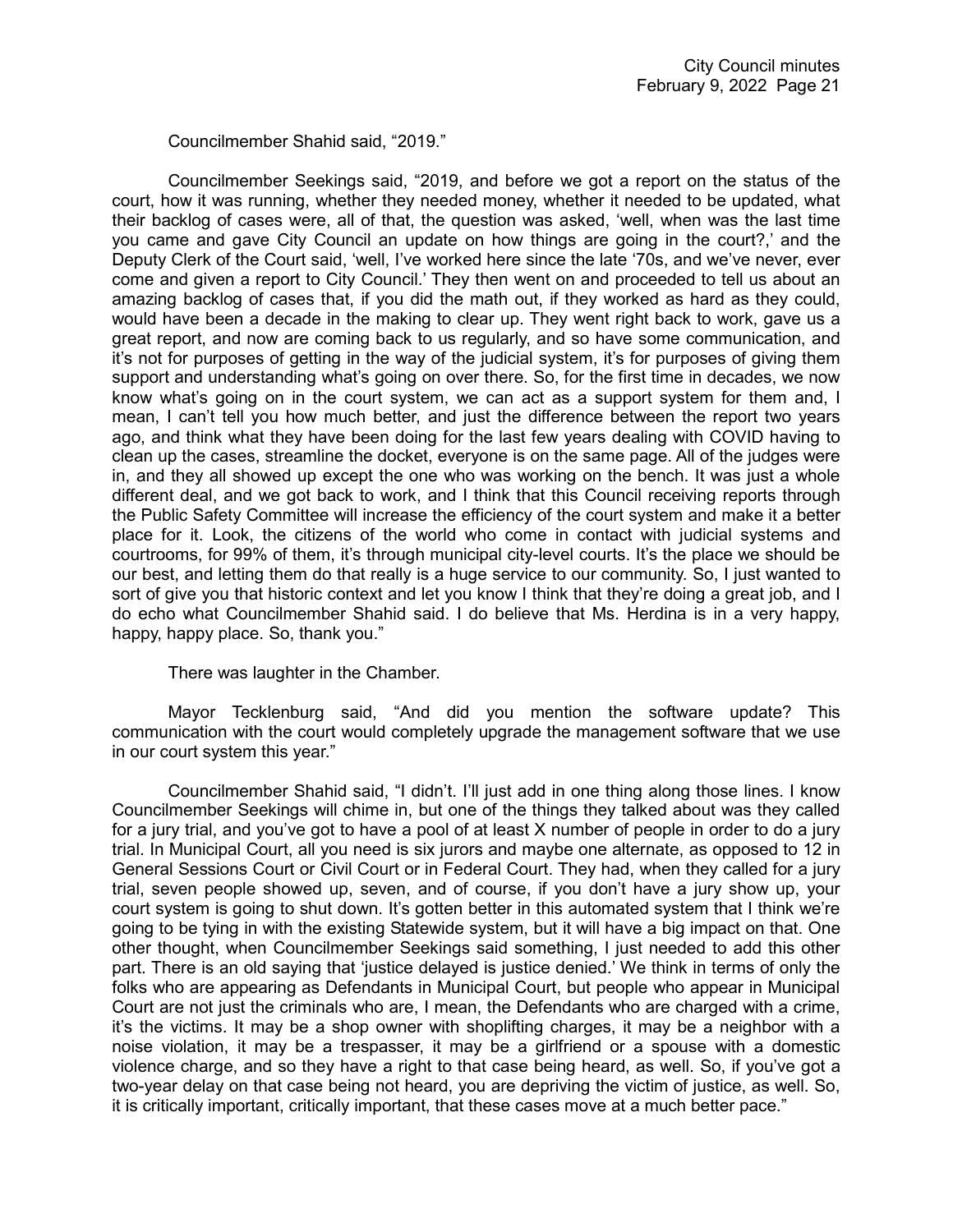Councilmember Seekings said, "If I might, just one thing that I thought about."

Mayor Tecklenburg recognized Councilmember Seekings.

Councilmember Seekings said, "So, one reason, and it's not the only reason why they don't get jurors there, one reason is because, guess how much we pay our jurors a day? Five dollars, five dollars. Five dollars. Who the heck is going to, I mean, don't live on the Peninsula and not riding your bike, you can't afford to get there on \$5, right? Well, I guess if you took CARTA, we'd let you on for \$2, but I mean, so, it has been suggested, those of you who are on the Budget Committee, please be warned that we up the fee daily for those on the jury. The suggestion was to double it to \$10. Councilmember Shahid, being the generous guy he is, goes, 'well, I think we should do \$25 or \$50.' Well, I will just tell you the Committee objected to that because that's more than we make on this Council. So, somewhere between \$10 and \$50 looks like what you're going to get asked to approve, and we really do need to give them a little bit of a stipend. Five bucks, \$5 is what you get for being on a jury. So, anyway."

Mayor Tecklenburg said, "Thank you for that. Do we need to take action on this Committee Report, Mr. Chairman?"

Councilmember Shahid said, "So moved."

Councilmember Gregorie said, "Second."

Mayor Tecklenburg said, "We have a motion to approve the report and a second. Any further discussion?"

No one else asked to speak.

On a motion of Councilmember Shahid, seconded by Councilmember Gregorie, City Council voted unanimously to adopt the Committee on Public Safety Report as presented:

---INSERT COMMITTEE ON PUBLIC SAFETY REPORT---

- **a.** Discussion regarding Noise Ordinance (No action taken)
- **b.** Approval of contract renewal in the amount of \$18,069 between the City of Charleston and Low Country Youth Services for a youth mentorship program to help CPD build relationships with youth and community to prevent crime and promote public safety
- **c.** Approval of an MOU between CPD and U.S. Department of Veterans Affairs, Ralph H. Johnson VA Health Care System Police Services for purposes of coordinating law enforcement response to incidents and situations occurring at the Ralph H. Johnson VA Health Care System
- **d.** Report by U.S. Homeland Security Investigations (HSI) on their efforts to combat human trafficking in the Lowcountry through a strategy that implements a victim-centered approach leveraging enhanced partnerships across state, local and non-government organizations.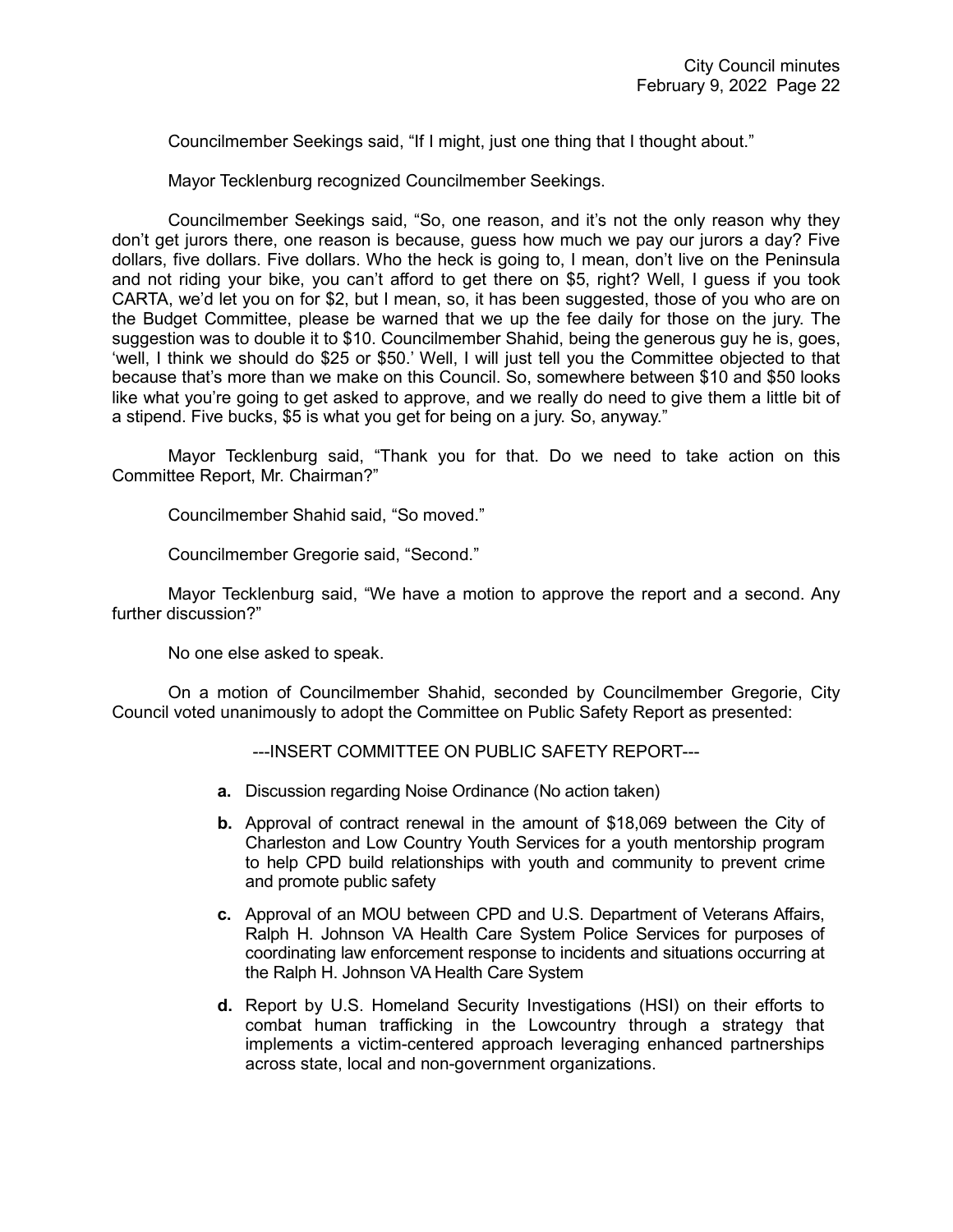Mayor Tecklenburg said, "If you will allow me just two quick comments because they are just related items, we had our Mentoring Volunteer Fair at the Arthur Christopher Gym last Saturday. I bring that up because of this item between the City of Charleston and Low Country Youth Services. They were one of about 15 organizations there. It was very successful. Of course, we could have used a few more volunteers coming through, but we had a goodly number and promoting mentoring our youth in the City of Charleston this year, so that was a good step forward thanks to staff and Mindy Sturm who helped put that on. Secondly, I did want to note since we had an item here regarding the VA Healthcare System that Secretary McDonough, who is the Secretary of the Veterans Administration, was in town today, and he graciously agreed to be with me for a little while. He was here to acknowledge that sometimes government is a little slower to respond than the private sector on paying employees. We've experienced that ourselves. So, he was here to address that issue at the Veterans Hospital and is putting forth some policies to increase pay for the workers at the Veterans Administration, but I assured him of the City's commitment to the district over there, the Hospital District, including the Veterans Affairs Veterans Hospital. You may or may not know, Councilmembers, that the Veterans Hospital is planning for a major expansion on Bee Street, basically, a new hospital here in Charleston. It will take a few years for that to come down the line, but I felt it was important to communicate to the Secretary that we support their presence, their service to our veterans, and those who are in active duty service, and we're going to do everything that we can from an infrastructure point of view to help support their expansion on the Peninsula and in the Hospital District. Next up is our [Committee on Public Works.](https://youtu.be/N98xBpVA8lw?t=5342) Councilmember Waring."

Councilmember Waring said, "Thank you, Mr. Mayor. We met on Monday and you see, in particular, I will take it separate, item a. the authorization which passed in Ways and Means of the almost a mile of sidewalks that's going to be a part of the Long Savannah project. That's going to be such a wonderful benefit in an underserved community, but one of the things I discussed briefly with the Mayor prior to the meeting was what a wonderful opportunity if we can collaborate, I didn't think about this in yesterday's meeting, to expand that, Councilmember, to at least eight feet to make it a bike/pedestrian path. Anybody that's familiar with Bees Ferry Road after the County and the State expansion is a wonderful eight- to ten-foot bike/pedestrian path, and I'm telling you, man, that community uses that left and right. Eventually the County will have wonderful Long Savannah Park when they get that done, but if we're going to put a five-foot sidewalk, why don't we just go ahead and put the bike/pedestrian path now. I mean let's have the conversations beyond this meeting, Mr. Mayor, and I won't hold the meeting anymore up with that, any longer with that, but I think let's do it now. So, thank you. So, I ask for the passage of item a(i)."

Councilmember Brady said, "Second."

Mayor Tecklenburg said, "Any discussion?"

No one asked to speak.

On a motion of Councilmember Waring, seconded by Councilmember Brady, City Council voted unanimously to approve Item 2a(i) of the Committee on Public Works and Utilities Report as presented:

# **a. Acceptances and Dedications of Rights-of-Way and Easements:**

(i) Authorization to notify SCDOT that the City will accept maintenance of 5,152 LF of a 5' concrete sidewalk and a 20' boardwalk to be constructed within the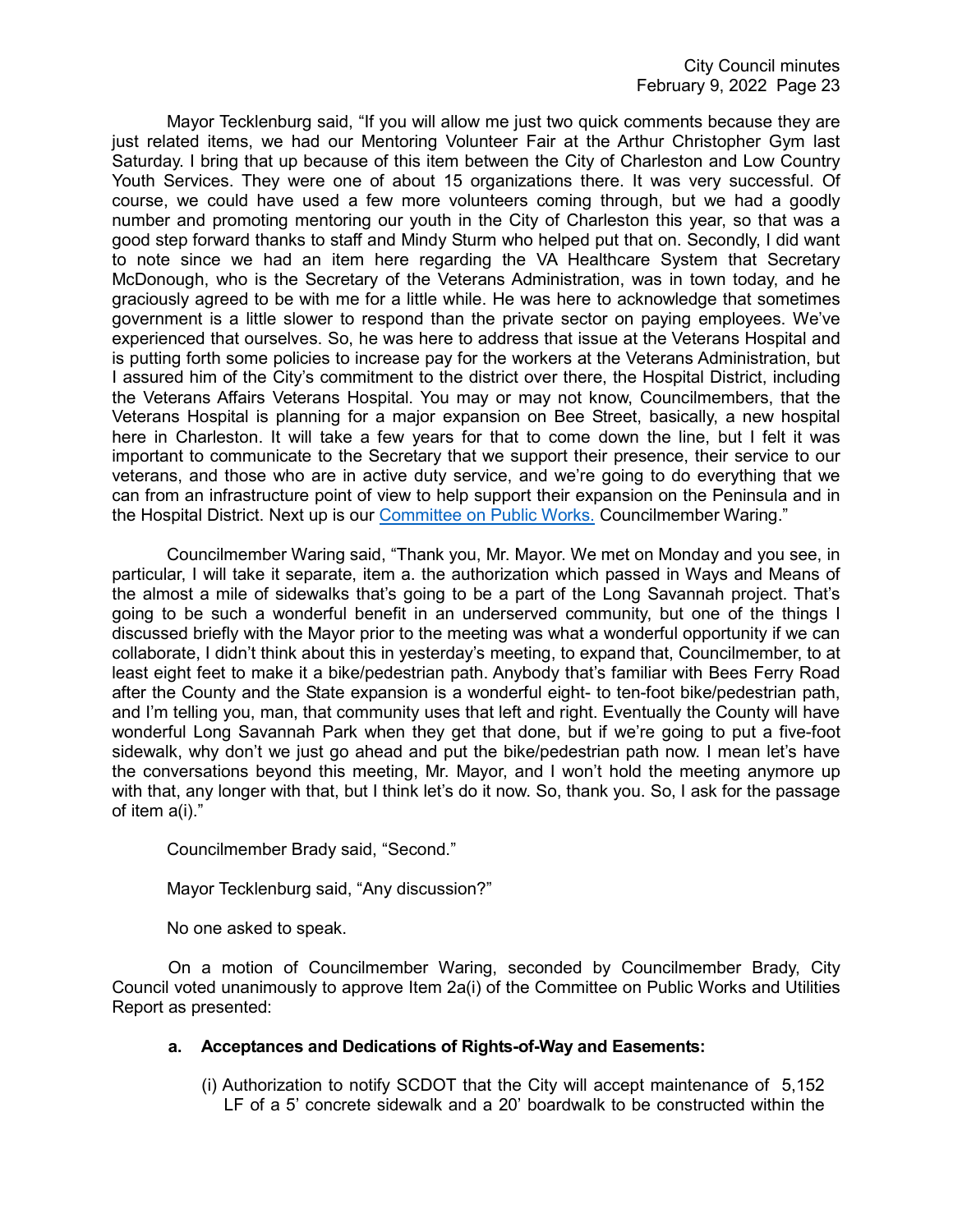#### r/w of Bear Swamp Road ( S-10-384).

Councilmember Waring said, "As you see item c(i), (ii), and (iii) in particular, all deal with a project that we have lived with from administration to now your administration, Councilmember Seekings and his district that you all worked along with Governor to include the medical tunnel that's going to tap into it, and I can't tell you what kind of victory that is. I think I saw in a picture of the paper today was a gentleman who had two prostheses wading through the Medical District in water. I mean didn't that tell it all? A picture told it all, but this \$12 million to expand that tap into what is it, a \$200 million project, state of the art. Nobody in the State of South Carolina is doing anything like that and drainage finally bringing an answer to a century-long problem. So, I ask approval for items 2b(i), and c(i), (ii), and (iii) and welcome the comments in particular for those who went down in the tunnel with the Governor and showed him our problems."

Mayor Tecklenburg said, "We had some comments earlier today at Ways and Means Committee before you got here and, in fact, I mentioned this matter to the Secretary of Veterans Affairs today, that tonight we would be taking up this issue that would provide real relief to the Veterans Hospital area, so he appreciated that."

#### Mayor Tecklenburg recognized Councilmember Shahid.

Councilmember Shahid said, "And we did make some comments during our Ways and Means, but one of the things that I just want to harp back on, and I think it was either during the Ways and Means Committee meeting or Real Estate Committee meeting, Councilmember Moody commented and it was sort of one of these moments, 'Houston, we have a problem,' and this project almost got stopped dead in its tracks because we were not fully aware of the obstacles that were going on with this project and the overruns with this. I remember we had to do some shifting, and you all made comments about the Mayor's efforts to go out and locate some more money, but this thing was sort of plodding along. We all thought things were hunkydory and there were no problems with this thing, and I mentioned that just because it's a testament to, not what we did here, but a large part to what our staff did in the Public Works/Stormwater Department in getting the project back on track, and it was just a little bit a part of history that it wasn't all successful. There were some major issues going on with this, but perseverance and I think some good stewardship by our Chief Financial Officer, as well. We all came together and made sure that thing which was once off track got back on track, and we are where we are because of a collective effort by everybody pitching in and making sure we got it done right. So, I just wanted us to reflect a little bit on that past history with this project and thank God that we are where we are today."

Mayor Tecklenburg said, "Thank you for that comment. You mentioned the staff and I want to name names and that's Matt Fountain, our Director, but also Steve Kirk and Frank Newham both worked on this project, and I thank City Council because we proceeded with real expenditures on this project for the design and engineering before we knew we would get the help from Governor McMaster that he promised us and he followed through on. So, Council really put it out there to continue that funding so that the timing of this would work out in sync with the bigger Spring/Fishburne project which as it turns out, it's tight but we're going to be right in there under the wire along with it, so it's all good. Any other comments or questions?"

No one else asked to speak.

On a motion of Councilmember Waring, seconded by Councilmember Mitchell, City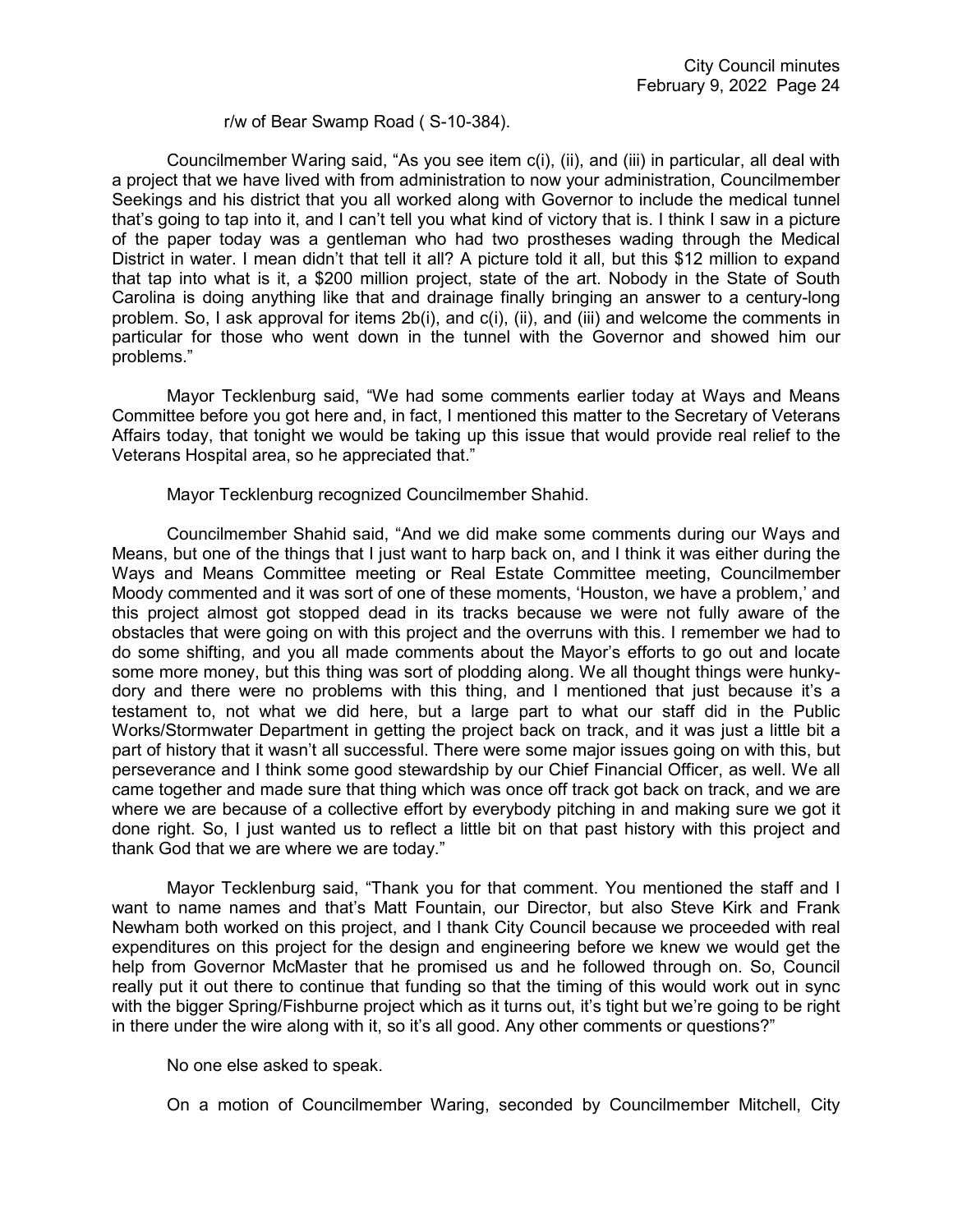Council voted unanimously to approve Items 2b(i), c(i), (ii), and (iii) of the Committee on Public Works and Utilities Report as presented:

# **b. Public Service Department Update:**

(i) Update on the new Public Works Facility

# **c. Stormwater Management Department Update:**

- (i) Medical District Tunnel Extension at Ehrhardt St Recommend Approval to award a construction contract with Triad Engineering and Contracting Company in the amount of \$12,487,790.00 for the construction of a stormwater tunnel and drop shaft structure that will service a portion of the medical district and will provide a drainage connection between the Medical District and the Spring/Fishburne drainage tunnel network. With the approval of this project budget, Staff is authorized to award/amend contracts less than \$40,000.00 to the extent project contingency funds exist in the Council Approved Budget. Approval of this contract will institute a project budget of \$17,855,519.00 with \$9,964,190.00 coming from a HUD CDBG-MIT Grant and \$7,891,320.00 from the Drainage Fund.
- (ii)Medical District Tunnel Extension at Ehrhardt St Recommend Approval of Fee Amendment #4 for \$2,482,200.00 with Davis & Floyd to provide construction contract management, construction-phase engineering, assurance and acceptance inspection, sampling, testing, and construction survey verifications.
- (iii)Spring/Fishburne Phase 4 Recommend Approval of the Purchase of a Diesel Generator Set from Blanchard Machinery under State Contract as owner supplied equipment. The funding for this item is included in the Phase 4 Project Budget.

Mayor Tecklenburg said, "Thank you, Councilmember Waring. Next up our Committee on Ways and Means. Councilmember Gregorie."

Councilmember Gregorie said, "So moved."

Councilmember Seekings said, "Second."

Mayor Tecklenburg said, "We have a motion for approval. Any discussion?"

No one asked to speak.

On a motion of Councilmember Gregorie, seconded by Councilmember Seekings, City Council voted unanimously to adopt the [Committee on Ways and Means Report](https://youtu.be/N98xBpVA8lw?t=5701) as presented:

---INSERT COMMITTEE ON WAYS AND MEANS REPORT---

(Bids and Purchases

(Parks – Capital Projects: Approval of Ashley Hall Fire Station #16 Renovation Change Order #2 with Satchel Construction, LLC in the amount of \$47,005.99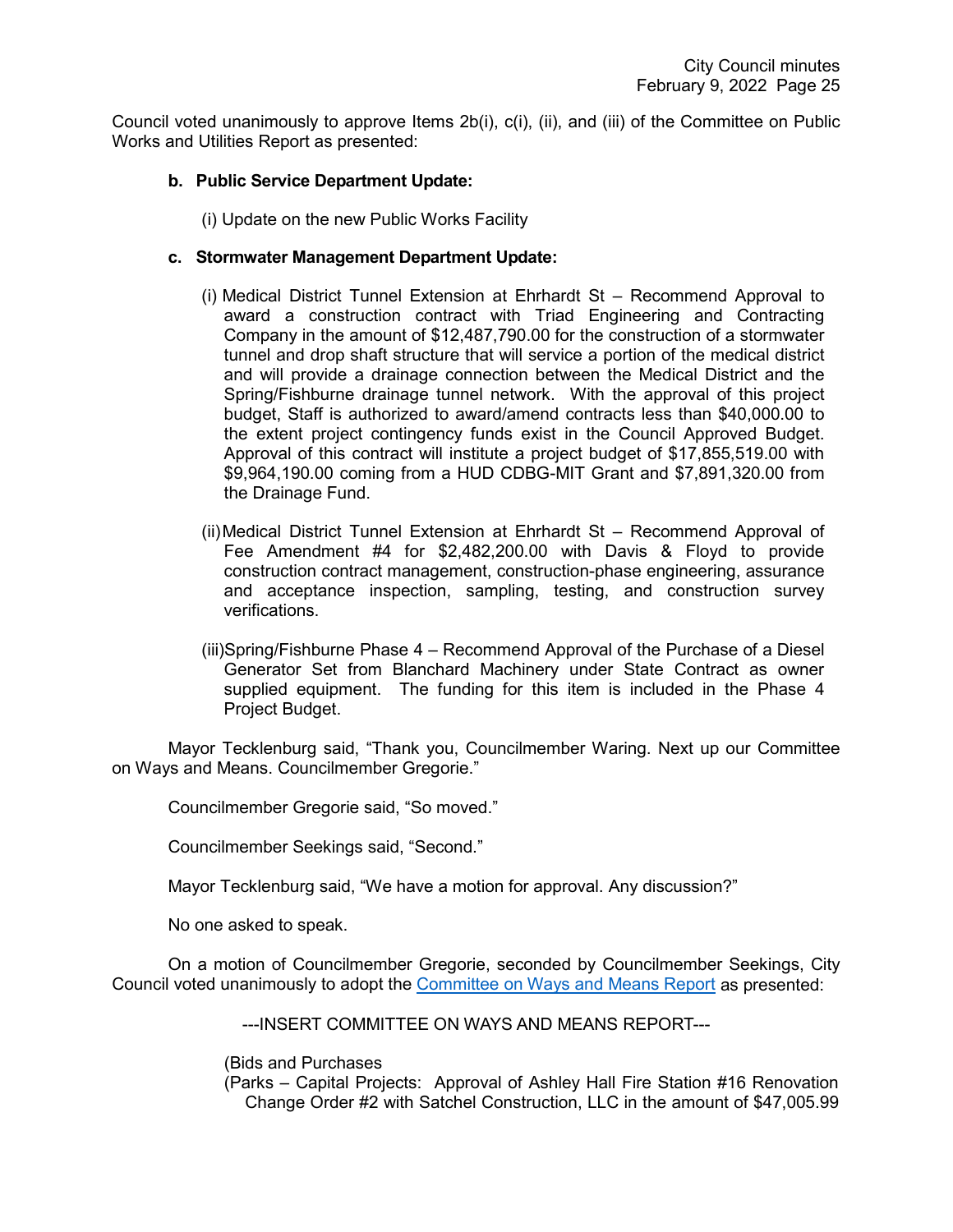for the removal and replacement of 33 storefront glass units, new side doors at apparatus bay and lounge restroom area, provide and install LVT flooring throughout the living quarters, install kitchen exhaust fan and demo old units in apparatus bay, drywall patching and painting in workout area, and electrical and light outlet alterations. Approval of Change Order #2 will increase the construction contract by \$47,005.99 (from \$151,726.85 to \$198,732.84). The funding source for this project is Land Sales (\$430,000).

- (Stormwater Management: Approval of Ehrhardt St Tunnel Construction Contract with Triad Engineering and Contracting Company in the amount of \$12,487,790 for the construction of a stormwater tunnel and drop shaft structure that will service a portion of the medical district and will provide a drainage connection between the Medical District and the Spring/Fishburne drainage tunnel network. With approval of the project budget, Staff is authorized to award and/or amend contracts less than \$40,000 to the extent project contingency funds exist in the Council Approved Budget. Approval of this construction contract will institute a project budget of \$17,855,519 of which \$12,487,790 will be obligated for the contract. Funding for this project is HUD CDBG-MIT Grant (\$9,964,190) and Drainage Fund (\$7,891,329).
- (Stormwater Management: Approval of Ehrhardt St. Tunnel Extension Fee Amendment #4 with Davis and Floyd for \$2,482,200 for construction contract management, construction –phase engineering, assurance and acceptance inspection, sampling, testing, and construction survey verification for the Ehrhardt St. Tunnel Extension project. Approval of Fee Amendment #4 will increase the professional services contract by \$2,482,200 (from \$1,004,740 to \$3,486,940). Funding for this project is HUD CDBG-MIT Grant (\$9,964,190) and the Drainage Fund (\$7,891,329).
- (Police Department: Approval of a contract renewal in the amount of \$18,069 between the City of Charleston and Low Country Youth Services for a youth mentorship program to help CPD build relationships with youth and the community to prevent crime and promote public safety.
- (Police Department: Approval of an MOU between CPD and U.S. Department of Veterans Affairs, Ralph H. Johnson VA Health Care System Police Services for purposes of coordinating law enforcement response to incidents and situations occurring at the Ralph H. Johnson VA Health Care System.
- (Budget, Finance, and Revenue Collections: Approval of the attached budget to transfer \$800,000 budgeted in 2022 for ARPA grants to grantee specific line items as recommended by the Ad Hoc Budget Committee. There is no budget impact.
- (An ordinance authorizing the Mayor to execute on behalf of the City a utility easement, approved as to form by the office of Corporation Counsel, to Dominion Energy South Carolina, Inc., encumbering a portion of the City's real property designated as Charleston County TMS No. 459-05-04-116, within the right-of-way shown on drawing D-84107, to permit installation of duct bank to transfer electricity to multiple affordable housing projects, including James Lewis, Jr. Eastside Apartments. The property is owned by the City of Charleston. (Block of Lee Street, Nassau Street, Hanover Street and Cooper Street)
- (An ordinance authorizing the Mayor to execute on behalf of the City a utility easement, approved as to form by the office of Corporation Counsel, to Dominion Energy South Carolina, Inc., encumbering a portion of the City's real property designated as Charleston County TMS No. 459-05-03-005, within the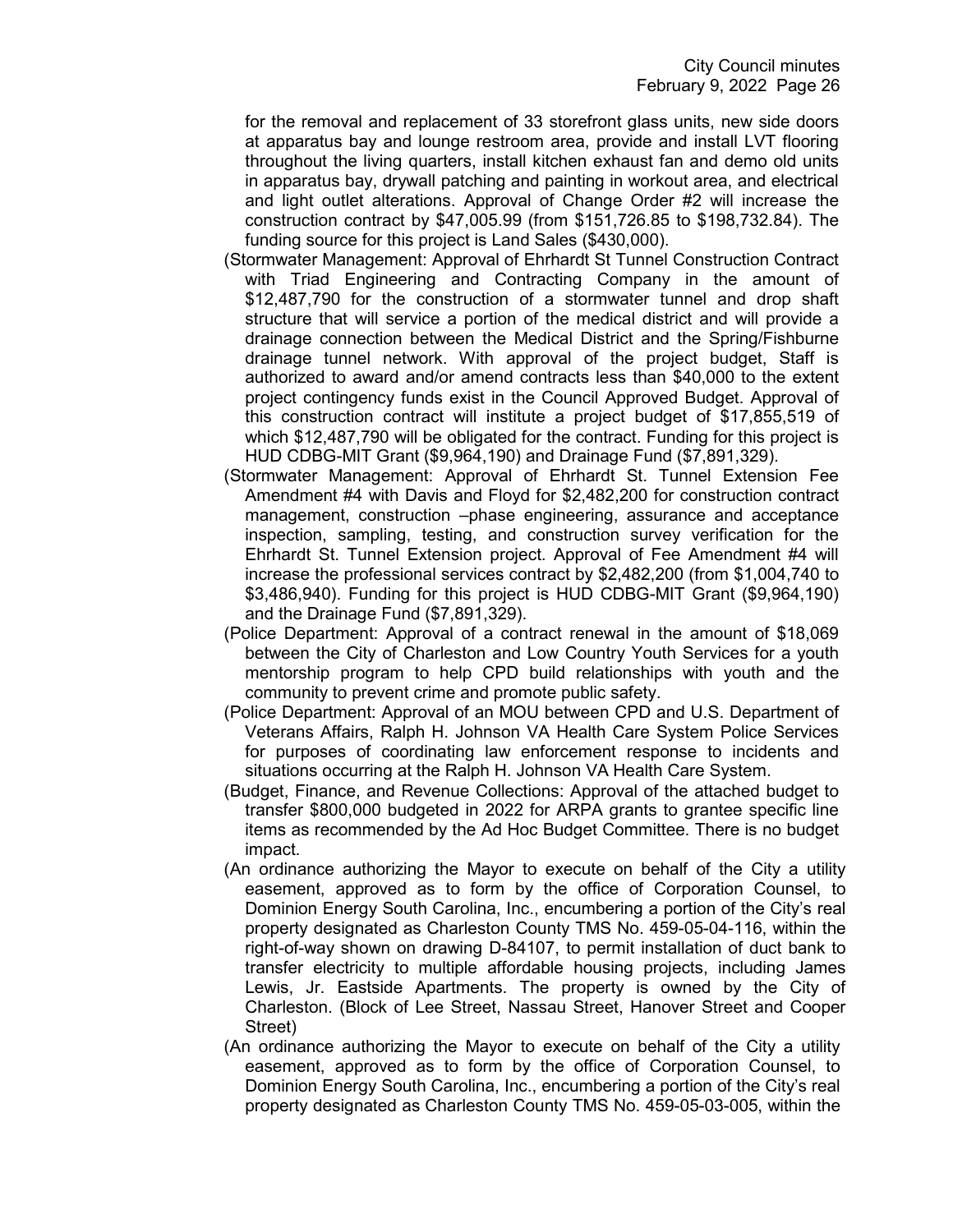right-of-way shown on drawing D-84107, to permit installation of duct bank to transfer electricity to multiple affordable housing projects, including James Lewis, Jr. Eastside Apartments. The property is owned by the City of Charleston. (Nassau Street and Lee Street)

- (Request the Mayor and City Council approve the sale of the Shires Apartment to Harmony Housing, Inc., a Georgia-based nonprofit organization to re-capitalize and maintain the units as affordable rental housing for persons or families earning sixty (60%) and below the Area Median Income for a period of not to exceed 30 years. The previous investment the City of Charleston made in the approximate amount of \$379k, known as Home Investment Partnerships Program Community Housing Development Organization (CHDO) proceeds awarded by the Department of Housing and Urban Development will be returned to Humanities Housing (CHDO for the Humanities Foundation) CHDO to be reinvested in CHDO eligible housing activities in the City of Charleston. Humanities Foundation will provide the City of Charleston an annual report illustrating where said funds are invested. Please see the attached correspondence from Tracy Doran and information on Harmony Housing.
- (Request the Mayor and City Council enter into an Option to Lease with RHG Housing Development, LLC (RHG), the successful bidder for the Johns Island Affordable Housing RFP (Fenwick Properties). RHG proposes to build both rental and for-sale affordable housing on the site. [Ordinance]
- (Request approval of the Lease Amendment renewing the lease agreement between Traverse Point, LLC and the City of Charleston, for the lease of the commercial space located at 2093 Executive Hall Road, Charleston, South Carolina. The monthly rent is approximately \$6770.10. The space is utilized by CPD. (The property is owned by Traverse Point, LLC; TMS No. 351-01-00- 049.)
- (Please consider the following annexations:
- 2131 Clayton Drive (0.25 acre) (TMS# 310-12-00-018), West Ashley, (District 11). The property is owned by David William Ogden and Erin Hope Leach-Ogden.
- -- 1517 and 1521 Wappoo Drive (0.54 acre), (TMS# 351-12-00-115 and 207), West Ashley, (District 9). The property is owned by Little Dudes LLC and The Dudes Invests LLC.

First reading was given to the following bills:

*An ordinance authorizing the Mayor to execute on behalf of the City a utility easement, approved as to form by the office of Corporation Counsel, to Dominion Energy South Carolina, Inc., encumbering a portion of the City's real property designated as Charleston County TMS No. 459-05-04-116, within the right-of-way shown on drawing D-84107, to permit installation of duct bank to transfer electricity to multiple affordable housing projects, including James Lewis, Jr. Eastside Apartments.*

*An ordinance authorizing the Mayor to execute on behalf of the City a utility easement, approved as to form by the office of Corporation Counsel, to Dominion Energy South Carolina, Inc., encumbering a portion of the City's real property designated as Charleston County TMS No. 459-05-03-005, within the right-of-way shown on drawing D-84107, to permit installation of duct bank to transfer electricity to multiple affordable housing projects, including James Lewis, Jr. Eastside Apartments.*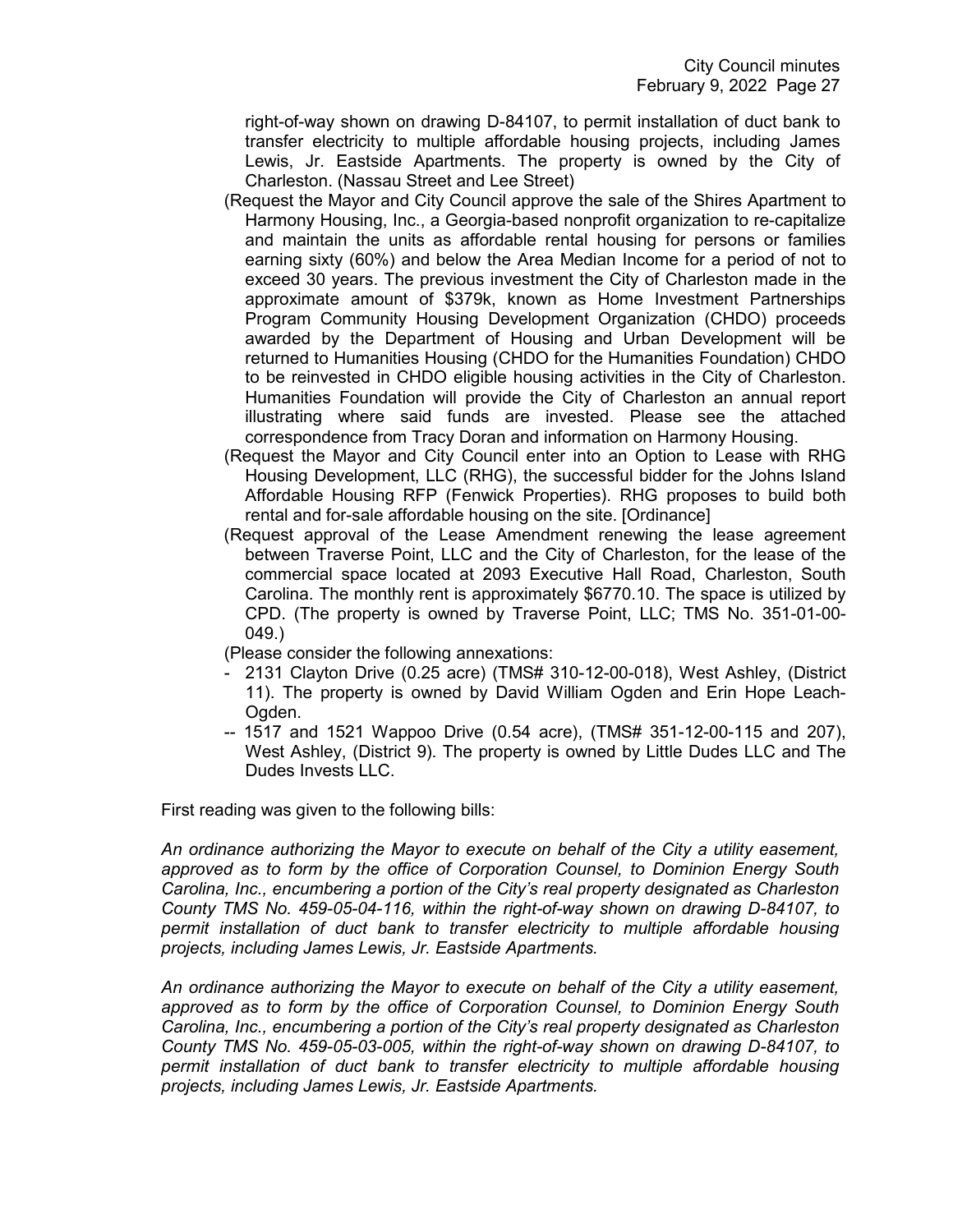*An ordinance authorizing the Mayor to execute, on behalf of the City of Charleston ("City") that certain Option to Lease and acquire real property to RHG Housing Development, LLC ("Developer") the City's real property, containing 12.647 acres, more or less, and designated as Charleston County TMS No. 346-00-00-004, under which the developer will develop a minimum of 90 affordable residential rental units and 28 affordable for sale units.*

*An ordinance to provide for the annexation of property known as 2131 Clayton Drive (0.25 acre) (TMS# 310-12-00-018), West Ashley, Charleston County, to the City of Charleston, shown within the area annexed upon a map attached hereto and make it part of District 11. The property is owned by David William Ogden and Erin Hope Leach-Ogden.*

*An ordinance to provide for the annexation of properties known as 1517 and 1521 Wappoo Drive (0.54 acre) (TMS# 351-12-00-115 and 207), West Ashley, Charleston County, to the City of Charleston, shown within the area annexed upon a map attached hereto and make it part of District 9. The properties are owned by Little Dudes LLC and the Dude Invests LLC.*

Mayor Tecklenburg said, "Next we have bills up for third reading. Can I entertain a motion to approve the ordinance to create the Human Affairs and Racial Conciliation Commission?"

Councilmember Shahid said, "Mayor, I make a motion that, and I'm looking at Julia to make sure we go through this and tackle part of this right, move for approval of the ordinance as previously amended and/or my amendments listed as L1(a)."

Councilmember Sakran said, "Second."

Councilmember Shahid said, "And I also move that those amendments were all listed as amendments 1 through 8 be taken up as a whole."

Councilmember Sakran said, "Second."

Mayor Tecklenburg said, "We have a motion to approve the Commission along with amendments 1 through 8 that are listed in L-1."

Councilmember Shahid said, "Eight."

Mayor Tecklenburg said, "Correct, Councilmember, and we have a second, so the motion is on the floor."

Mayor Tecklenburg recognized Councilmember Seekings.

Councilmember Seekings said, "Thank you, Mr. Mayor. I would ask that we separate the amendments from the approval of the Commission until we have heard all of the amendments. I'm not voting on a Commission until we know that the amendments are going to be."

Councilmember Parker said, "Thank you. I second that."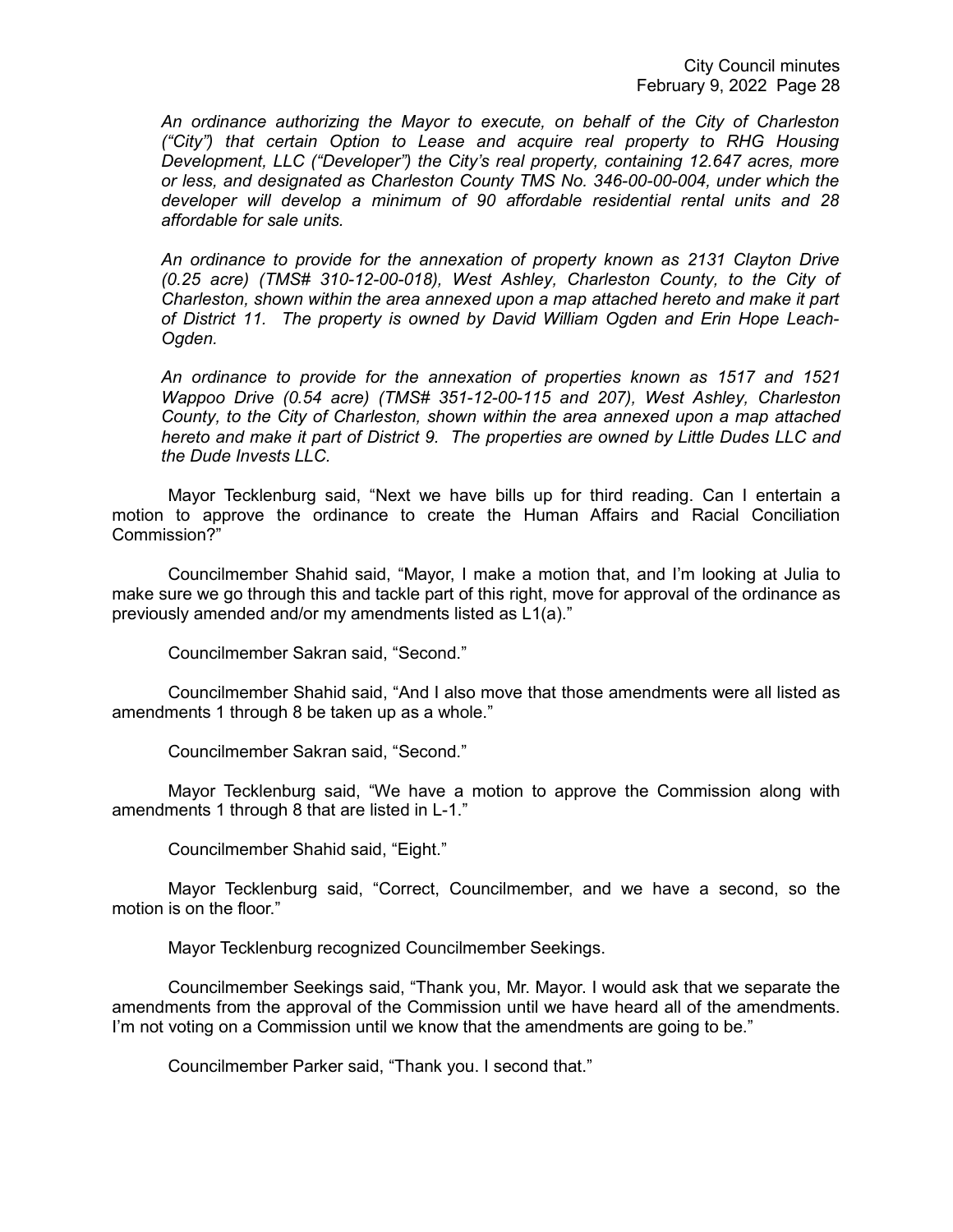Councilmember Shahid said, "And I think that's the proper procedure, to go through the amendments, L1(a) first, and then we have to take up L1(b), and then the amendments."

Mayor Tecklenburg said, "I think that's appropriate protocol, and we'll come back after we decide which amendments we're going to add and then vote on the Commission, as amended. Is that appropriate?"

Councilmember Seekings said, "Thank you."

Mayor Tecklenburg said, "So, then, first up, as it is on the agenda, would be to consider those amendments, 1 through 8, that were proposed by Councilmember Shahid in L1(a), and the motion still stands to take them all as a group? Take them altogether? Is that correct?"

Councilmember Shahid said, "That's correct."

Mayor Tecklenburg said, "Alright, and we have a second on that?"

Councilmember Sakran said, "Second."

Mayor Tecklenburg said, "Alright. Any discussion on the amendments of L1(a)?"

Mayor Tecklenburg recognized Councilmember Shahid.

Councilmember Shahid said, "I just wanted to give a brief background on this, Mr. Mayor, and members of Council. The original ordinance was proposed back in December of 2021 and, as we were going through the second, before we got to the third reading, I received an e-mail from some folks calling themselves the Coalition for Racial Harmony. That came on a Friday."

Mayor Tecklenburg said, "Councilmember, please speak a little closer to the microphone, and I'll remind everyone when you speak to try to get a little closer to the microphone."

Councilmember Shahid said, "I'm sorry. Thank you. As a result of that e-mail, I met with the representatives of that coalition. They forwarded to me proposed amendments, which I reviewed, which was the Monday before our Council meeting. I forwarded them to you, Councilmember Sakran and Councilmember Gregorie. Councilmember Gregorie responded back to those with some additions to that. We then, at our Council meeting, gave second reading approval and waited to have a third reading at a later Council meeting. In between that, we met, several of us met in my office on Friday, taking these original amendments that came from that group, this Coalition for Racial Harmony, taking those requests that provided the framework for what has been now called the 'Shahid Amendments.' We took that, several of you Councilmembers approached me, made additions, made comments to those amendments, and we sat in my office, and we went through these one-by-one for several hours. Some of you weren't present but still made comments, and we took those comments and suggestions and incorporated them into what is now the L1(a) amendments. I circulated those back to the representatives of this coalition, they approved it, and they accepted it.

It wasn't perfect, as somebody has said. Those amendments were not everything that we wanted or everything that we intended, but in the spirit of compromise, in the spirit of bringing this together, those amendments were discussed, debated, modified, revised, edited, commented upon, everything that you would expect to create, hopefully, a unity among Council tonight. I can't tell you how proud I am of those folks who came to me, who were ordinary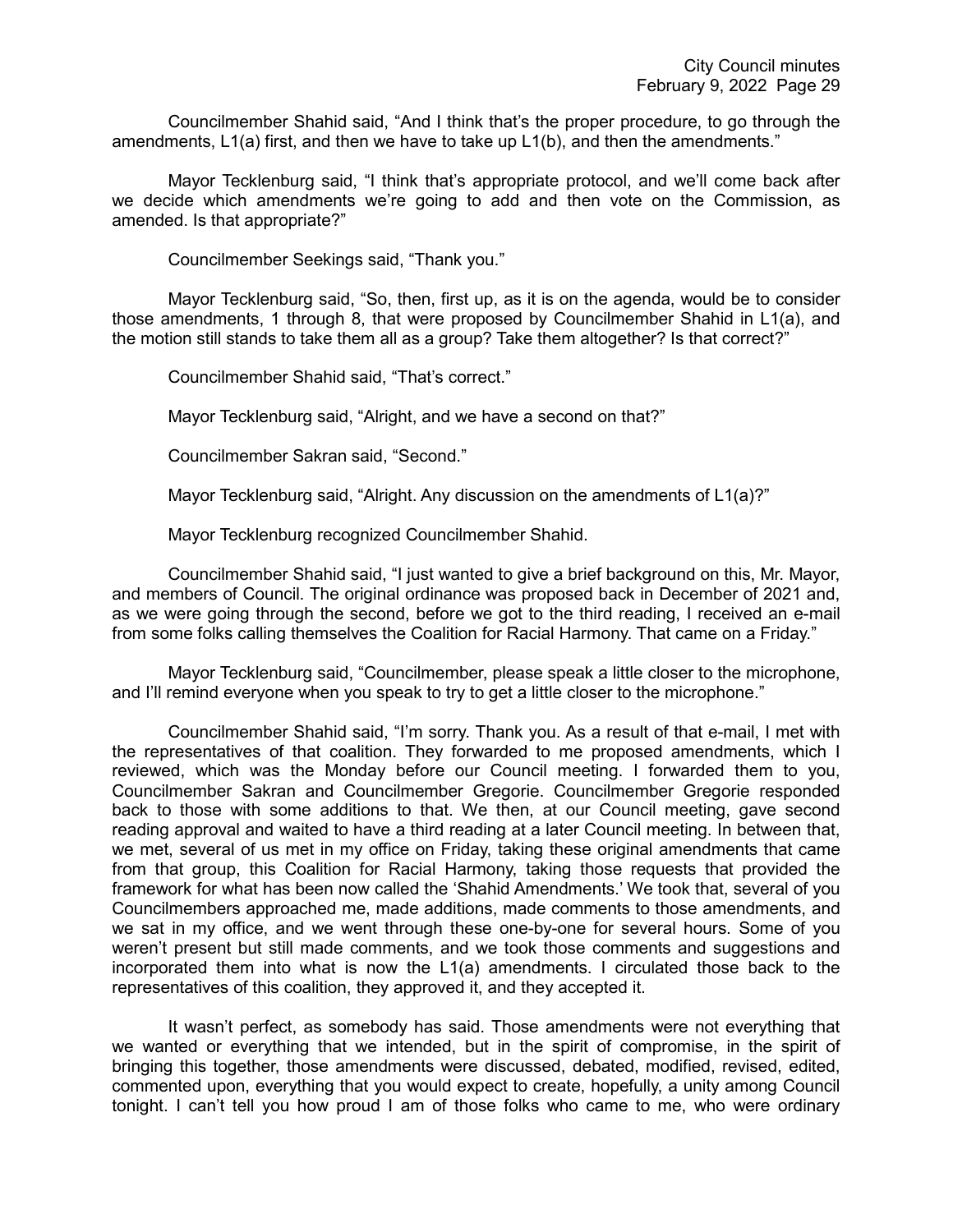citizens. I also held a virtual constituent meeting. Some of you all were present. I think some Councilmembers were there who listened in on that, and it helped us to engage the community in this process. I would ask that these amendments be accepted as a whole. I think it doesn't include everything that all of us want. I think it does give a very spirited idea of compromise. It clarifies a bunch of language that folks were objecting to, and we made that, there was some wordsmithing on that. We added some definition of equity, which seemed to be a strain to a lot of folks. One of the major substantive changes on this is that it expanded the number of Commission members to 13, with 3 members to be from Council, and that those who are not on the Commission can make a nomination to include diversity in the makeup of that Commission. So, I appreciate the work that went in with all of the folks engaged with this. It was hard, it was exhausting, but I would ask that we give unanimous approval to these amendments. Thank you."

Mayor Tecklenburg recognized Councilmember Parker.

Councilmember Parker said, "I would like to move, I think we should vote on them individually."

Mayor Tecklenburg said, "We have a motion on the floor to take them together."

Councilmember Parker said, "Okay. So, we're going to have a vote?"

Mayor Tecklenburg said, "Yes, we will unless there is a deferral."

Councilmember Parker said, "I apologize. I'm new to the Rules of Order, but I prefer to have them voted on up or down, each one, as I thought was going to be done on all of the amendments."

Mayor Tecklenburg said, "We had a motion—

Councilmember Brady said, "As a point of order, there is a primary motion on the floor."

Mayor Tecklenburg said, "There is a motion on the floor to take them together."

Councilmember Parker said, "Okay."

Mayor Tecklenburg said, "Alright. Any other comments?"

No one else asked to speak.

Mayor Tecklenburg said, "I'll call the question."

Councilmember Parker said, "Can we have a roll call?"

Mayor Tecklenburg said, "We can have a roll call. Yes, ma'am."

The Clerk said, "Councilmember Gregg."

Councilmember Gregg said, "Aye."

The Clerk said, "Councilmember Shealy."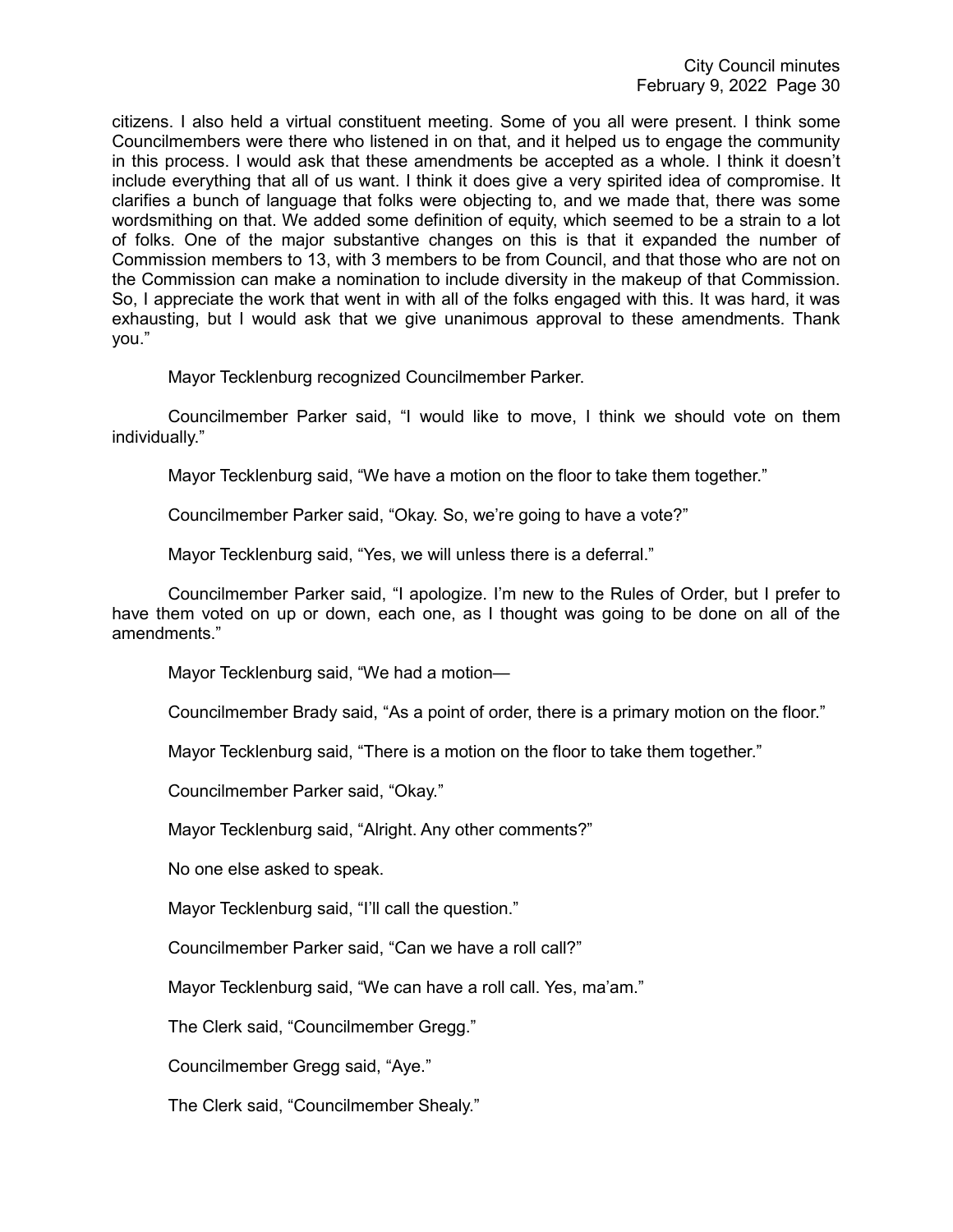Councilmember Shealy said, "Aye." The Clerk said, "Councilmember Sakran." Councilmember Sakran said, "Aye." The Clerk said, "Councilmember Mitchell." Councilmember Mitchell said, "Aye." The Clerk said, "Councilmember Brady." Councilmember Brady said, "Aye." The Clerk said, "Councilmember Gregorie." Councilmember Gregorie said, "Aye." The Clerk said, "Councilmember Waring." Councilmember Waring said, "Aye." The Clerk said, "Councilmember Seekings." Councilmember Seekings said, "Aye." The Clerk said, "Councilmember Shahid." Councilmember Shahid said, "Aye." The Clerk said, "Councilmember Bowden." Councilmember Bowden said, "Aye." The Clerk said, "Councilmember Appel." Councilmember Appel said, "Aye." The Clerk said, "Councilmember Parker." Councilmember Parker said, "No." The Clerk said, "Mayor Tecklenburg." Mayor Tecklenburg said, "Aye." Mayor Tecklenburg said, "The motion passes."

On a motion of Councilmember Shahid, seconded by Councilmember Sakran, City Council voted to approve the following amendments to Agenda Item L-1: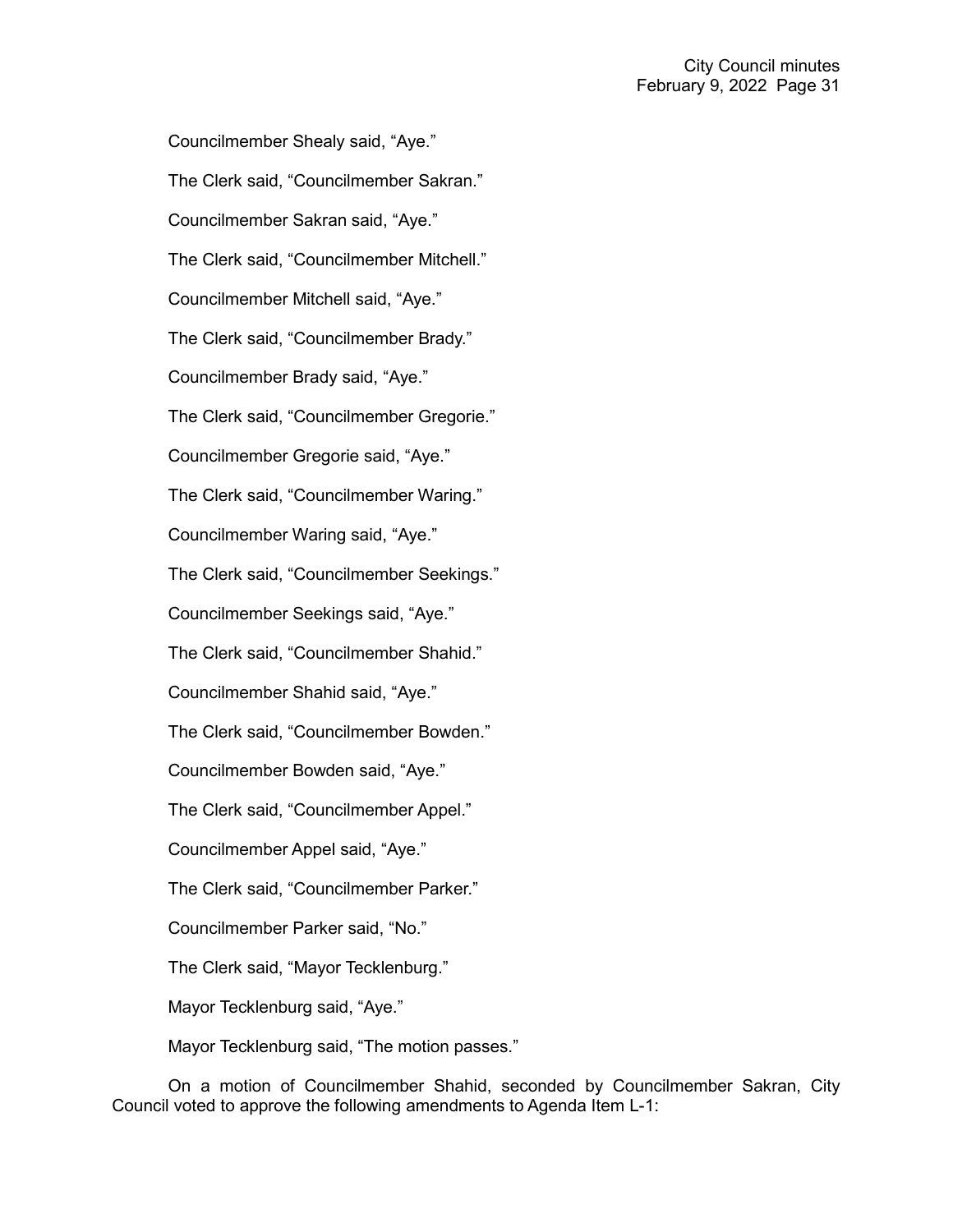# Amendment #1:

Amend the first paragraph of 2-207 to read: The purpose of the HARCC is to promote equity, inclusion, and racial conciliation through meetings, presentations, and research regarding all forms of institutional and community discrimination and assist in implementing any recommendations from the Mayor and Council through its standing committees to the public, assist with education and implementation of any directive from Council. Equity, for the purposes of HARCC 's duties and responsibilities, shall be defined as the guarantee of fair treatment, access, opportunity, and advancement while at the same time striving to identify and eliminate barriers that have prevented the full participation of some groups.

# Amendment #2:

Add to 2-207: HARCC is under no obligation to use the EIRC Commission Report as a blueprint, framework or path forward. Notwithstanding, within the first 5 months from the first duly called meeting of the HARCC, it shall review the EIRC report and submit those recommendations HARCC believes will best achieve equity, inclusion, and racial conciliation in accordance with the approved 10 year City Plan and all other relevant sources.

#### Amendment #3:

Add to 2-207: All recommendations to Council shall adhere to the principles of equity, inclusion and equal opportunity in accordance with City, State and Federal nondiscrimination laws and the protective classes therein. This provision is not intended to restrict HARCC's ability to make recommendations to Council for changes to existing laws where there may be unintended discrimination against a protected Class.

# Amendment #4:

Add to 2-207: HARCC is to pursue initiatives that honor the contributions of those who were enslaved; ameliorating the remaining vestiges of slavery and Jim Crow era laws; changing our local government to reflect equity and inclusion for all people.

# Amendment #5:

Add to 2-207: HARCC is not a blueprint to implement all the recommendations in the Special Commission report nor will it advocate to defund the police, provide cash reparations, teach critical race theory, or advocate to violate the South Carolina Heritage Act.

# Amendment #6:

Amend Section 2-209 a to read as follows: The HARCC shall consist of 13 members, three (3) of which shall be members of city council and the remaining ten (10) appointees shall be members of the community. Each Council member who was not appointed to be a member of the Commission and the Mayor, shall each nominate one community member, subject to approval by Council. All nominees will be properly vetted and approved by Council consistent with the principles set forth for appointments to other standing City commissions and committees.

# Amendment #7:

Last paragraph of the preamble, fifth sentence to be amended as follows: The recommendations of the Commission were intended to create a path forward for the City toward positive change with input from the Mayor, Council members and citizens.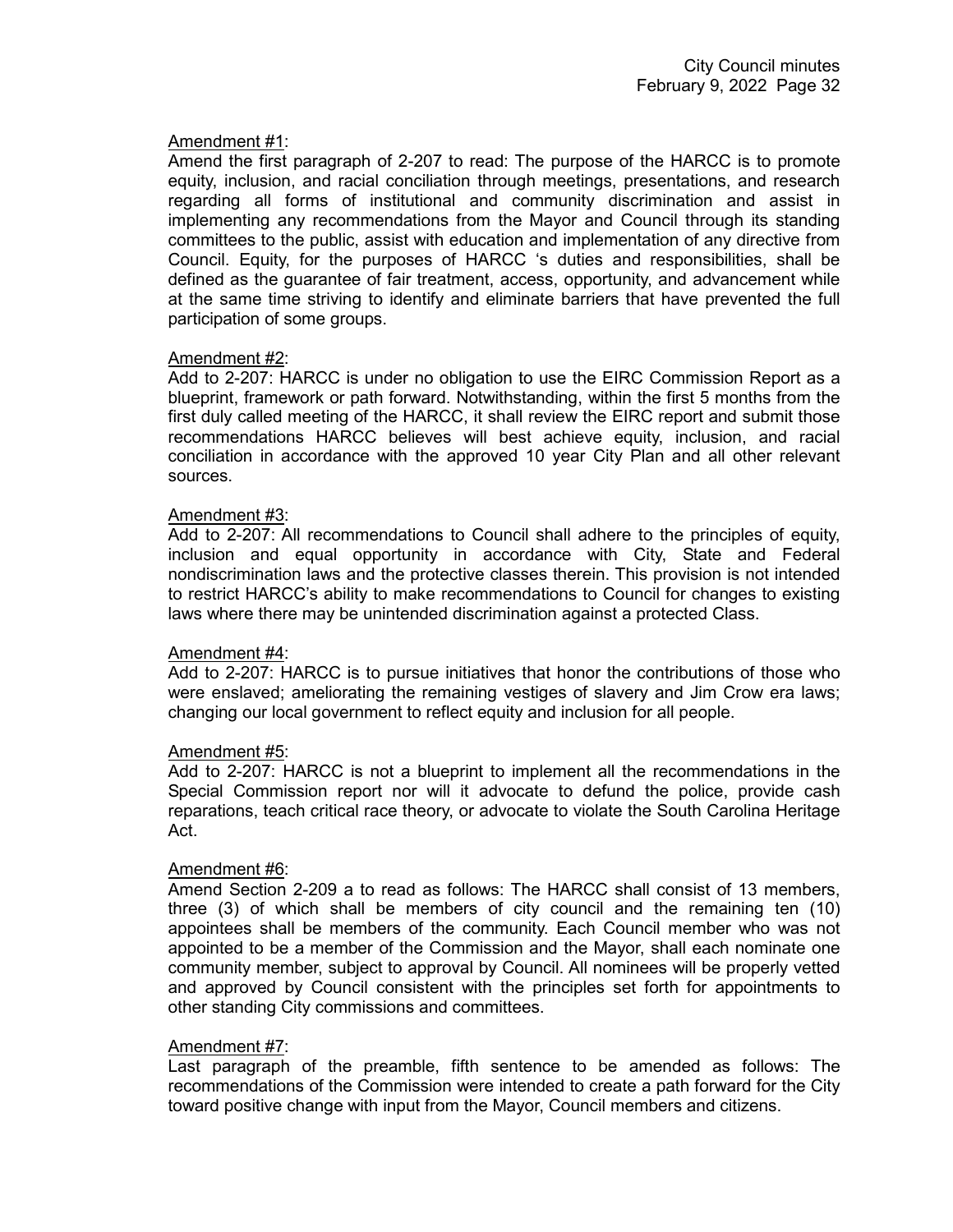# Amendment #8:

Amend Section 4, 2-208: Duties and Responsibilities, 9 as follows-

. . . and any activities related to carrying out the duties and responsibilities of the HARCC.

The motion passed 12 to 1. The vote was not unanimous. Councilmember Parker voted nay.

Mayor Tecklenburg said, "Next are the [amendments proposed by Councilmember](https://youtu.be/N98xBpVA8lw?t=6193)  [Parker,](https://youtu.be/N98xBpVA8lw?t=6193) L1(b)."

Councilmember Parker said, "Motion to go through them, each amendment, and take a vote on each amendment."

Mayor Tecklenburg said, "You can make a motion to take the first amendment, and then the second, and then the third, if you like."

Councilmember Parker said, "Okay, vote on each up or down?"

Mayor Tecklenburg said, "We would vote on each motion as it's presented to us."

Councilmember Parker said, "Okay."

Mayor Tecklenburg said, "Would you like to make a motion, Councilmember?"

Councilmember Parker said, "Yes, motion to vote on [Amendment #1."](https://youtu.be/N98xBpVA8lw?t=6193)

Mayor Tecklenburg said, "Okay, we have a motion to vote on Councilmember Parker's Amendment #1."

Councilmember Gregg said, "Second."

Mayor Tecklenburg said, "There is a second. Any discussion? Councilmember Parker, any discussion?"

Councilmember Parker said, "No."

The Clerk said, "Councilmember Gregg."

Councilmember Gregg said, "Aye."

The Clerk said, "Councilmember Shealy."

Councilmember Shealy said, "Aye."

The Clerk said, "Councilmember Sakran."

Councilmember Sakran said, "Nay."

The Clerk said, "Councilmember Mitchell."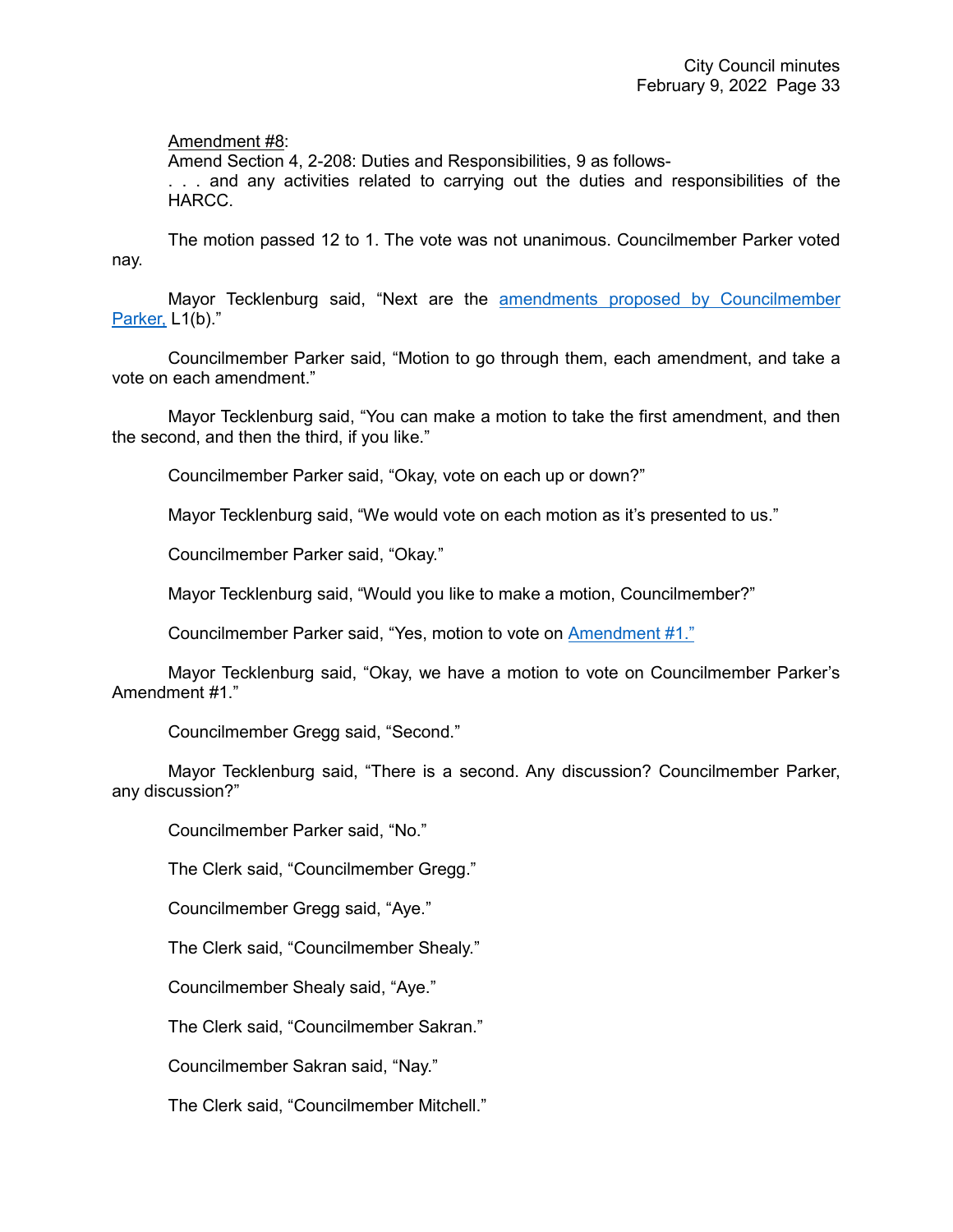Councilmember Mitchell said, "Nay."

The Clerk said, "Councilmember Brady."

Councilmember Brady said, "Nay."

The Clerk said, "Councilmember Gregorie."

Councilmember Gregorie said, "Nay."

The Clerk said, "Councilmember Waring."

Councilmember Waring said, "Nay."

The Clerk said, "Councilmember Seekings."

Councilmember Seekings said, "Nay."

The Clerk said, "Councilmember Shahid."

Councilmember Shahid said, "Nay."

The Clerk said, "Councilmember Bowden."

Councilmember Bowden said, "Nay."

The Clerk said, "Councilmember Appel."

Councilmember Appel said, "Nay."

The Clerk said, "Councilmember Parker."

Councilmember Parker said, "Aye."

The Clerk said, "Mayor Tecklenburg."

Mayor Tecklenburg said, "Nay."

On a motion of Councilmember Parker, seconded by Councilmember Gregg, City Council considered agenda Item L1(b) 1, as presented:

*Amend the following portion of the 5th paragraph of the preamble to read: "Mayor Tecklenburg received the report on behalf of his office and forwarded it to the appropriate standing committees. The recommendations of the Commission are intended to create a path forward for the city toward positive change with input from the Mayor, Council members and citizens. By affirming the creation of this standing Commission, to be called the Human Affairs and Racial Conciliation Commission, this Council will not only acknowledge the work put into this report, but also ensure that its stated purpose, to eliminate the vestiges of Jim Crow and slavery in our City, is heard and fulfilled with patience and fortitude.*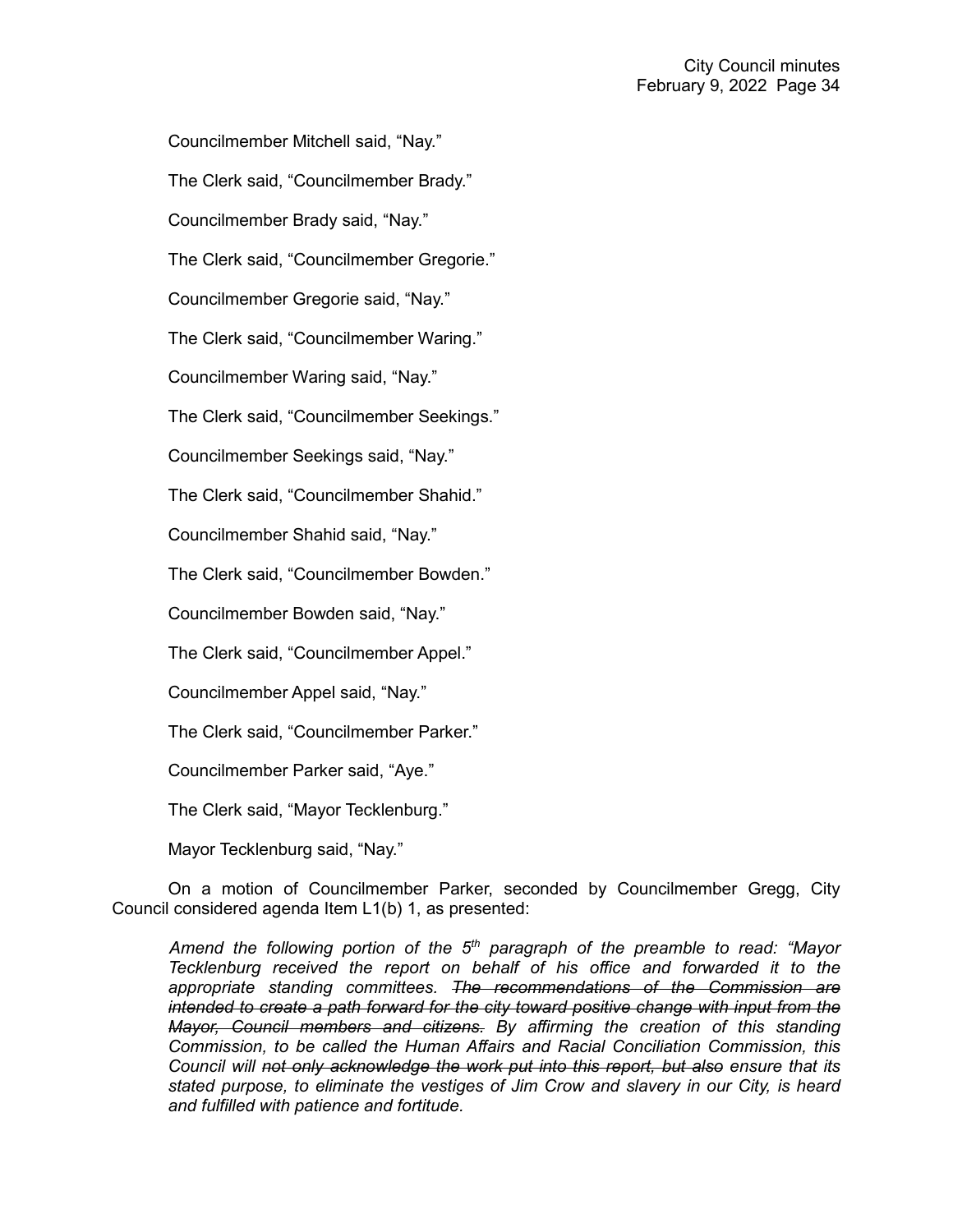The motion failed 10 to 3. The vote was not unanimous. Councilmembers Gregg, Shealy, and Parker voted in favor of the motion.

Councilmember Shahid said, "Mayor, I make a motion that the remaining amendments listed under L1(b) be taken as a whole."

Councilmember Bowden said, "Second."

Mayor Tecklenburg said, "A motion to take all of the rest of the amendments together, and we can have a roll call on that. Any discussion?"

Councilmember Parker said, "Absolutely."

Mayor Tecklenburg recognized Councilmember Parker.

Councilmember Parker said, "I had really hoped to have, I mean, we heard all of the comments tonight, so to completely dismiss these amendments outright is a really disappointing move. You've heard the outpouring of support for my amendments. I think it would be fair, as Council, to do what we were elected to do, to listen to our citizens, and have a roll call on all of these amendments. It's disappointing. I thought I had your commitment to this. I understand that this was a possibility, but it's really unfortunate."

Mayor Tecklenburg said, "You still have the floor. Are you [Inaudible]?"

Councilmember Parker said, "[Inaudible]."

Mayor Tecklenburg said, "Alright. They're all being considered."

Mayor Tecklenburg recognized Councilmember Bowden.

Councilmember Bowden said, "Thank you, Mr. Mayor. I think this is the appropriate way to handle it. You know, a lot of these really conflict with the amendments that we just agreed to take on as a whole, so we're creating a lot of problems by sort of doubling up on some of these things. That's, I think, a big issue. But, more importantly, Councilman Shahid's amendments are the product of a deliberative process. That is what we came here to do. This is weeks long, this is not being rammed through, this is well thought-out, it has taken a ton of input into consideration, it has gone through the hard work of refining language to make this something that, you know, plenty of people aren't happy with. I'm not happy with all of these amendments, but I'm going to vote for them because, ultimately, this is the way creating law works. So, I just cannot agree that anything is sort of being rammed through here, or that we're not considering anything. There are just better amendments on this."

Mayor Tecklenburg recognized Councilmember Seekings followed by Councilmember Waring.

Councilmember Seekings said, "I do think we should take them up one at a time just because I don't think all of them are in conflict with what we just passed. There are some that I'm inclined to vote for and some I'm not, and if we don't do it that way, I'm going to explain my vote on the backside, so I think we should take them up one-by-one. We've heard from enough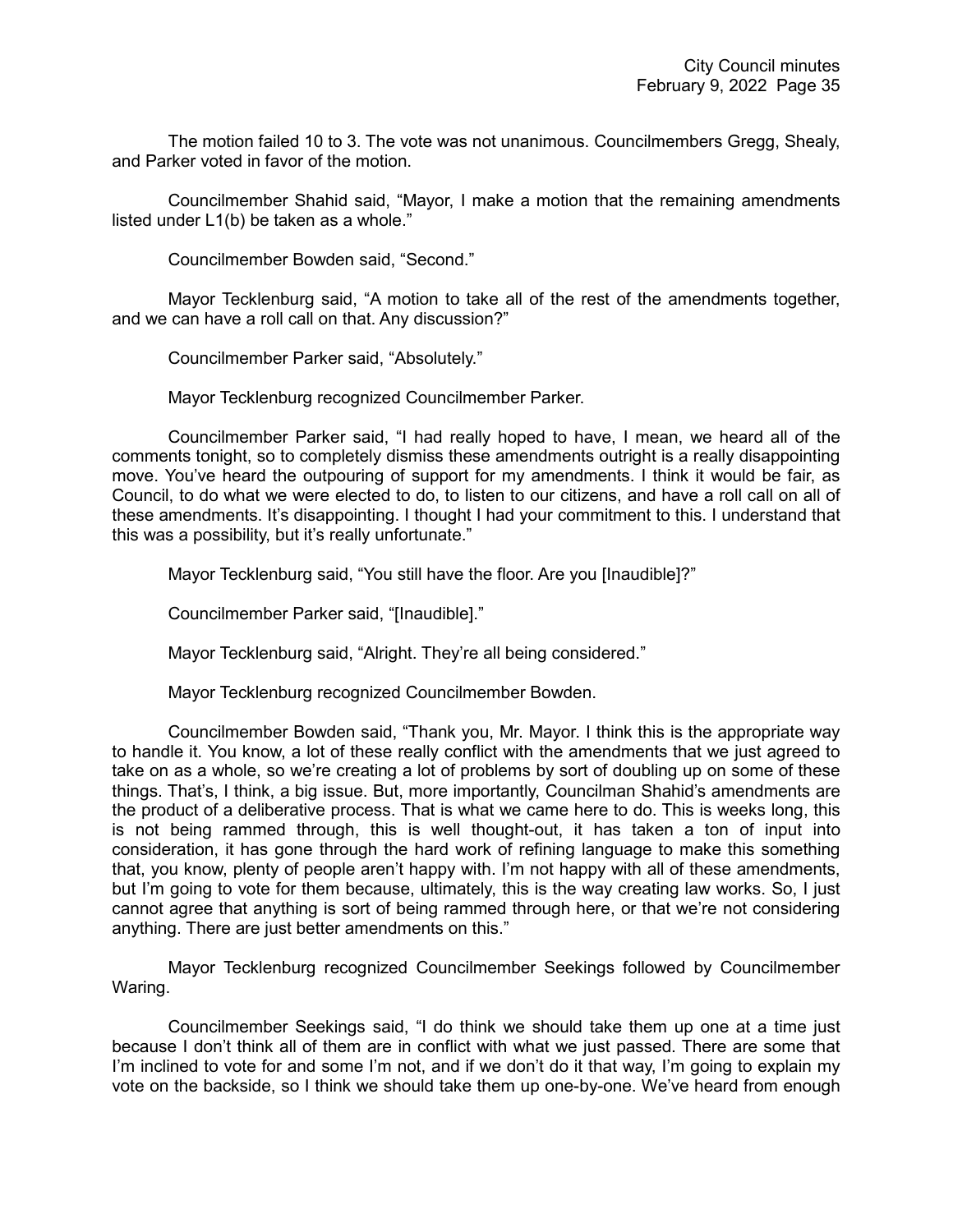people tonight who wanted to be heard. I would commend to this Council at the end of a long process, let's finish it off right."

Mayor Tecklenburg recognized Councilmember Waring.

Councilmember Waring said, "I'm in agreement with Councilmember Parker and Seekings. I know it's been a long process, and I know my colleagues and a lot of us want to move forward, but one thing I'm going to be protective of is freedom of speech. I know Robert's Rules of Order would allow us to move forward as a group, but I would ask that we hear these amendments one-by-one and, respectfully, have a roll call on each one. Thank you, Mr. Mayor."

Mayor Tecklenburg said, "Alright. Would anyone else like to comment at this time? The motion on the floor is to take the rest of them together."

Councilmember Gregorie said, "Mr. Mayor."

Mayor Tecklenburg recognized Councilmember Gregorie.

The Clerk said, "Can you speak into your mic? Thank you."

Councilmember Gregorie said, "Can you ask the person who made the motion to either retract it so that we can in fact--"

Mayor Tecklenburg said, "If that's his wish, that would be Councilmember Shahid."

Councilmember Shahid said, "I'll do that."

Councilmember Gregorie said, "Okay. Thank you."

Mayor Tecklenburg said, "Okay, withdraw the motion to take them together. We'll take them one-by-one. So, next up is Amendment #2."

Councilmember Parker said, "Move for approval."

Mayor Tecklenburg said, "We have a motion to take [Amendment #2.](https://youtu.be/N98xBpVA8lw?t=6545) Do we have a second?"

Councilmember Gregg said, "Second."

Mayor Tecklenburg said, "Alright. Is there any discussion on Amendment #2?"

No one asked to speak.

Mayor Tecklenburg said, "And we'll just take a roll call vote on each one, Madam Clerk."

The Clerk said, "Councilmember Gregg."

Councilmember Gregg said, "Aye."

The Clerk said, "Councilmember Shealy."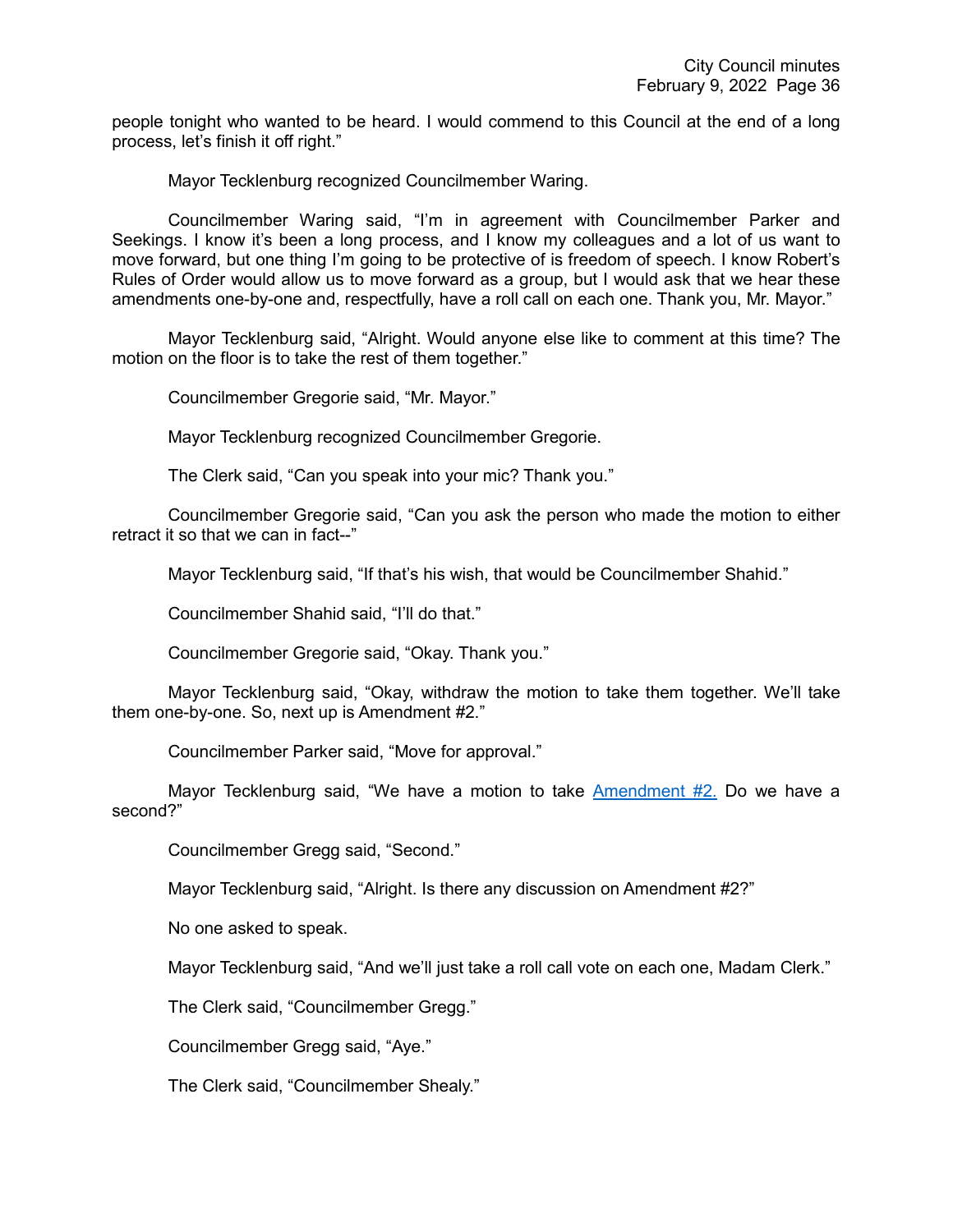Councilmember Shealy said, "Aye." The Clerk said, "Councilmember Sakran." Councilmember Sakran said, "Nay." The Clerk said, "Councilmember Mitchell." Councilmember Mitchell said, "Nay." The Clerk said, "Councilmember Brady." Councilmember Brady said, "Nay." The Clerk said, "Councilmember Gregorie." Councilmember Gregorie said, "Nay." The Clerk said, "Councilmember Waring." Councilmember Waring said, "Nay." The Clerk said, "Councilmember Seekings." Councilmember Seekings said, "Aye." The Clerk said, "Councilmember Shahid." Councilmember Shahid said, "Nay." The Clerk said, "Councilmember Bowden." Councilmember Bowden said, "Nay." The Clerk said, "Councilmember Appel." Councilmember Appel said, "Nay." The Clerk said, "Councilmember Parker." Councilmember Parker said, "Aye." The Clerk said, "Mayor Tecklenburg." Mayor Tecklenburg said, "Nay. The motion fails."

On a motion of Councilmember Parker, seconded by Councilmember Gregg, City Council considered agenda Item L1(b) 2 as presented:

*Amend Sec. 2-207 to Add: "Critical Race Theory", for the purposes of HARCC, is defined as the idea that many U.S. Institutions are built on and enforce systemic racism and*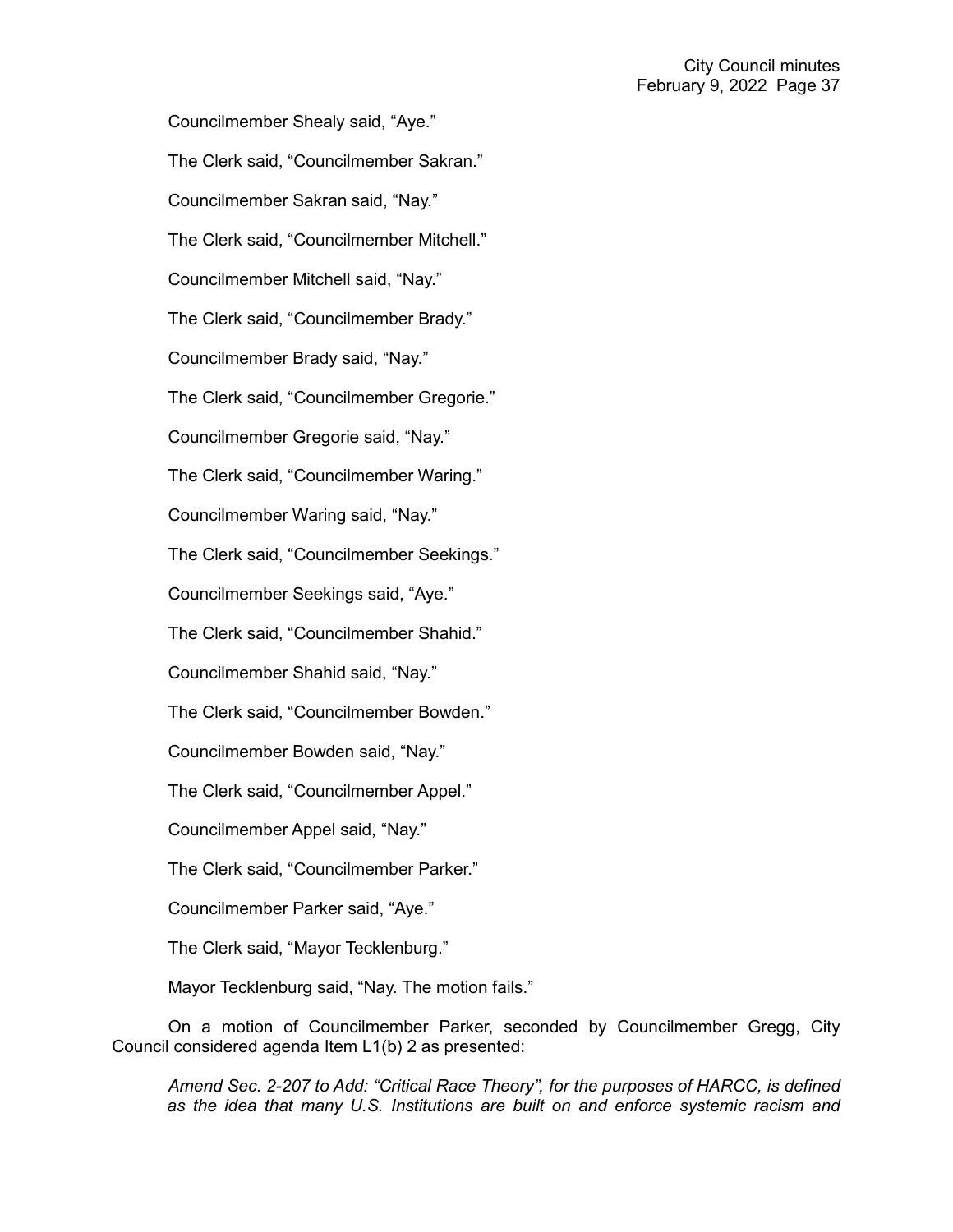*oppression and includes relegating U.S. history to a struggle between two groups: oppressors and the oppressed.*

The motion failed 9 to 4. The vote was not unanimous. Councilmembers Gregg, Shealy, Seekings and Parker voted in favor of the motion.

Mayor Tecklenburg said, "Do we have a motion to accept [Amendment #3?"](https://youtu.be/N98xBpVA8lw?t=6597)

Councilmember Parker said, "Yes."

Mayor Tecklenburg said, "So moved. Do we have a second?"

Councilmember Gregorie said, "Second."

Mayor Tecklenburg said, "Any discussion?"

No one asked to speak.

Mayor Tecklenburg said, "A roll call vote, please."

The Clerk said, "Councilmember Gregg."

Councilmember Gregg said, "Aye."

The Clerk said, "Councilmember Shealy."

Councilmember Shealy said, "Aye."

The Clerk said, "Councilmember Sakran."

Councilmember Sakran said, "Nay."

The Clerk said, "Councilmember Mitchell."

Councilmember Mitchell said, "Nay."

The Clerk said, "Councilmember Brady."

Councilmember Brady said, "Aye."

The Clerk said, "Councilmember Gregorie."

Councilmember Gregorie said, "Nay."

The Clerk said, "Councilmember Waring."

Councilmember Waring said, "Nay."

The Clerk said, "Councilmember Seekings."

Councilmember Seekings said, "Aye."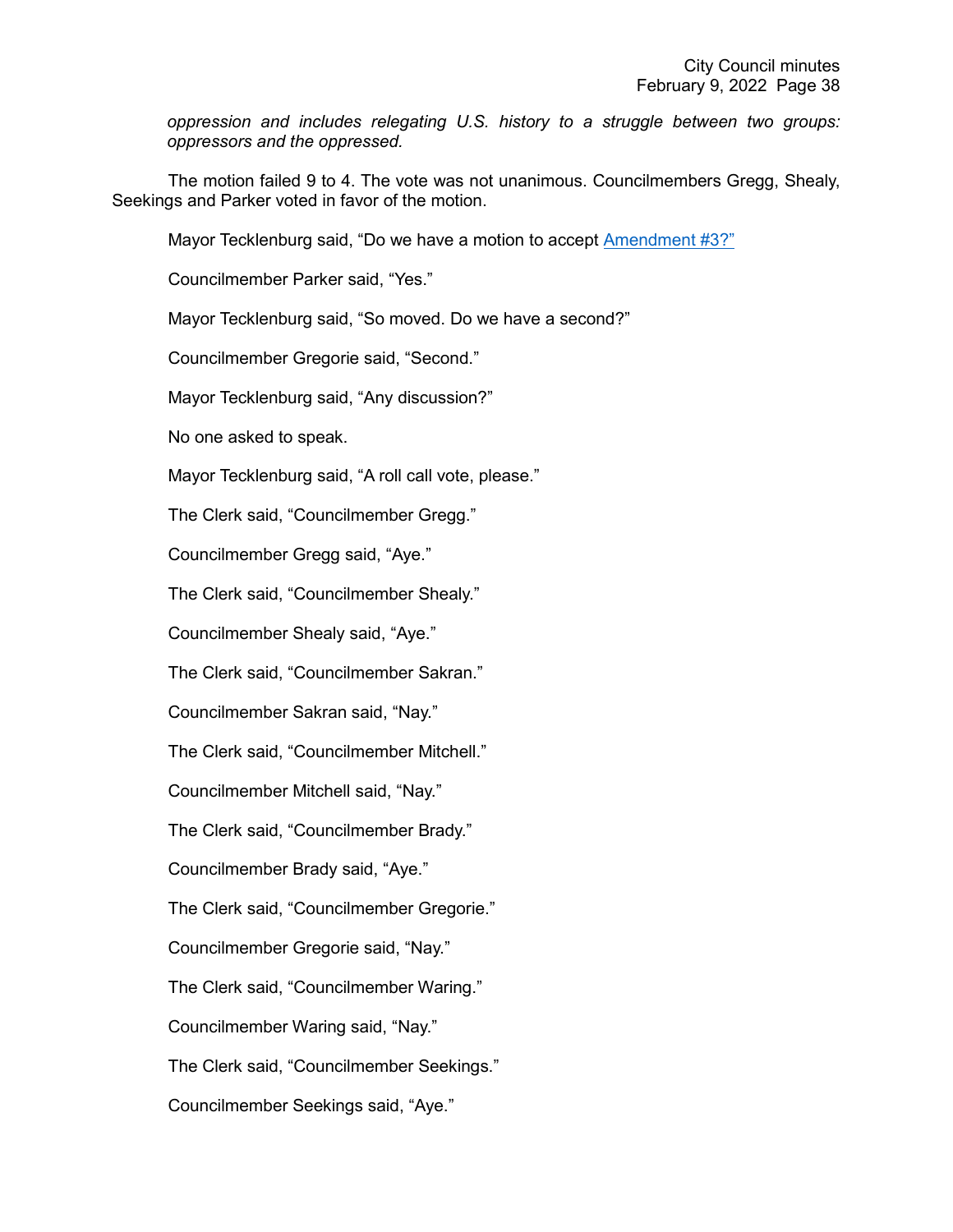The Clerk said, "Councilmember Shahid."

Councilmember Shahid said, "Nay."

The Clerk said, "Councilmember Bowden."

Councilmember Bowden said, "Nay."

The Clerk said, "Councilmember Appel."

Councilmember Appel said, "Aye."

The Clerk said, "Councilmember Parker."

Councilmember Parker said, "Aye."

The Clerk said, "Mayor Tecklenburg."

Mayor Tecklenburg said, "Nay."

The Clerk said, "The motion fails."

On a motion of Councilmember Parker, seconded by Councilmember Gregorie, City Council considered agenda Item L1(b) 3 as presented:

*Add a New Subsection to Sec. 2-208 to Read: The Commission shall not advance nor*  facilitate in any manner policies or recommendations which embrace the tenets of *Critical Race Theory.*

The motion failed 7 to 6. The vote was not unanimous. Councilmembers Gregg, Shealy, Brady, Seekings, Appel, and Parker voted in favor of the motion.

Mayor Tecklenburg said, "Do we have a motion to approve [Amendment #4?"](https://youtu.be/N98xBpVA8lw?t=6650)

Councilmember Parker said, "Yes."

Mayor Tecklenburg said, "Okay. Do we have a second?"

Councilmember Gregg said, "Second."

Mayor Tecklenburg said, "Any discussion?"

No one asked to speak.

Mayor Tecklenburg said, "A roll call vote, please, Madam."

The Clerk said, "Councilmember Gregg."

Councilmember Gregg said, "Aye."

The Clerk said, "Councilmember Shealy."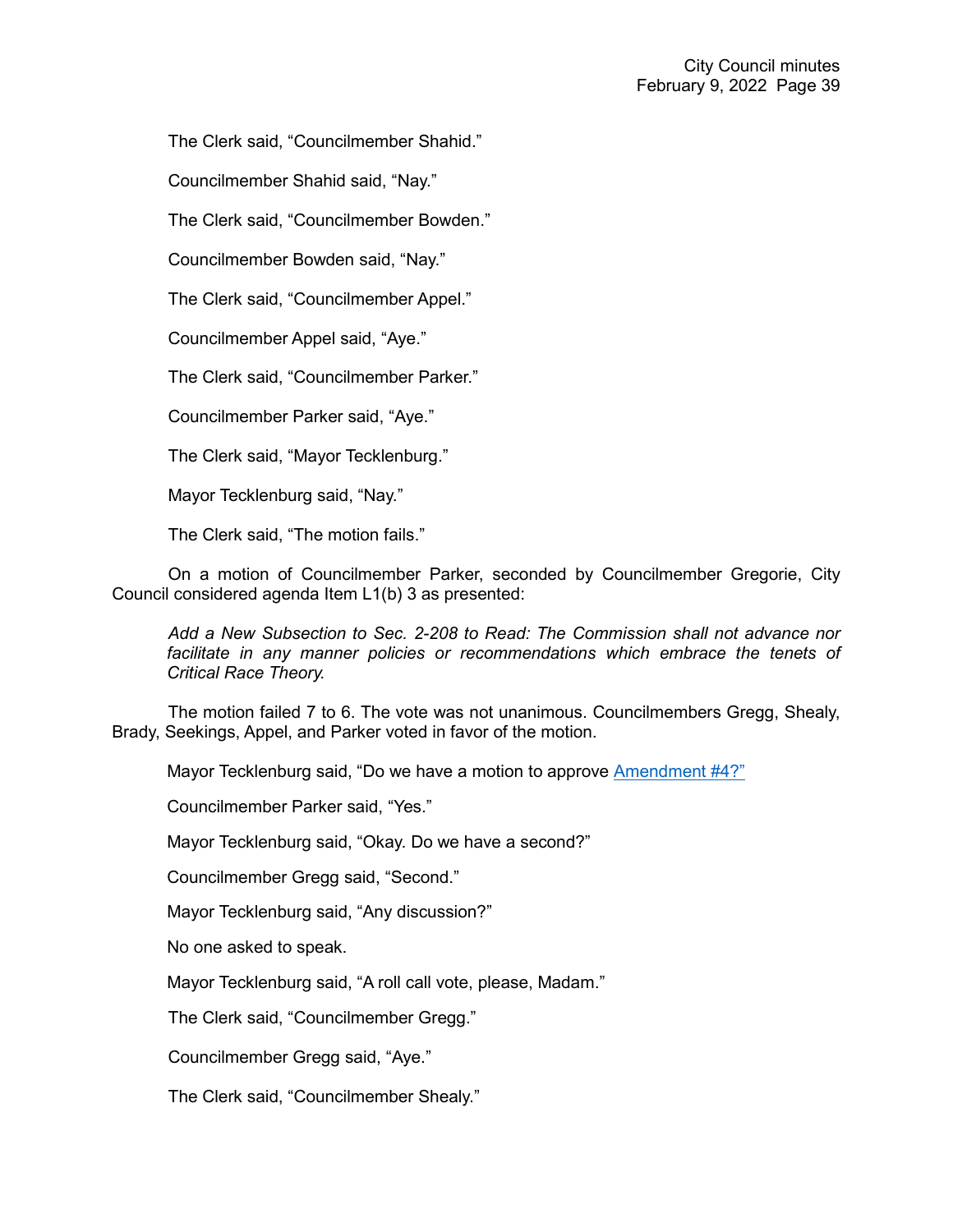Councilmember Shealy said, "Aye." The Clerk said, "Councilmember Sakran." Councilmember Sakran said, "Nay." The Clerk said, "Councilmember Mitchell." Councilmember Mitchell said, "Nay." The Clerk said, "Councilmember Brady." Councilmember Brady said, "Aye." The Clerk said, "Councilmember Gregorie." Councilmember Gregorie said, "Nay." The Clerk said, "Councilmember Waring." Councilmember Waring said, "Nay." The Clerk said, "Councilmember Seekings." Councilmember Seekings said, "Aye." The Clerk said, "Councilmember Shahid." Councilmember Shahid said, "Nay." The Clerk said, "Councilmember Bowden." Councilmember Bowden said, "Nay." The Clerk said, "Councilmember Appel." Councilmember Appel said, "Aye." The Clerk said, "Councilmember Parker." Councilmember Parker said, "Aye." The Clerk said, "Mayor Tecklenburg." Mayor Tecklenburg said, "Nay." The Clerk said, "The motion fails."

On a motion of Councilmember Parker, seconded by Councilmember Gregg, City Council considered agenda Item L1(b) 4 as presented: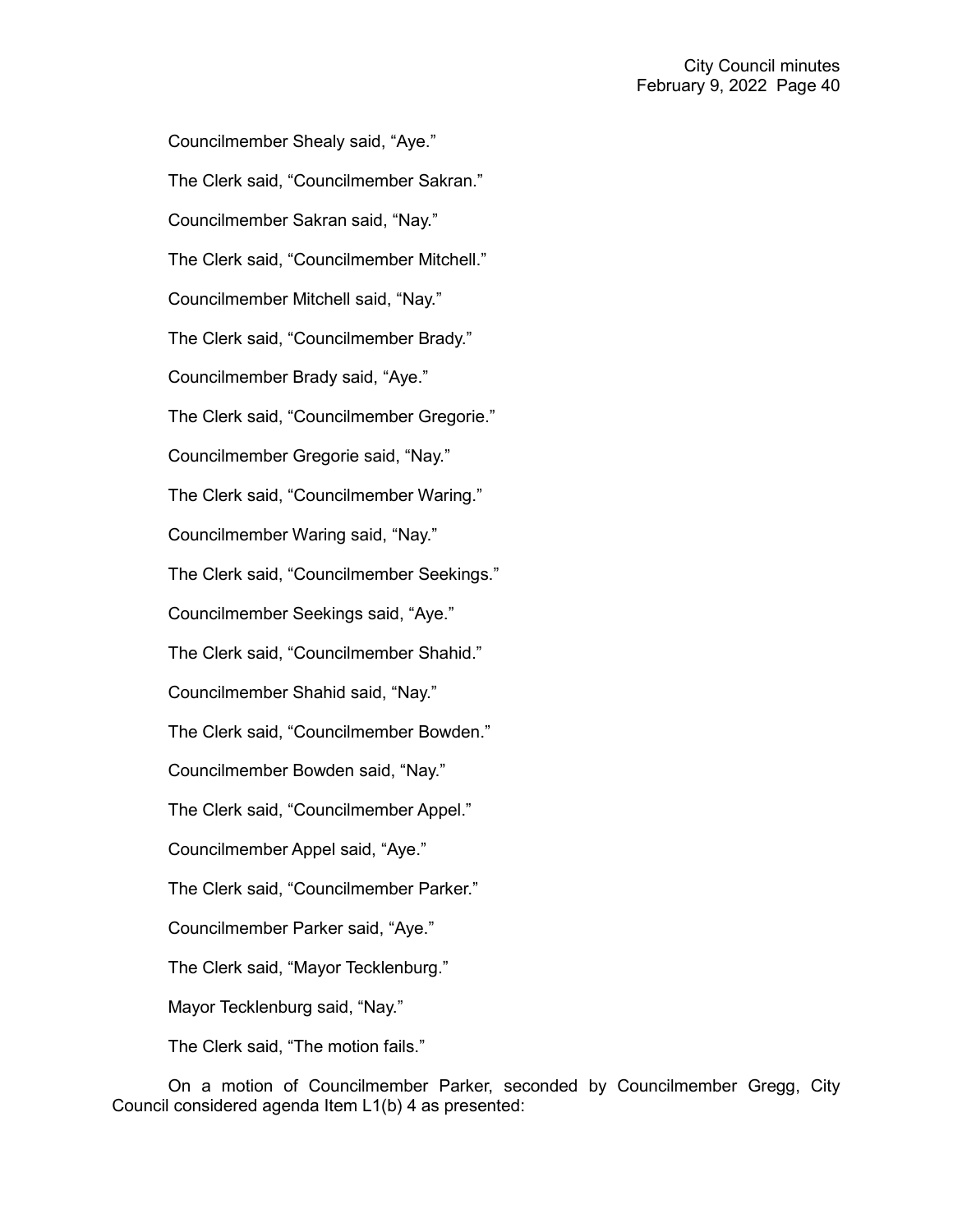*Add a New Subsection to Sec. 2-208 to Read: The Commission shall not advance nor facilitate in any manner policies or recommendations which support reparations.*

The motion failed 7 to 6. The vote was not unanimous. Councilmembers Gregg, Shealy, Brady, Seekings, Appel, and Parker voted in favor of the motion.

Mayor Tecklenburg said, "Do we have a motion to approve [Amendment #5?"](https://youtu.be/N98xBpVA8lw?t=6700)

Councilmember Parker said, "Motion to approve Amendment #5."

Councilmember Gregg said, "Second."

Mayor Tecklenburg said, "And a second. Any discussion?"

No one asked to speak.

Mayor Tecklenburg said, "I would like to just comment on #5 that we already approved previously that states that the HAARC is not a group to implement all of the recommendations in the Special Commission Report nor will it advocate to defund the police or [inaudible]. I point that out just because we've already approved, in spirit, a number of these amendments, so they're duplicative, and I just thought I'd point that out. Any other discussion?"

Councilmember Parker said, "Yes, Mr. Mayor."

Mayor Tecklenburg recognized Councilmember Parker.

Councilmember Parker said, "I understand the, you know, Heritage Act, but I think we removed monuments even beyond the Heritage Act. Is that correct?"

Mayor Tecklenburg said, "I can't hear you. Speak a little more into the microphone."

Councilmember Parker said, "I was just pointing out what I think you said. I understood that, as well, but I thought that there had been some things done that sort of went against the Heritage Act with monument removal and things like that."

Mayor Tecklenburg said, "Not according to the Attorney General."

Councilmember Parker said, "Okay."

Mayor Tecklenburg said, "Yes. Alright. A roll call vote, please."

The Clerk said, "Councilmember Gregg."

Councilmember Gregg said, "Aye."

The Clerk said, "Councilmember Shealy."

Councilmember Shealy said, "Aye."

The Clerk said, "Councilmember Sakran."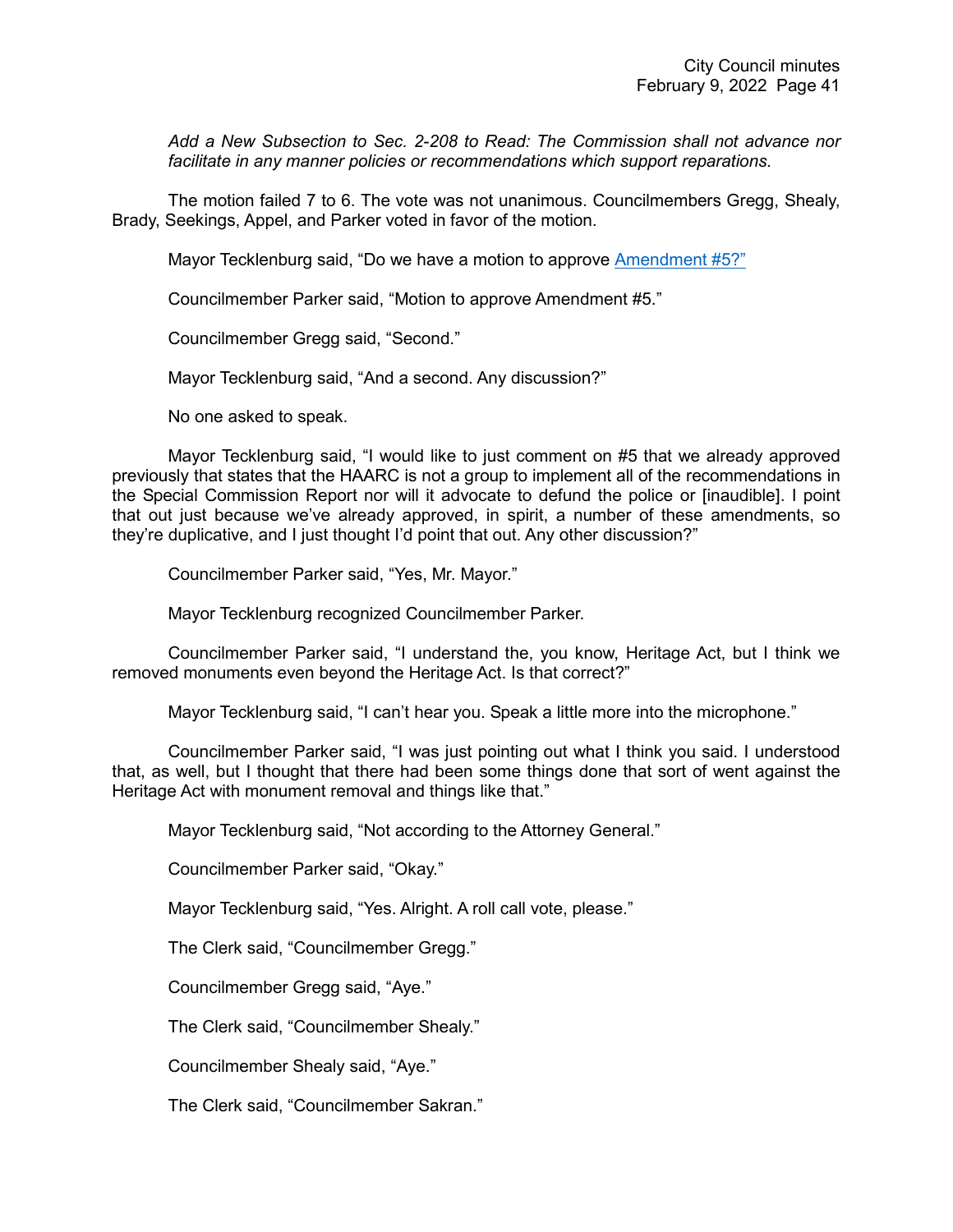Councilmember Sakran said, "Nay."

The Clerk said, "Councilmember Mitchell."

Councilmember Mitchell said, "Nay."

The Clerk said, "Councilmember Brady."

Councilmember Brady said, "Nay."

The Clerk said, "Councilmember Gregorie."

Councilmember Gregorie said, "Nay."

The Clerk said, "Councilmember Waring."

Councilmember Waring said, "Nay."

The Clerk said, "Councilmember Seekings."

Councilmember Seekings said, "What number are we on?"

There was laughter in the Chamber.

The Clerk said, "Five."

Councilmember Seekings said, "Nay."

The Clerk said, "Councilmember Shahid."

Councilmember Shahid said, "Nay."

The Clerk said, "Councilmember Bowden."

Councilmember Bowden said, "Nay."

The Clerk said, "Councilmember Appel."

Councilmember Appel said, "Nay."

The Clerk said, "Councilmember Parker."

Councilmember Parker said, "Aye."

The Clerk said, "Mayor Tecklenburg."

Mayor Tecklenburg said, "Nay."

The Clerk said, "The motion fails."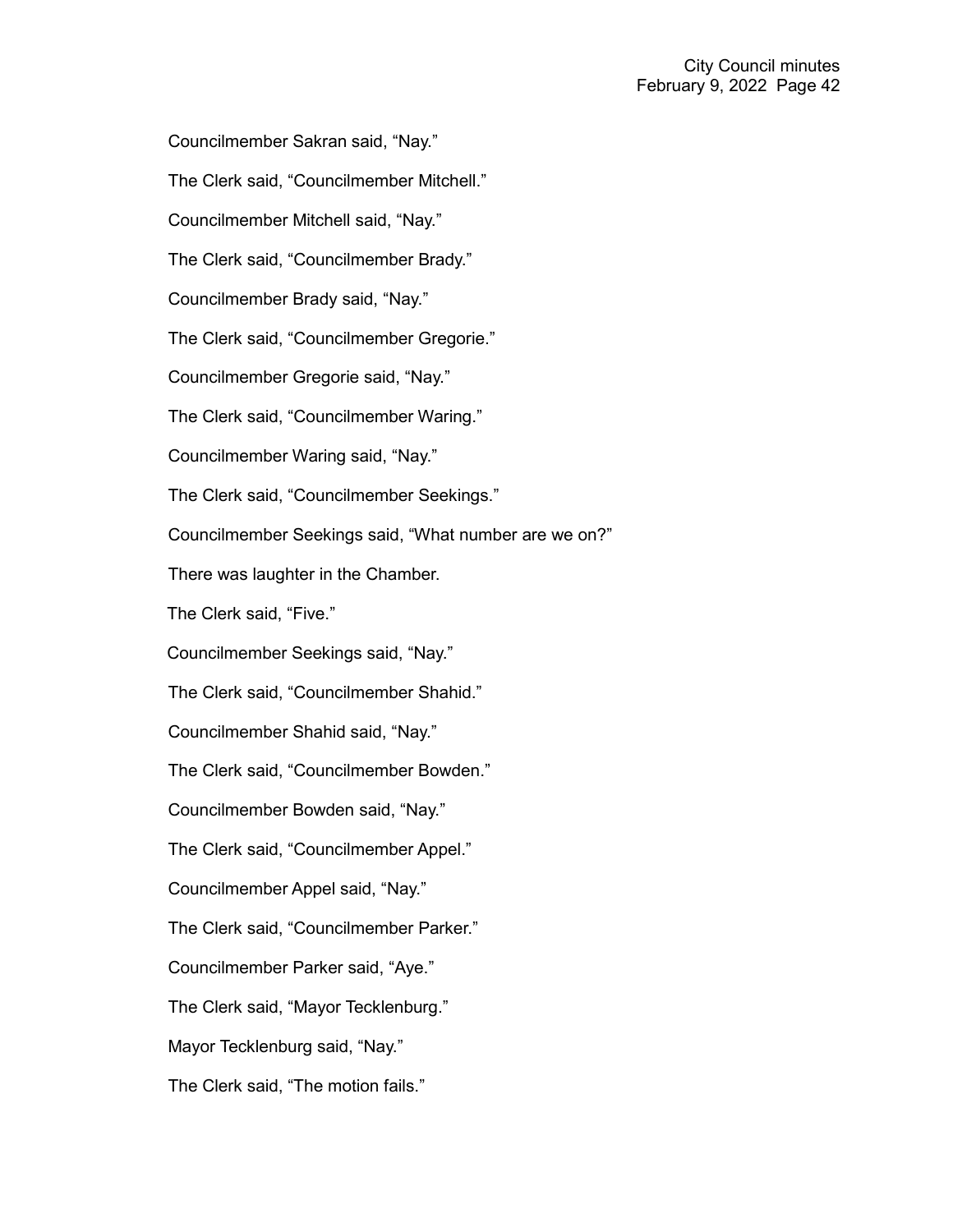On a motion of Councilmember Parker, seconded by Councilmember Gregg, City Council considered agenda Item L1(b) 5 as presented:

*Add a New Subsection to Sec. 2-208 to Read: The Commission shall not advance nor facilitate in any manner policies or recommendations which end cash bail.*

The motion failed 10 to 3. The vote was not unanimous. Councilmembers Gregg, Shealy, and Parker voted in favor of the motion.

Mayor Tecklenburg said, "Do we have a motion to approve [Amendment #6?"](https://youtu.be/N98xBpVA8lw?t=6823)

Councilmember Parker said, "Motion to approve Amendment #6, please."

Councilmember Brady said, "Second."

Mayor Tecklenburg said, "And a second. Any discussion?"

No one asked to speak.

Mayor Tecklenburg said, "We'll have a roll call vote, please."

The Clerk said, "Councilmember Gregg."

Councilmember Gregg said, "Aye."

The Clerk said, "Councilmember Shealy."

Councilmember Shealy said, "Aye."

The Clerk said, "Councilmember Sakran."

Councilmember Sakran said, "Nay."

The Clerk said, "Councilmember Mitchell."

Councilmember Mitchell said, "Nay."

The Clerk said, "Councilmember Brady."

Councilmember Brady said, "Aye."

The Clerk said, "Councilmember Gregorie."

Councilmember Gregorie said, "Nay."

The Clerk said, "Councilmember Waring."

Councilmember Waring said, "Nay."

The Clerk said, "Councilmember Seekings."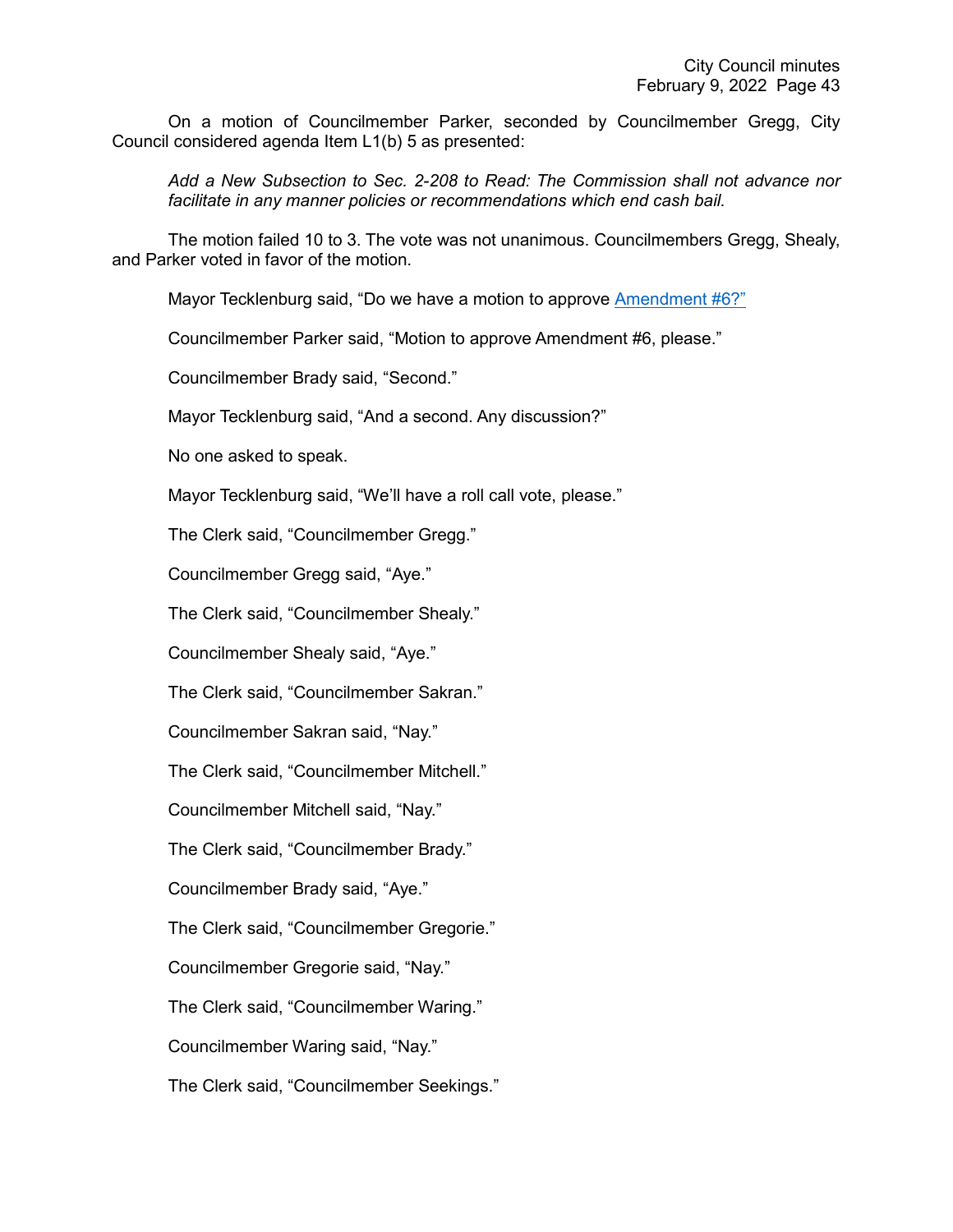Councilmember Seekings said, "Aye."

The Clerk said, "Councilmember Shahid."

Councilmember Shahid said, "Nay."

The Clerk said, "Councilmember Bowden."

Councilmember Bowden said, "Nay."

The Clerk said, "Councilmember Appel."

Councilmember Appel said, "Aye."

The Clerk said, "Councilmember Parker."

Councilmember Parker said, "Aye."

The Clerk said, "Mayor Tecklenburg."

Mayor Tecklenburg said, "Nay."

The Clerk said, "The motion fails."

On a motion of Councilmember Parker, seconded by Councilmember Brady, City Council considered agenda Item L1(b) 6 as presented:

*Add a New Subsection to Sec. 2-208 to Read: The Commission shall not advance nor*  facilitate in any manner policies or recommendations which reallocate resources from *our police.*

The motion failed 7 to 6. The vote was not unanimous. Councilmembers Gregg, Shealy, Brady, Seekings, Appel, and Parker voted in favor of the motion.

Mayor Tecklenburg said, "Do we have a motion to approve [Amendment #7?](https://youtu.be/N98xBpVA8lw?t=6866) I don't hear a motion."

Councilmember Parker said, "A motion to approve Amendment #7."

Mayor Tecklenburg said, "You all speak right up. Do we have a second?"

Councilmember Waring said, "Second."

Mayor Tecklenburg said, "Alright. Any discussion?"

No one asked to speak.

Mayor Tecklenburg said, "We'll have a roll call vote please."

The Clerk said, "Councilmember Gregg."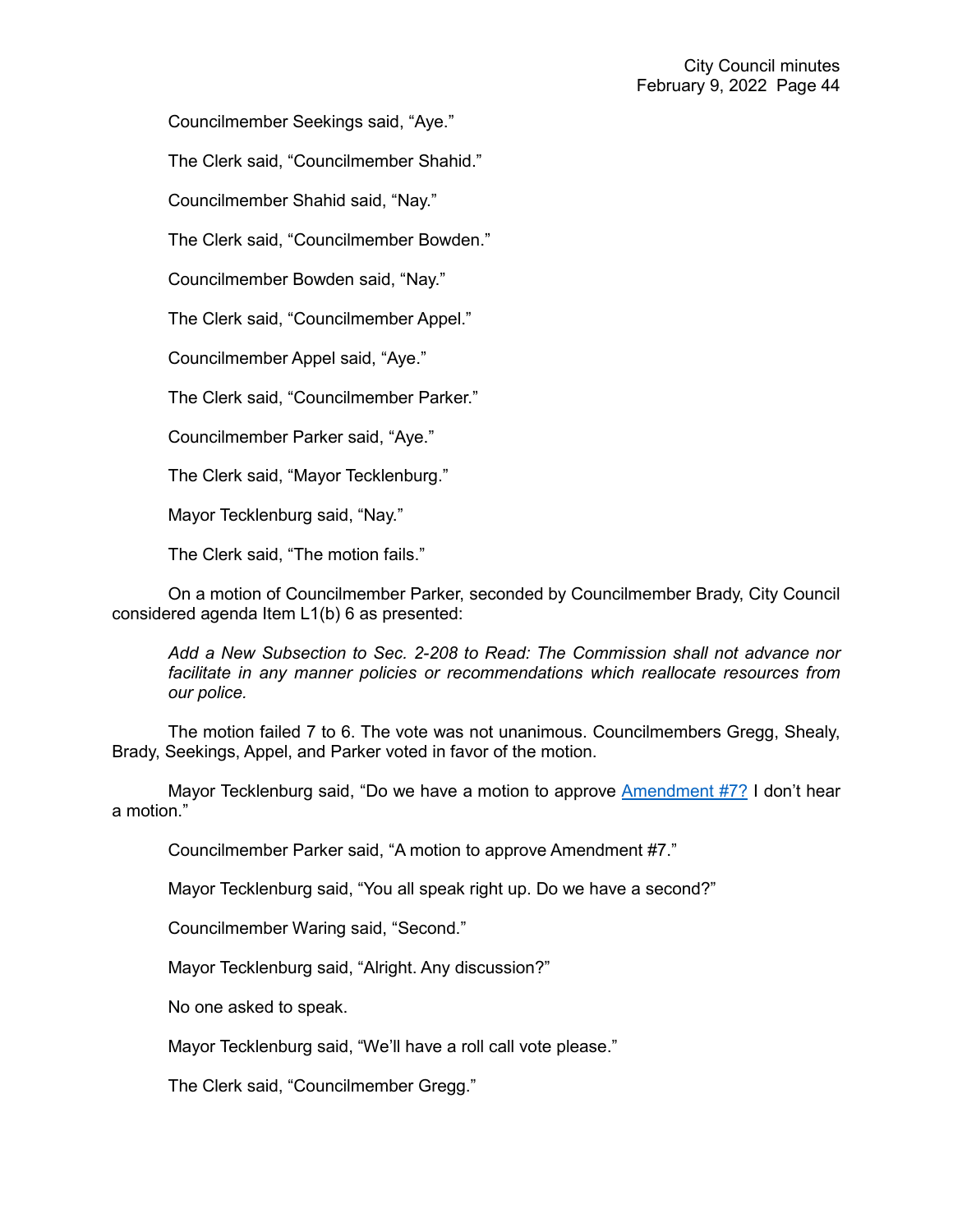Councilmember Gregg said, "Aye." The Clerk said, "Councilmember Shealy." Councilmember Shealy said, "Aye." The Clerk said, "Councilmember Sakran." Councilmember Sakran said, "Nay." The Clerk said, "Councilmember Mitchell." Councilmember Mitchell said, "Nay." The Clerk said, "Councilmember Brady." Councilmember Brady said, "Nay." The Clerk said, "Councilmember Gregorie." Councilmember Gregorie said, "Nay." The Clerk said, "Councilmember Waring." Councilmember Waring said, "Nay." The Clerk said, "Councilmember Seekings." Councilmember Seekings said, "Aye." The Clerk said, "Councilmember Shahid." Councilmember Shahid said, "Nay." The Clerk said, "Councilmember Bowden." Councilmember Bowden said, "Nay." The Clerk said, "Councilmember Appel." Councilmember Appel said, "Aye." The Clerk said, "Councilmember Parker." Councilmember Parker said, "Aye." The Clerk said, "Mayor Tecklenburg." Mayor Tecklenburg said, "Nay." The Clerk said, "The motion fails."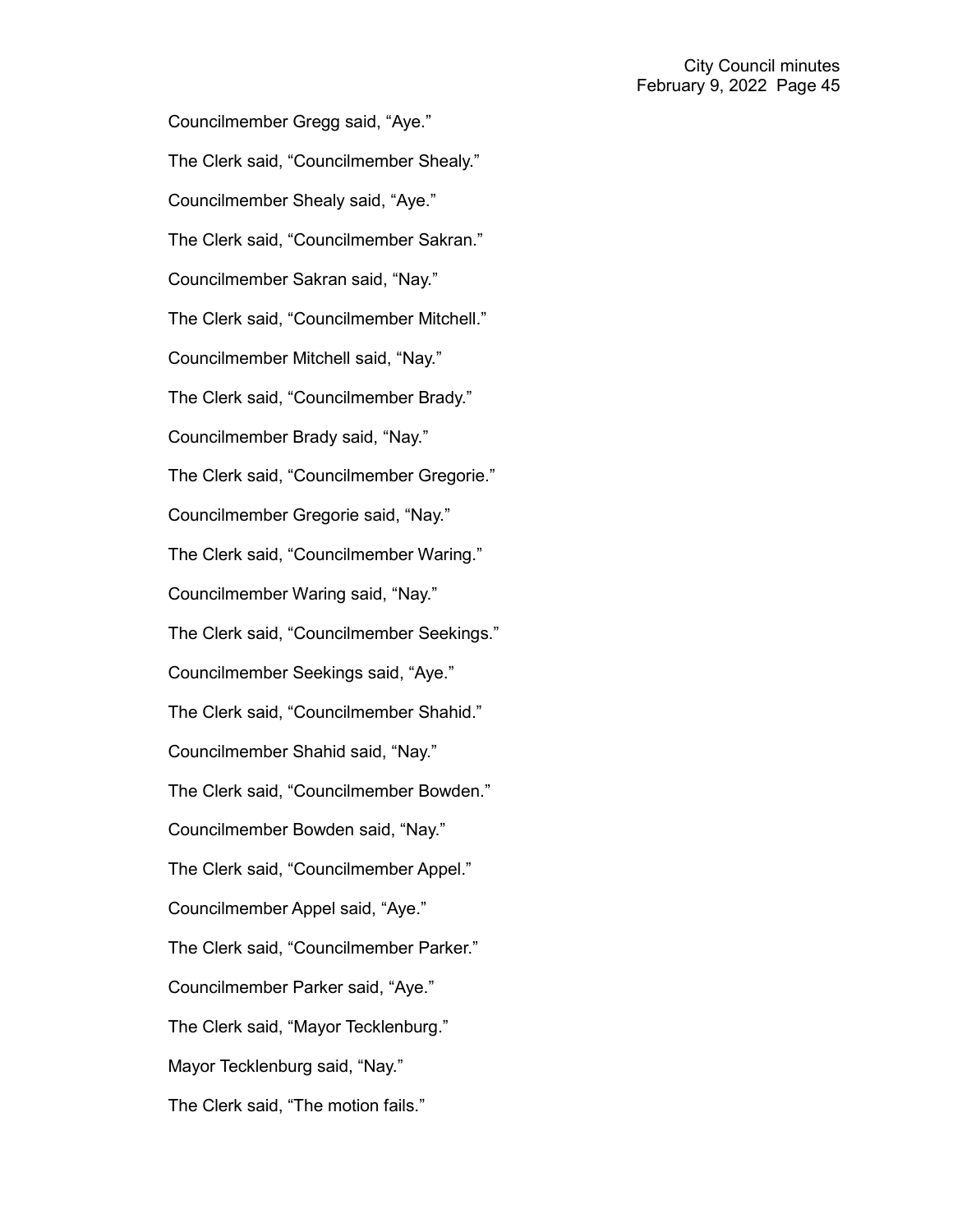On a motion of Councilmember Parker, seconded by Councilmember Waring, City Council considered agenda Item L1(b) 7 as presented:

*Add a New Subsection to Sec. 2-208 to Read: The Commission shall not advance nor facilitate in any manner policies or recommendations which support, facilitate, or consider historical monument removal.*

The motion failed 8 to 5. The vote was not unanimous. Councilmembers Gregg, Shealy, Seekings, Appel, and Parker voted in favor of the motion.

Councilmember Brady said, "Mr. Mayor, I just wanted to explain my vote on that one. I believe that it was covered in a previous amendment asking City Council to do that."

Mayor Tecklenburg recognized Councilmember Brady.

Mayor Tecklenburg said, "Yes, sir. You want to have the floor for a minute?"

Councilmember Brady said, "I do. I was just going to explain my vote on that one, that I believe that it was covered in a previous amendment."

Mayor Tecklenburg said, "Okay. Great. Thank you. Do we have a motion to approve [Amendment #8?"](https://youtu.be/N98xBpVA8lw?t=6953)

Councilmember Parker said, "Motion to approve Amendment #8."

Mayor Tecklenburg said, "Alright. Do we have a second?"

Councilmember Gregg said, "Second."

Mayor Tecklenburg said, "Any discussion?"

No one asked to speak.

Mayor Tecklenburg said, "Madam Clerk, please give us a roll call vote."

The Clerk said, "Councilmember Gregg."

Councilmember Gregg said, "Aye."

The Clerk said, "Councilmember Shealy."

Councilmember Shealy said, "Nay."

The Clerk said, "Councilmember Sakran."

Councilmember Sakran said, "Nay."

The Clerk said, "Councilmember Mitchell."

Councilmember Mitchell said, "Nay."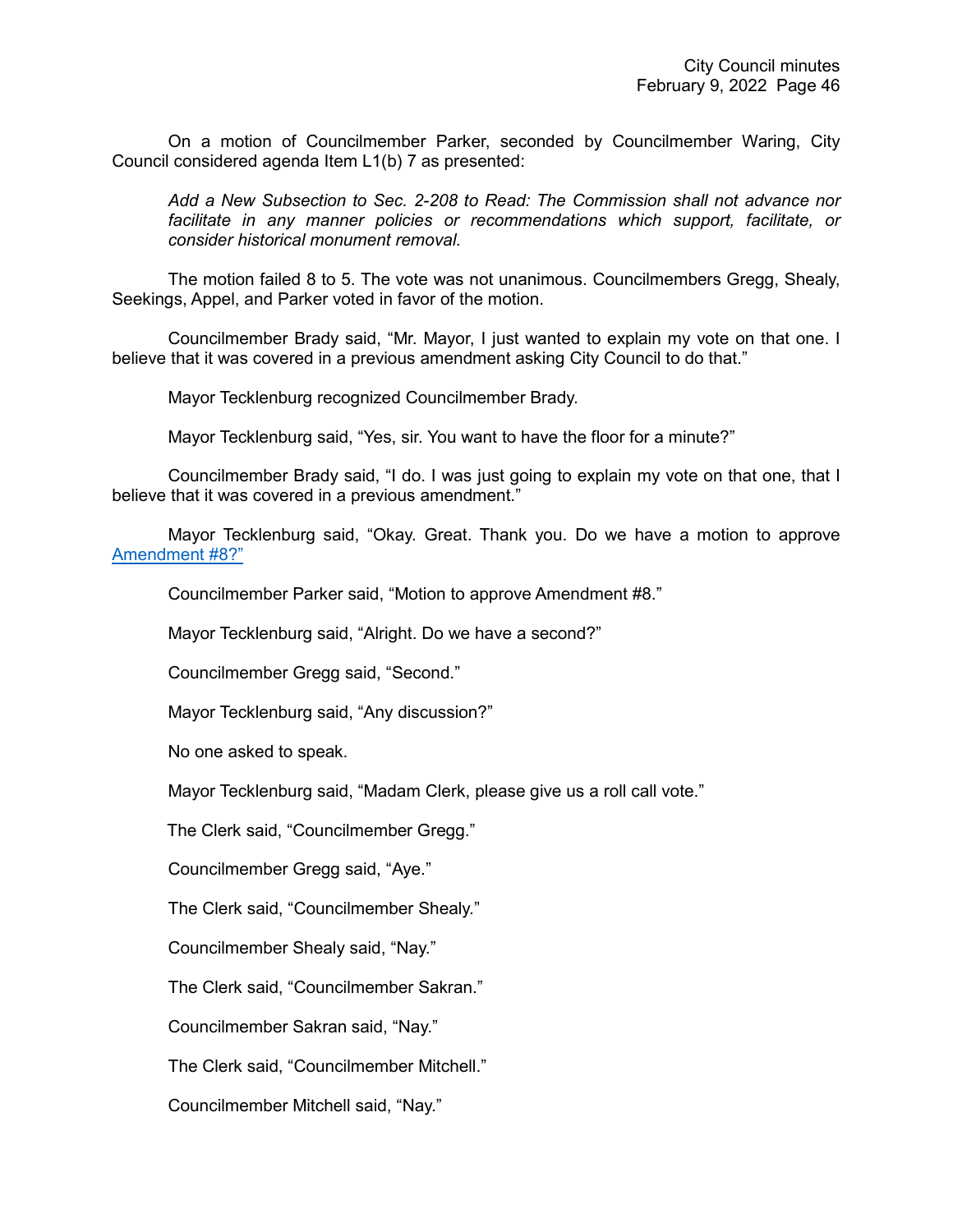The Clerk said, "Councilmember Brady."

Councilmember Brady said, "Nay."

The Clerk said, "Councilmember Gregorie."

Councilmember Gregorie said, "Nay."

The Clerk said, "Councilmember Waring."

Councilmember Waring said, "Nay."

The Clerk said, "Councilmember Seekings."

Councilmember Seekings said, "Aye."

The Clerk said, "Councilmember Shahid."

Councilmember Shahid said, "Aye."

The Clerk said, "Councilmember Bowden."

Councilmember Bowden said, "Nay."

The Clerk said, "Councilmember Appel."

Councilmember Appel said, "Aye."

The Clerk said, "Councilmember Parker."

Councilmember Parker said, "Aye."

The Clerk said, "Mayor Tecklenburg."

Mayor Tecklenburg said, "Nay."

The Clerk said, "The motion fails."

On a motion of Councilmember Parker, seconded by Councilmember Waring, City Council considered agenda Item L1(b) 8 as presented:

*Add a New Subsection to Sec. 2-208 to Read: The Commission shall not advance nor facilitate in any manner policies or recommendations which discriminate based on race.*

The motion failed 8 to 5. The vote was not unanimous. Councilmembers Gregg, Seekings, Shahid, Appel, and Parker voted in favor of the motion.

Mayor Tecklenburg said, "Do we have a motion to approve [Amendment #9?"](https://youtu.be/N98xBpVA8lw?t=6953)

Councilmember Parker said, "Motion to approve Amendment #9."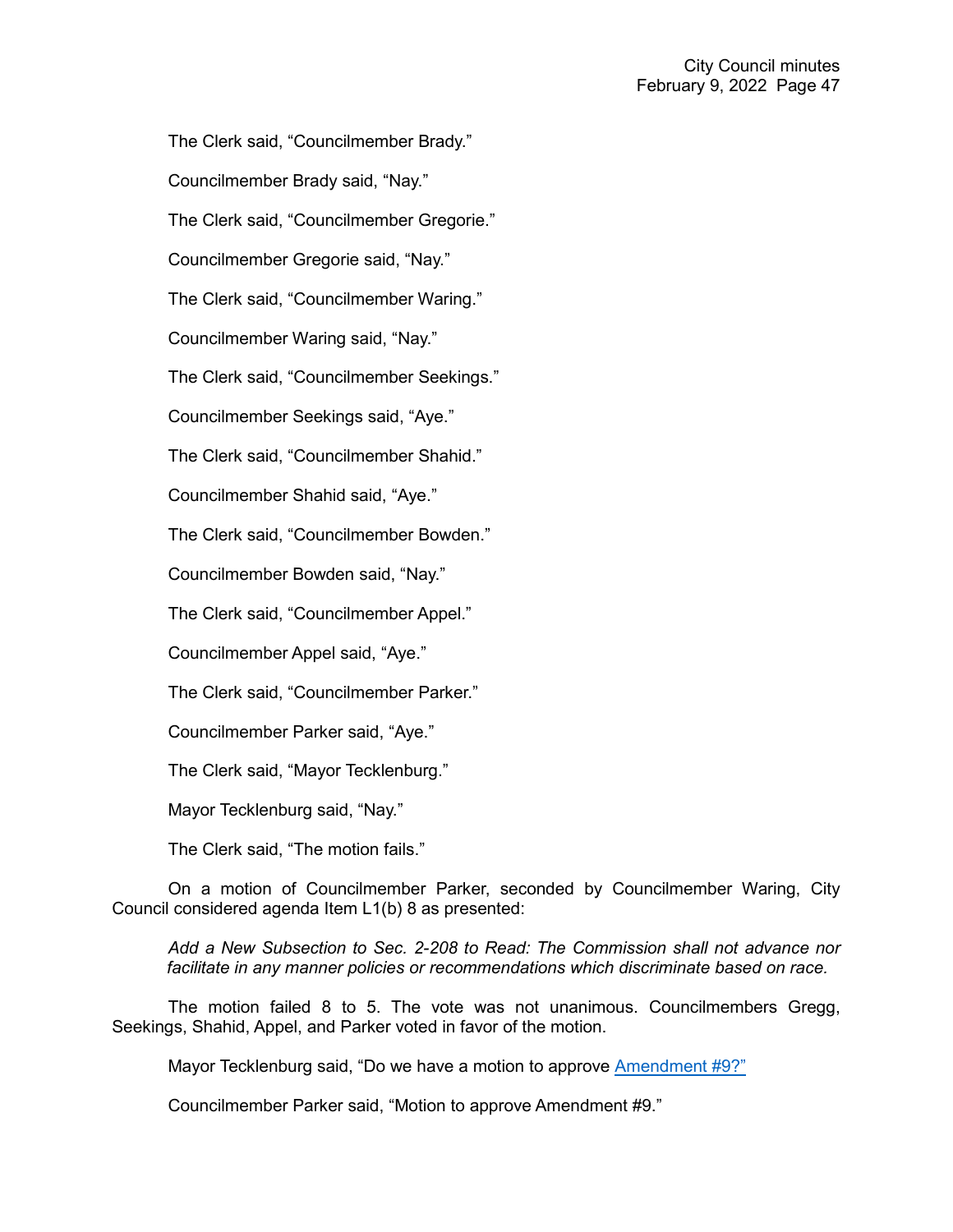Mayor Tecklenburg said, "Do we have a second?"

Councilmember Shealy said, "Second."

Mayor Tecklenburg said, "Discussion?"

Councilmember Parker said, "Yes."

Mayor Tecklenburg recognized Councilmember Parker.

Councilmember Parker said, "Again, I notice on votes, yours in particular, Mr. Mayor--"

Mayor Tecklenburg said, "Speak right into the microphone."

Councilmember Parker said, "Your vote in particular with reparations, reallocating resources from the police, I know we stated in a previous meeting, yourself and other Councilmembers, you know, made mention that we cannot do those things on Council. So, I just ask if we've already discussed that, and folks have already expressed, you yourself, that we would not take away money from the police, you have increased their budget, do you have any comments on that because why would you not support that?"

Mayor Tecklenburg said, "This is your time."

Councilmember Parker said, "That's it. I'm done."

Mayor Tecklenburg said, "Alright. Any other discussion?"

Councilmember Gregg said, "I have a question."

Mayor Tecklenburg recognized Councilmember Gregg.

Councilmember Gregg said, "Yes, sir. If Amendments #3 through #8 had passed, then #9 would, I assume, be somewhat redundant. That's a question to Ms. Parker."

Councilmember Parker said, "Yes, it just puts them all into one, yes."

Mayor Tecklenburg said, "Any other discussion or questions? And we're voting on Amendment #9, correct?"

The Clerk said, "Yes."

Mayor Tecklenburg said, "Yes. Alright. We'll have a roll call vote."

The Clerk said, "Councilmember Gregg."

Councilmember Gregg said, "Aye."

The Clerk said, "Councilmember Shealy."

Councilmember Shealy said, "Aye."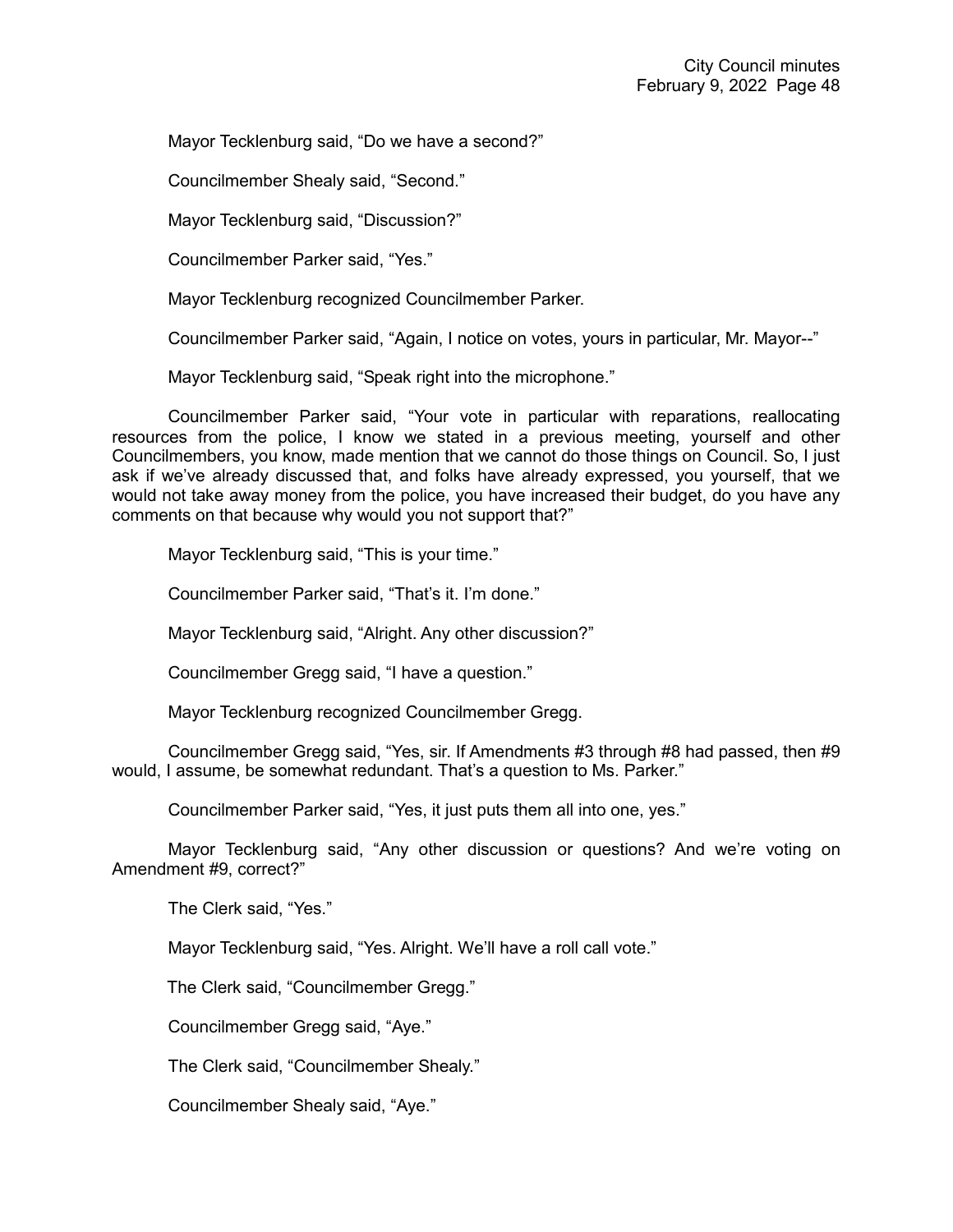The Clerk said, "Councilmember Sakran." Councilmember Sakran said, "Nay." The Clerk said, "Councilmember Mitchell." Councilmember Mitchell said, "Nay." The Clerk said, "Councilmember Brady." Councilmember Brady said, "Nay." The Clerk said, "Councilmember Gregorie." Councilmember Gregorie said, "Nay." The Clerk said, "Councilmember Waring." Councilmember Waring said, "Nay." The Clerk said, "Councilmember Seekings." Councilmember Seekings said, "Nay." The Clerk said, "Councilmember Shahid." Councilmember Shahid said, "Nay." The Clerk said, "Councilmember Bowden." Councilmember Bowden said, "Nay." The Clerk said, "Councilmember Appel." Councilmember Appel said, "Nay." The Clerk said, "Councilmember Parker." Councilmember Parker said, "Aye." The Clerk said, "Mayor Tecklenburg." Mayor Tecklenburg said, "Nay."

The Clerk said, "The motion fails."

On a motion of Councilmember Parker, seconded by Councilmember Shealy, City Council considered agenda Item L1(b) 9 as presented: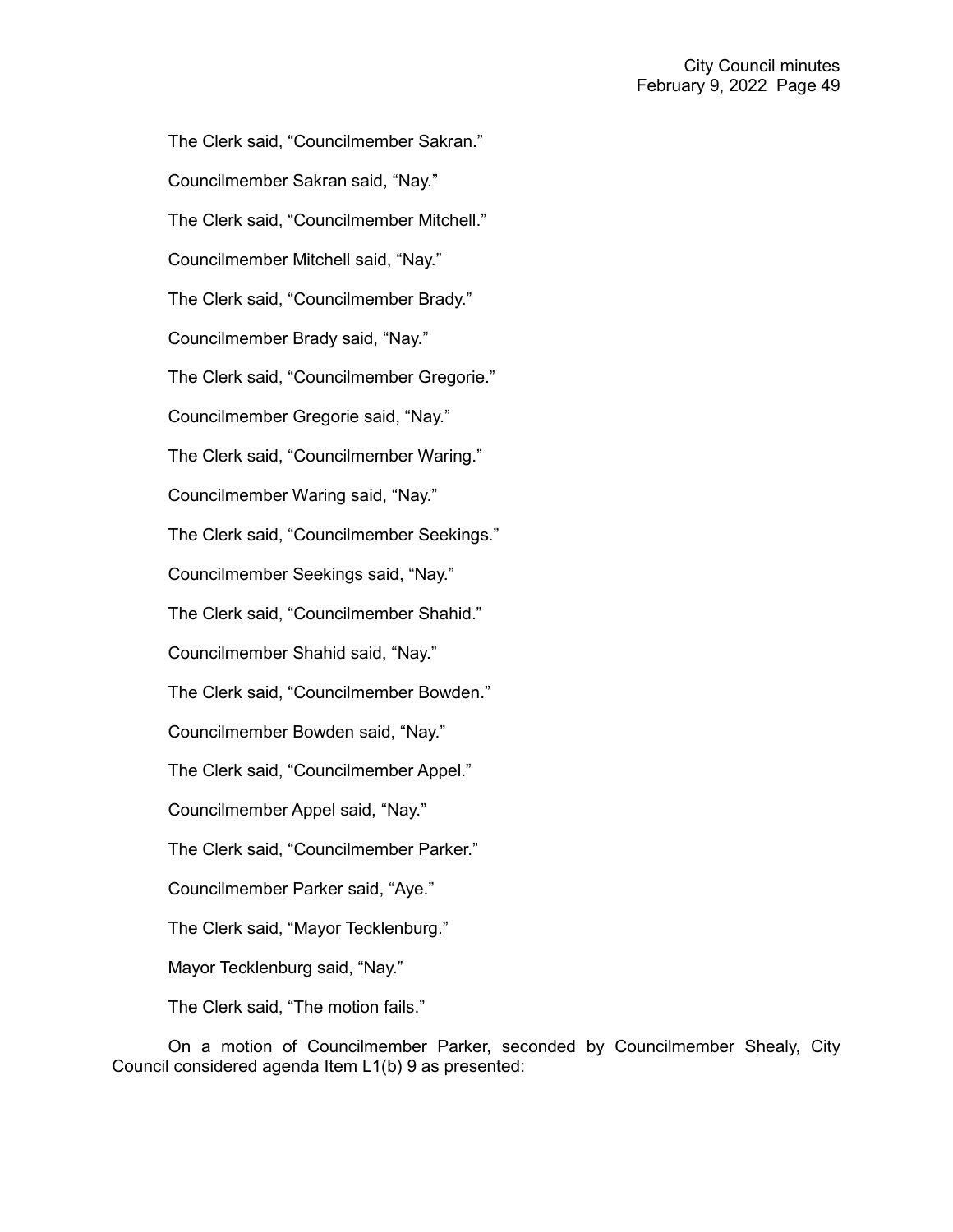*Add a New Subsection to Sec. 2-208 to Read: All recommendations in the August 2021 report of the Special Commission on Equity, Inclusion, and Racial Conciliation which support ending cash bail, reallocating resources from the police, historical monument removal, Critical Race Theory, and reparations are hereby abrogated and removed from consideration by the standing committees.*

The motion failed 10 to 3. The vote was not unanimous. Councilmembers Gregg, Shealy, and Parker voted in favor of the motion.

Mayor Tecklenburg said, "Do we have a motion to approve [Amendment #10?"](https://youtu.be/N98xBpVA8lw?t=7135)

Councilmember Parker said, "Motion to approve Amendment #10."

Mayor Tecklenburg said, "Do we have a second?"

Councilmember Gregg said, "Second."

Mayor Tecklenburg said, "Any discussion or questions?"

No one asked to speak.

Mayor Tecklenburg said, "Hearing none, we'll have a roll call vote."

Councilmember Parker said, "I have discussion. I'm sorry."

Councilmember Seekings said, "I have a question. I'm interested to hear on sort of what the--"

The Clerk said, "Councilmember, can you speak into your mic, please? Thank you."

Councilmember Seekings said, "I'm sorry. This one is a little confusing to me. The purview of the Commission is to include only those within the jurisdiction of the City Council. I'm not sure I understand what that really means."

Councilmember Parker said, "Sure. Yes. Part of the Commission Report did include putting, you know, teaching CRT in our schools and, again, at a previous Council meeting both our Mayor and multiple Councilmembers said that we do not have that authority to teach, to do that, so I'm strictly putting the boundary there in the amendment."

Mayor Tecklenburg said, "So, I would just point out to Council that we have Commissions that focus on various areas, other than the one we're considering tonight, for example, the Commission on Women, that you've just been appointed to. The purpose, I read from our ordinance from 2019, 'the purpose of the City of Charleston's Commission on Women is to work to eliminate barriers and reduce gender-based inequalities to assure the full opportunity of economic, educational, and social health, legal and political equality for the women of Charleston.' So, it is common, if we form a Commission, to give them the right, for it to have free speech anyway, to discuss a broad range of topics that applies to the goal, so I just thought I'd share that."

Mayor Tecklenburg recognized Councilmember Seekings.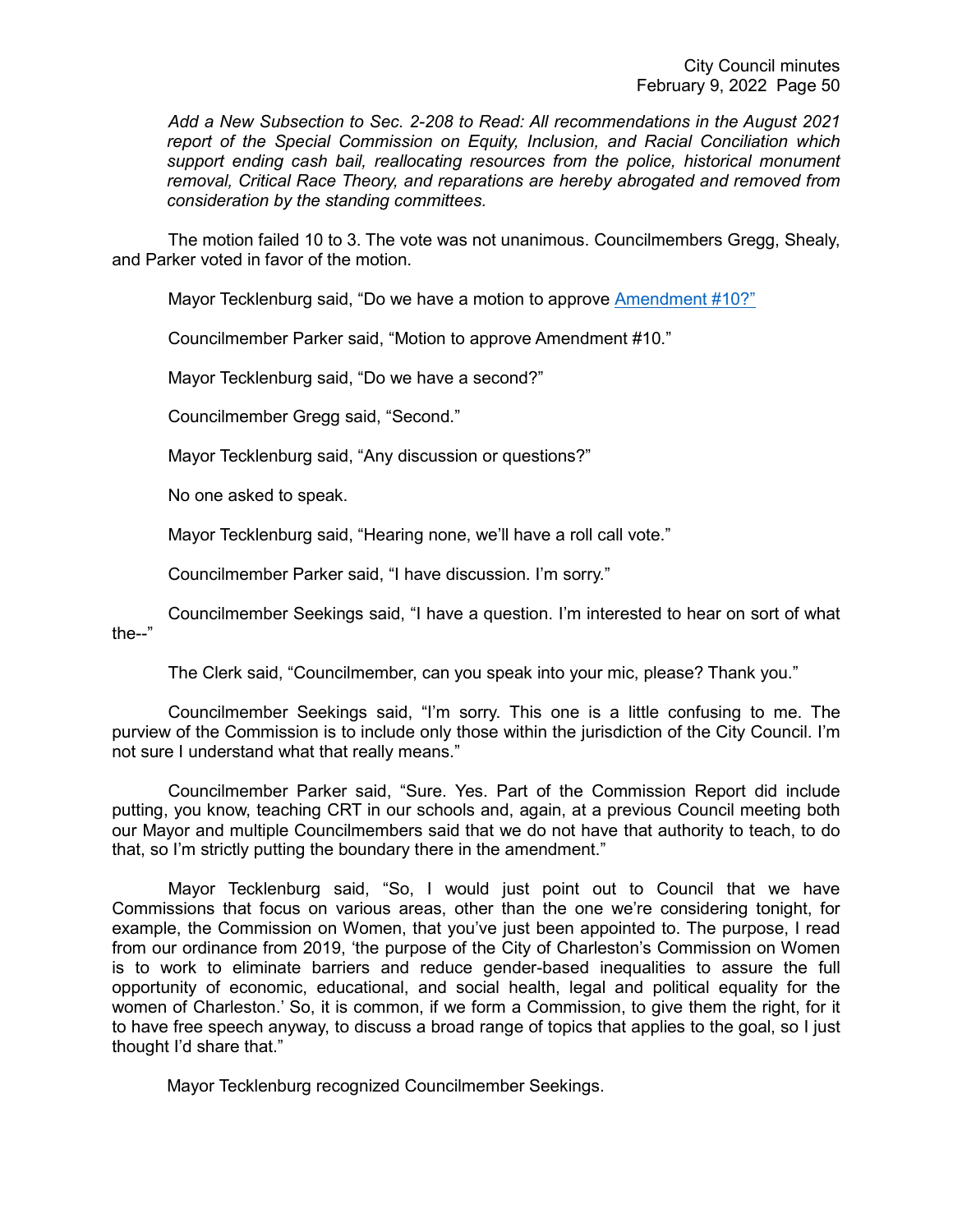Councilmember Seekings said, "Thank you. I'd like to point out two other Committees that do the same thing, the Bike/Ped Committee, which has been an incredible advocate for things all around the County and the State and the Sustainability Advisory Committee. So, I just think we need to be careful about limiting things and saying we're going to limit our Commissions, that's no secret, but if it's going to go through, it ought to be doing its --"

Councilmember Parker said, "Mayor, may I respond?"

Mayor Tecklenburg recognized Councilmember Parker.

Councilmember Parker said, "Again, we had a discussion in Council, you know. Specifically, we heard from a lot of people, a lot of constituents, that said they do not want CRT in schools, so that was a big topic, right? We heard that over, and over, and over again. So, again, I think that is the big reason it's there, is that it's just removing that option from even being discussed. We don't have the authority to do that anyways, so that's why it's there."

Mayor Tecklenburg said, "Understood."

Mayor Tecklenburg recognized Councilmember Sakran.

Councilmember Sakran said, "Just for the record, for anyone who is listening at home, CRT is not taught in our public schools. I work for the public school system. That's a fact. I'm not sure if you want to deal with facts, but it's not taught in our public schools in Charleston County. Thank you."

Mayor Tecklenburg said, "Thank you for that information."

Mayor Tecklenburg recognized Councilmember Seekings.

Councilmember Parker said, "Yes, but the report mentions it, Councilmember Sakran."

Mayor Tecklenburg said, "Out of order. Would anyone else who hadn't spoken yet on this matter like to be recognized?"

Mayor Tecklenburg recognized Councilmember Gregg.

Councilmember Gregg said, "Representing District #1, which also falls in Berkeley County, I would also like to note that CRT is not taught in Berkeley County public schools either. I do want to clarify that."

There was laughter in the Chamber.

Mayor Tecklenburg said, "So, we've established a fact here tonight, that nowhere in the City of Charleston in public schools is critical race theory being taught. Alright."

Mayor Tecklenburg recognized Councilmember Parker.

Councilmember Parker said, "Again, everybody laughs, but it was mentioned in the Commission Report. Am I misunderstanding the report?"

Mayor Tecklenburg said, "We're not--"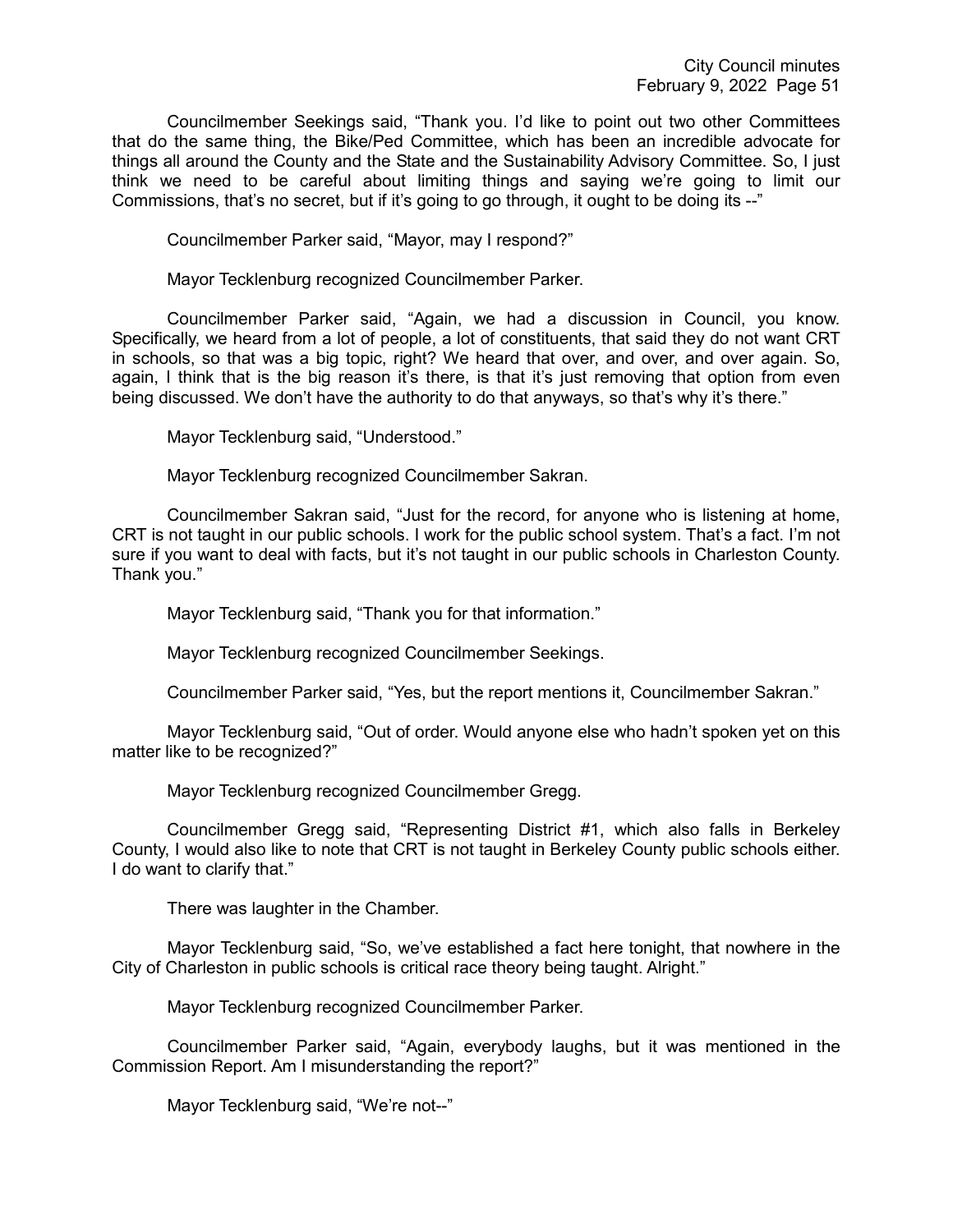Councilmember Parker said, "It was a point made in the Commission Report."

Mayor Tecklenburg recognized Councilmember Gregorie.

Councilmember Gregorie said, "We continually talk about a report, number one, that was not accepted by this body. Number two, we continue to talk about recommendations which were a part of the report not accepted by Council. I just don't know why we continue to go back to something when it's really not on the table at all. Restricting thought is a bit shortsighted, and I really think that any Commission that we develop should have the freedom to discuss any issues. We've also got to remember, though, the bottom line rests with Council. A Commission can talk about anything they want to talk about, but when those recommendations come before this body, this body then makes the decision, not the Commission. I think that that needs to be clear because I think what we're doing here is we're giving a Commission more power than it has. We really are. I think we need to just sort of move on with voting up or down on the recommendation, but I think we need to be fact-based, and I don't think that we are all of the time."

Mayor Tecklenburg said, "Thank you."

Mayor Tecklenburg recognized Councilmember Seekings.

Councilmember Seekings said, "And finally, just a matter of procedure, we've gone through these amendments one-by-one, which is the right thing to do. I think Amendment #3 deals with that. I think this amendment is a little bit different and broader, and I just wanted to explain that in advance for when I vote on this. Thank you."

Mayor Tecklenburg said, "Alright. Any other questions or discussion?"

No one else asked to speak.

Mayor Tecklenburg said, "Madam Clerk, if you will give us a roll call."

The Clerk said, "Councilmember Gregg."

Councilmember Gregg said, "Nay."

The Clerk said, "Councilmember Shealy."

Councilmember Shealy said, "Nay."

The Clerk said, "Councilmember Sakran."

Councilmember Sakran said, "Nay."

The Clerk said, "Councilmember Mitchell."

Councilmember Mitchell said, "Nay."

The Clerk said, "Councilmember Brady."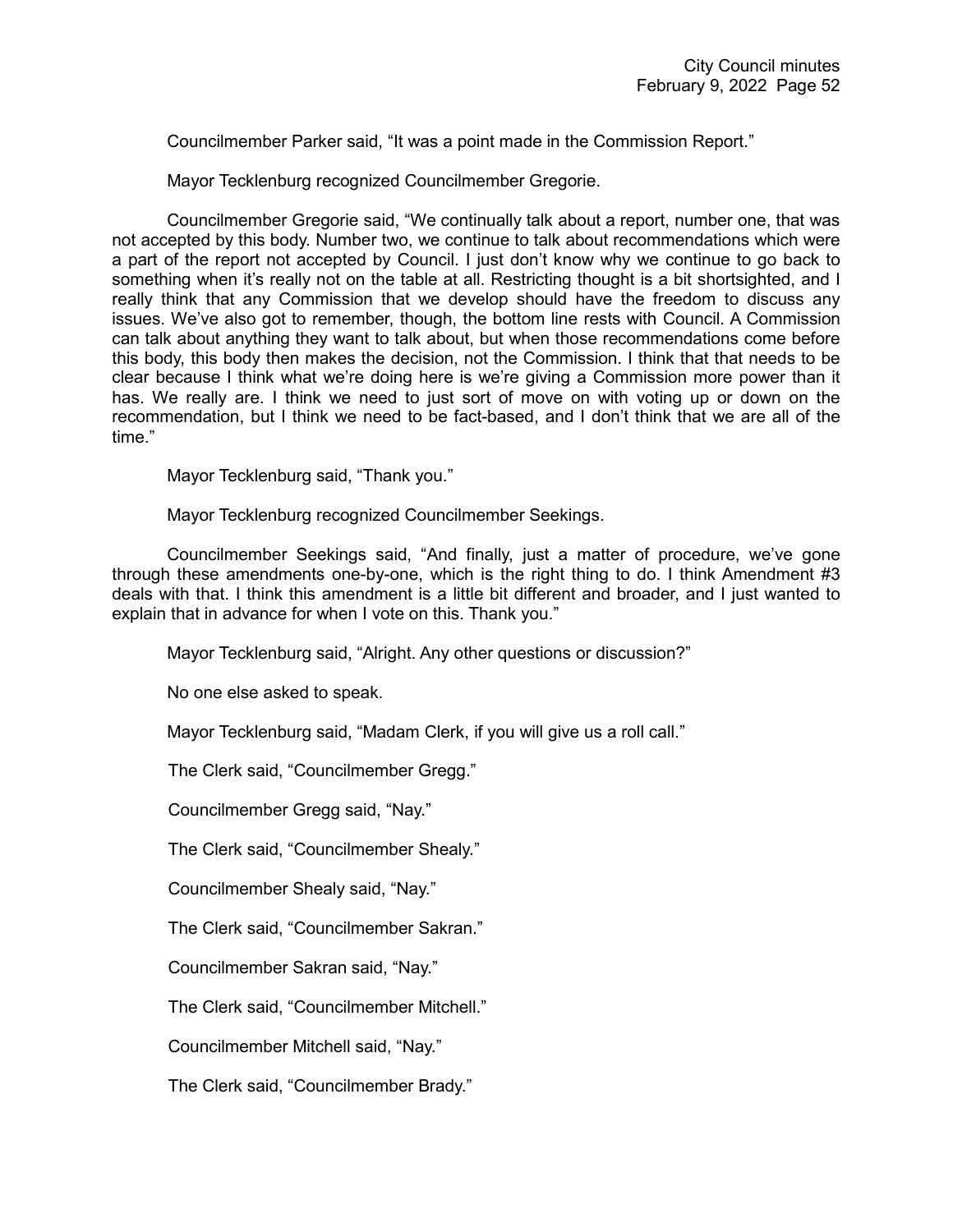Councilmember Brady said, "Nay."

The Clerk said, "Councilmember Gregorie."

Councilmember Gregorie said, "Nay."

The Clerk said, "Councilmember Waring."

Councilmember Waring said, "Nay."

The Clerk said, "Councilmember Seekings."

Councilmember Seekings said, "Nay."

The Clerk said, "Councilmember Shahid."

Councilmember Shahid said, "Nay."

The Clerk said, "Councilmember Bowden."

Councilmember Bowden said, "Nay."

The Clerk said, "Councilmember Appel."

Councilmember Appel said, "Nay."

The Clerk said, "Councilmember Parker."

Councilmember Parker said, "Aye."

The Clerk said, "Mayor Tecklenburg."

Mayor Tecklenburg said, "Nay."

The Clerk said, "The motion fails."

On a motion of Councilmember Parker, seconded by Councilmember Gregg, City Council considered agenda Item L1(b) 10 as presented:

*Add New Subsection to Sec. 2-208 to Read: The purview of the Commission shall include only those areas within the jurisdiction of City Council.*

The motion failed 12 to 1. The vote was not unanimous. Councilmember Parker voted in favor of the motion.

Mayor Tecklenburg said, "Do we have a motion to approve [Amendment #11?"](https://youtu.be/N98xBpVA8lw?t=7533)

Councilmember Parker said, "Motion to approve Amendment #11."

Councilmember Brady said, "Second."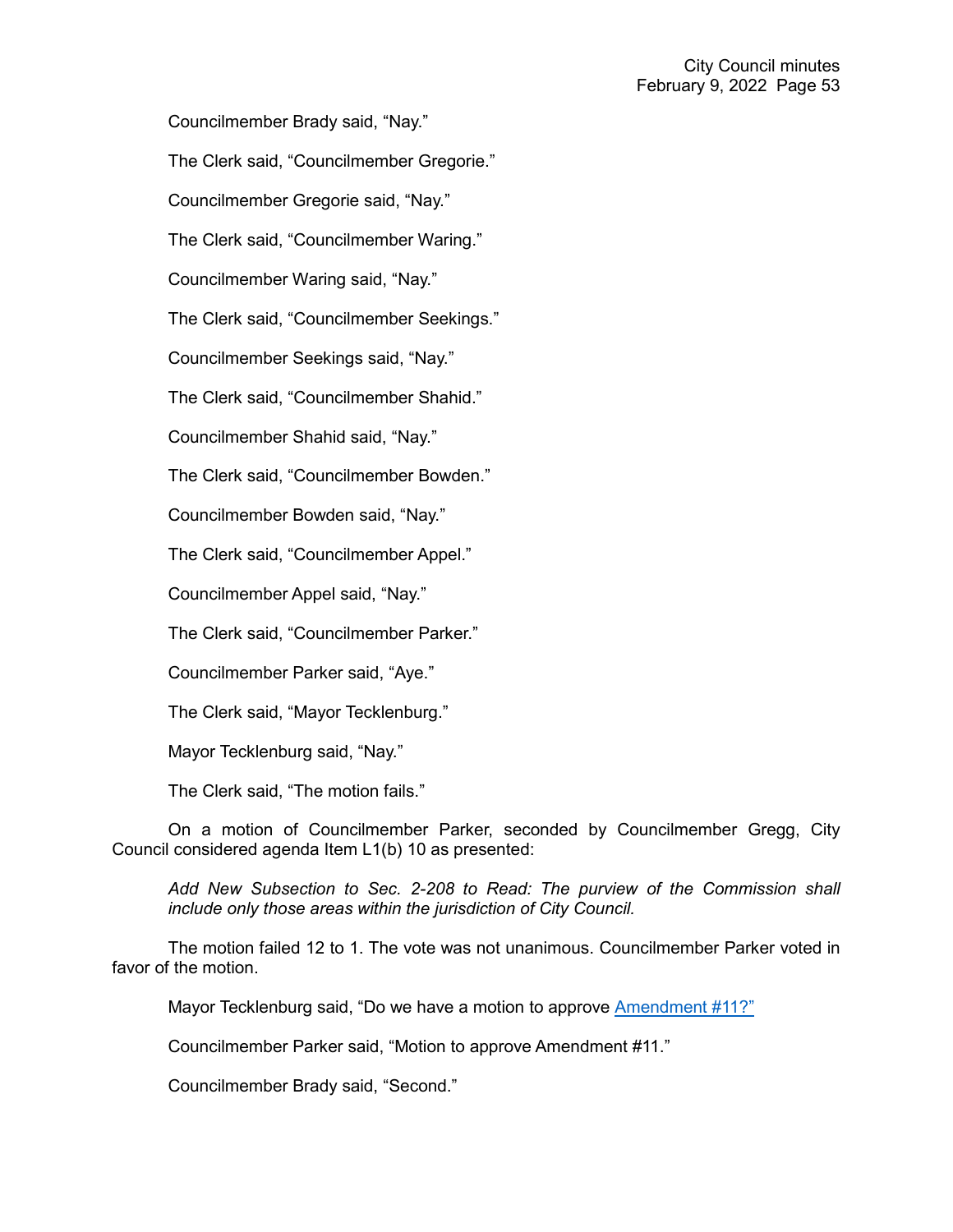Mayor Tecklenburg said, "We have a second. Any questions or discussion?"

Mayor Tecklenburg recognized Councilmember Gregg.

Councilmember Gregg said, "Do we have an opinion from Legal as to whether, it doesn't seem like this would be legal. You're excluding people from serving on a Commission."

There was laughter in the Chamber.

Mayor Tecklenburg called for order.

Councilmember Gregg said, "I'm asking as to the legality of that."

Mayor Tecklenburg said, "I could call on our Counsel to opine on that. Please come to the microphone."

Wilbur Johnson said, "Councilmember, I don't see anything illegal about or extrajudicial about that proposed amendment. As a practical matter, it may not work, but it doesn't strike me, from a legal standpoint, as illegal."

Mayor Tecklenburg said, "Thank you. Any other questions or discussion?"

No one else asked to speak.

Mayor Tecklenburg said, "Madam Clerk, would you please call the roll?"

The Clerk said, "Councilmember Gregg."

Councilmember Gregg said, "Nay."

The Clerk said, "Councilmember Shealy."

Councilmember Shealy said, "Nay."

The Clerk said, "Councilmember Sakran."

Councilmember Sakran said, "I'm so confused with these numbers. So, this is Amendment #11?"

The Clerk said, "Yes."

Councilmember Shahid said, "Excluding former Commission members."

Councilmember Sakran said, "Nay."

The Clerk said, "Councilmember Mitchell."

Councilmember Mitchell said, "Nay."

The Clerk said, "Councilmember Brady."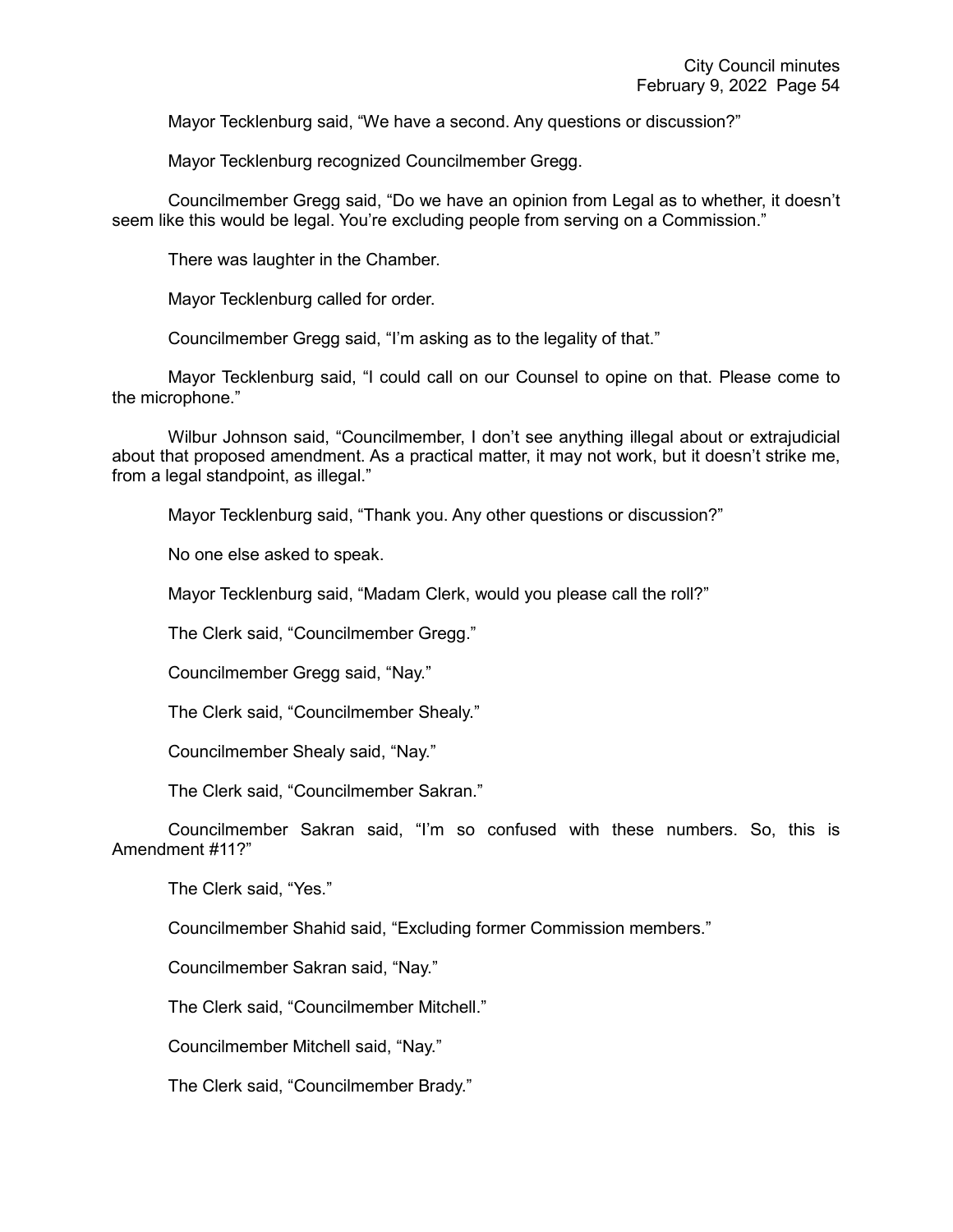Councilmember Brady said, "Nay."

The Clerk said, "Councilmember Gregorie."

Councilmember Gregorie said, "Nay."

The Clerk said, "Councilmember Waring."

Councilmember Waring said, "Nay."

The Clerk said, "Councilmember Seekings."

Councilmember Seekings said, "Nay."

The Clerk said, "Councilmember Shahid."

Councilmember Shahid said, "Nay."

The Clerk said, "Councilmember Bowden."

Councilmember Bowden said, "Nay."

The Clerk said, "Councilmember Appel."

Councilmember Appel said, "Nay."

The Clerk said, "Councilmember Parker."

Councilmember Parker said, "Aye."

The Clerk said, "Mayor Tecklenburg."

Mayor Tecklenburg said, "Nay."

The Clerk said, "The motion fails."

On a motion of Councilmember Parker, seconded by Councilmember Brady, City Council considered agenda Item L1(b) 11 as presented:

*Amend Sec. 2-209(a) to add the following language: Appointees to the Commission or its subcommittees, shall not have previously been appointed to the Special Commission on Equity, Inclusion, and Racial Conciliation or any of its subcommittees. The foregoing requirement shall not apply to elected members of council.* 

The motion failed 12 to 1. The vote was not unanimous. Councilmember Parker voted in favor of the motion.

Mayor Tecklenburg said, "Motion to approve [Amendment #12."](https://youtu.be/N98xBpVA8lw?t=7658)

Councilmember Parker said, "Motion to approve Amendment #12."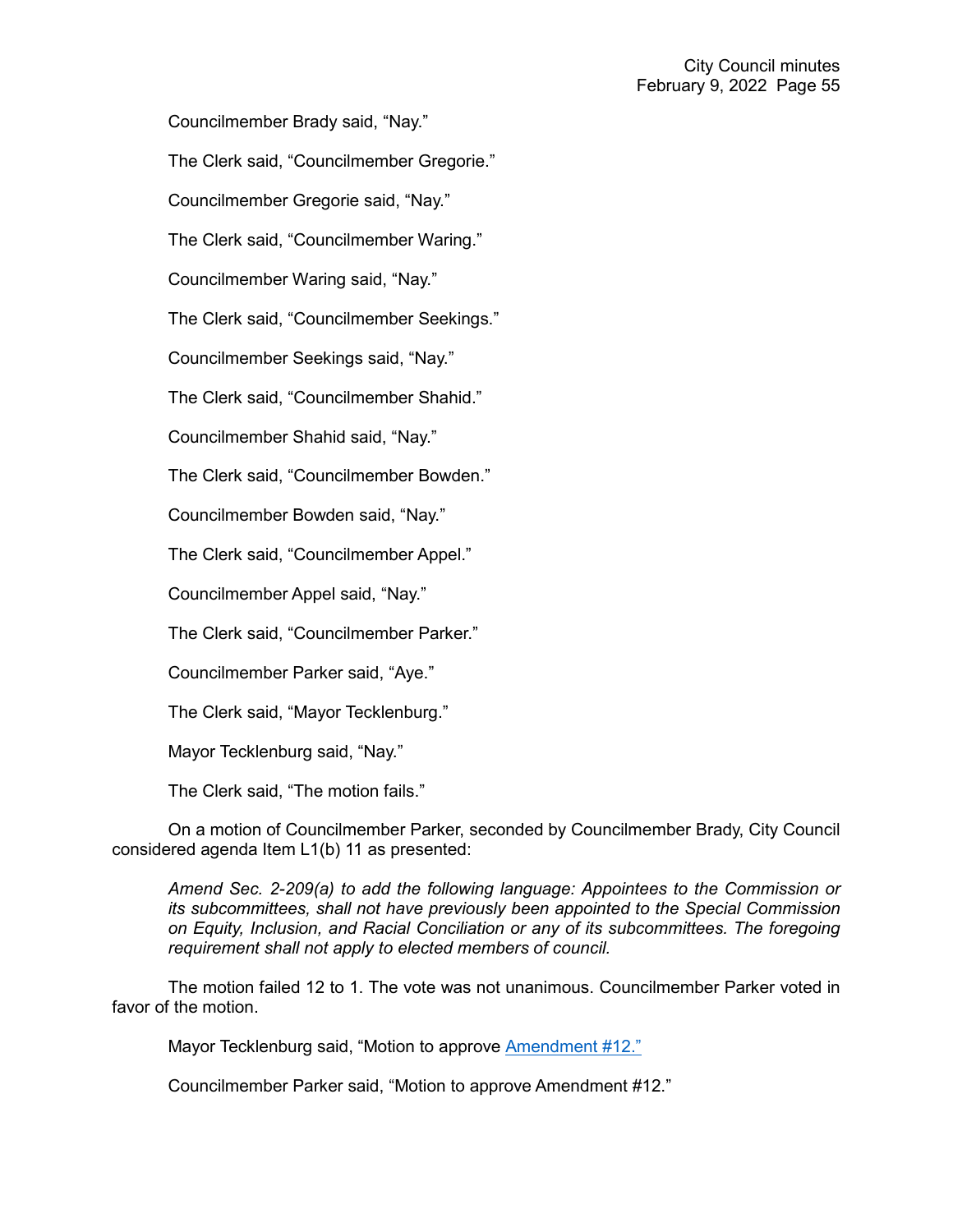Councilmember Appel said, "Second."

Mayor Tecklenburg said, "Second, and any questions or discussion?"

Councilmember Shahid said, "Mayor."

Mayor Tecklenburg recognized Councilmember Shahid.

Councilmember Shahid said, "I find that this has been one of the amendments that bothered me the most that was presented, and I'm going to call on Councilmember Waring to help me out on this one a little bit. Not too long ago we had a very spirited discussion about the Planning Commission and the ability to override a Planning Commission supported by a twothirds majority of Council, 35%, and Councilmember Waring sort of carried the banter on that. I, initially, was not on board with that because I had a different feeling as to the purpose and the origin of that. This amendment, if it is proposed, is, in and of itself, discrimination. I want you to think about that for a few seconds. There is no other Commission, Committee, Board that has this kind of requirement, and we're talking about a Commission to look into racial inequality, racial discrimination. Now, we're called upon to have a Commission, as proposed by this amendment, that has the support of at least two-thirds of a majority of members on the Commission. I thought about that for a while, and it threw my mind a little bit. I said why would you want to set aside and create a different class of folks to vote on a Commission report which, in and of itself, is discrimination? I've seen all of the text messages that were circulated today calling on the so-called Parker amendments and opposing the so-called 'fake' Shahid amendments. That doesn't bother me at all, how they want to classify those, par for the course of the campaign to prevent or dismiss information. After this last amendment is discussed, we're going to then vote on the Commission itself, but when I saw this, it just reaffirmed for me the absolute need for this Commission because it just reaffirmed that we are still grappling with this issue of, not just equity, but equality. Why would we add an extra burden, a supermajority vote, for the Commission members to approve any recommendations? Why are we creating a separate class to do that? What is the purpose of that? I mean, I can read, and she says, 'these changes will provide clarity for the public and foster a greater or broader support for this Commission and its mission.' How does it do that? What it does do though, however, is send a very powerful message that when it comes to racial conciliation and racial equality, we're going to make it harder to come up with a recommendation, and that is pro se discriminatory."

Councilmember Seekings said, "Per se discriminatory."

Councilmember Shahid said, "Per se discriminatory. My lawyer had to correct me."

There was laughter in the Chamber.

Mayor Tecklenburg called for order.

Mayor Tecklenburg said, "Order. Thank you. Any other questions or comments?"

Mayor Tecklenburg recognized Councilmember Waring.

Councilmember Waring said, "Thank you, Mr. Mayor. I don't think I could have addressed that better than you did, but while I sat and I listened to the comments over the months on this, in particular tonight, I thought about the 1787 compromise where the Constitution came together, and they were trying to figure out votes. You had this big population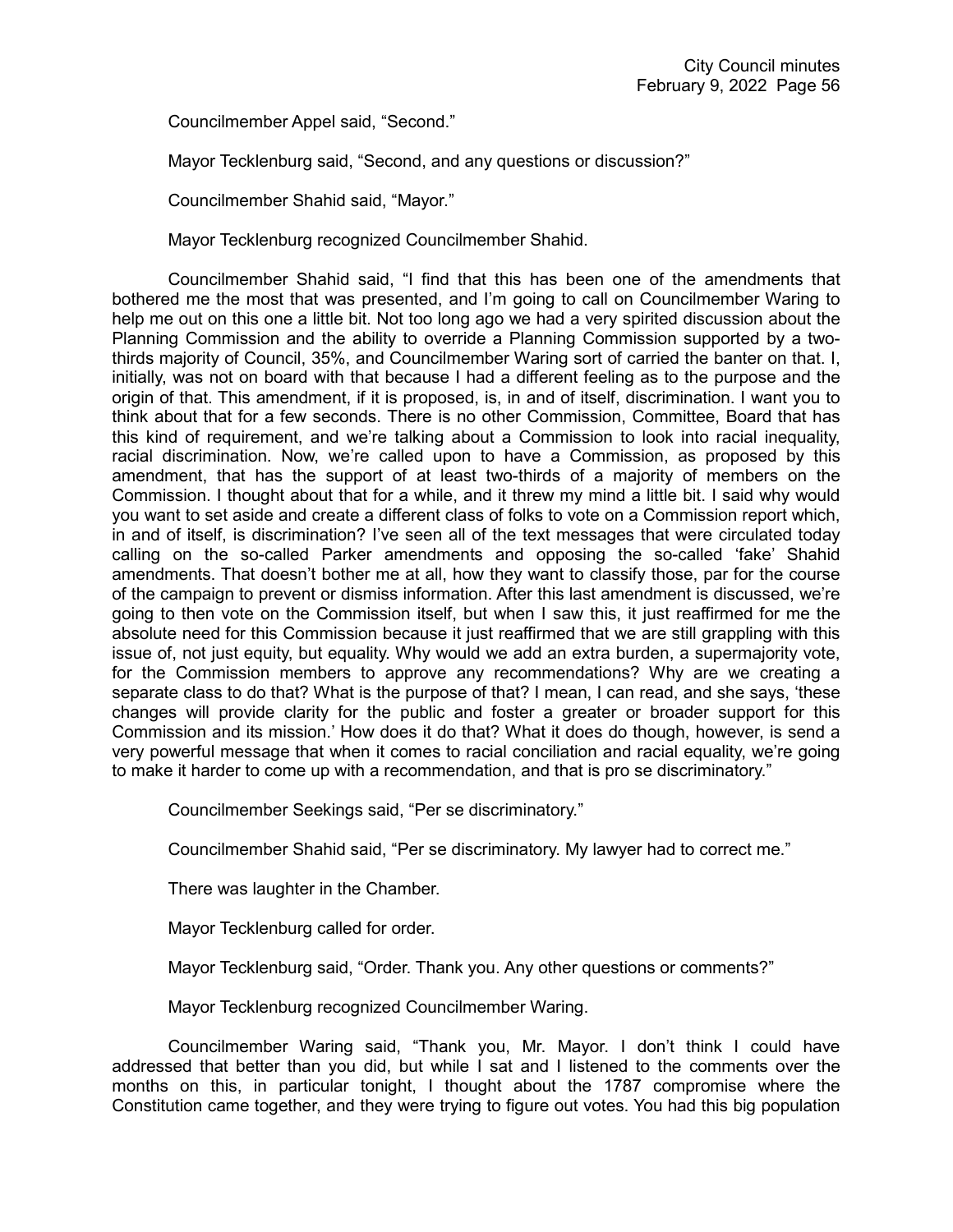of slaves in the south and, obviously, white elected officials wanted to enhance their position in the House of Representatives in our Congress. Learned people figured out that in this compromise you would count 3/5<sup>th</sup> of every African American. Now, they couldn't vote, but for you to be able to get a seat in Congress, we're going to count them for that. Then, we came along with the Dred Scott Decision, which said a freed African American, and he's already bought himself out of slavery, was not a citizen. Learned people on the Supreme Court came up with that, and I'm sure they articulated their reasons why. They were wrong, but it was very articulate. Plessy v. Ferguson, learned people on the Supreme Court came forward and said separate was equal. Now, they didn't send any of their kids to the dilapidated education facilities, but learned people, these were not ignorant people, said that separate was equal in this United States. Now, today, we know that's not the case. Thank God for Brown v. Board of Education.

Then I thought about, when I was 12 years old, we integrated St. Andrews Junior High School right here in West Ashley. When integration took place, you had kids from first grade, my sister was the first African American child to integrate Orange Grove School. That's right. As a six year old, she got egged by older kids waiting for my mother to come and pick her up. That happened in 1967. So, see, some of this discrimination that we're talking about, we're not talking about 300 years ago, we're not talking about 400 years ago. There were learned people that came up with that. As a 12 year old, I went to St. Andrews Junior High, and they were just contingent on the corner of Boone Hall Road and William Kennerty Drive. They were shouting at the top of their lungs, and they used the N-word, to go home. This school had 1,100 kids in it. The majority of those kids in there in that school, I see some of them today. They're grandparents, just like I am, and we're friends as a result of that experience. The loud voices that shouted obscenities for us to go home were not the majority. So, I thought about a lot of the people that do not want this Commission to begin, and I heard about the petition of 1,400, 600, and 700. We have 150,000 citizens in the City of Charleston. It is a vocal minority.

When I went up to the University of South Carolina in the '70s, Wilbur Johnson was in law school, and I was an undergraduate at the time. He can attest to this. In the early '70s, Carolina wasn't the campus that it is today. They didn't have any orientation for us, there were flat-out professors that the only reason, they made it clear, that you were in that classroom is because the law said you could be, not because they wanted you. Now, I fast-forward a generation, and my children have since gone on to the University of South Carolina, and their experience was entirely different from me. They feel that Gamecock spirit. I felt relief getting out of there, not because I didn't have good grades, but from the stress of going to a class in college, and the professor doesn't want you to even be seated in the class. That's the experience that stays with you for the rest of your life, but what corrects that is when your children go, and their experience was positive. You don't teach that negative experience to your children. I've lived long enough now that my grandson has graduated from Carolina Engineering and I, along with my son and his son, three generations of Waring men, went to an African American orientation for African American families when that grandson entered as a freshman, and since now, graduating and working up at SPAWAR.

So, when I hear these people come up and want to restrict what we can talk about, I wondered how societies like Nazi Germany can do what they do to a wonderful people like the Jewish people. Did they have freedom of speech? Did they have limited speech? The society limited it. Did the slaves have freedom of speech?"

Councilmember Gregorie said, "Enslaved."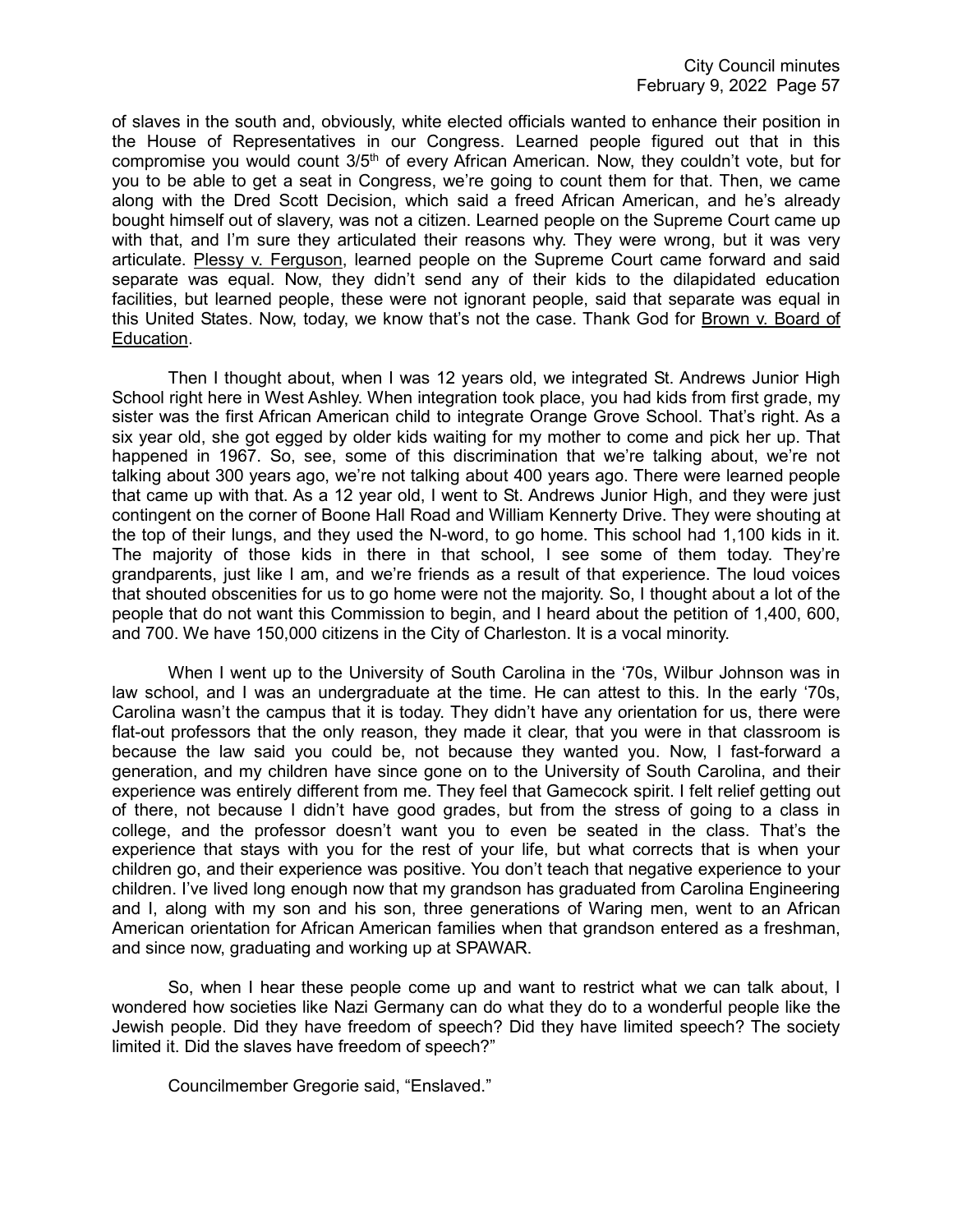Councilmember Waring said, "Did the enslaved, thank you, have freedom of speech? No. Did we have freedom of speech during Jim Crow? We did not. We couldn't even drink from the same water fountain. So, when I hear people coming up saying all kind of strategies to limit what people can speak about in America, we have the Constitutional right for that, and if they spoke of the forbidden word 'critical race theory' what are the penalties? Is it death? Is it 20 years? Is it life in prison? How are we, on City Council, going to enforce when an American invokes a Constitutional right? The reason I spoke about taking these amendments one at a time, yes, our Robert's Rules of Order, we could have done this in blanket and saved a lot of time, but Ms. Parker has the right to be heard on those issues, and I will fight to support for Americans right to speak and be heard. I don't necessarily have to agree with them, but they have the right to be heard. So, thank you, Councilmember, for bringing that up. I appreciate the time that you all have allotted, but in one lifetime I have gone from, we couldn't even go to the bathroom, guys. We had to go to the bathroom after the change of class. Once everybody got seated, you raised your hand and asked the teacher to go to the restroom. You know why? If you did it during the change of class, you would get ganged in the bathroom, trying to get an education as a 12-year old. So, when we talk about limiting people's freedom of speech, I will never be for that. Thank you for the time that you have allotted."

Mayor Tecklenburg said, "Thank you, kindly. Any further questions or comments?"

Mayor Tecklenburg recognized Councilmember Parker.

Councilmember Parker said, "Yes, and Councilmember Waring, thank you. I appreciate that, and thank you for sharing that story. Mr. Shahid, just so you know, I don't want the, it was never meant to be discriminatory. Again, Rules of Order, the way I understand it, some Council votes are  $2/3<sup>rd</sup>$  majority, right? So, it was just some votes need  $2/3<sup>rd</sup>$ . It wasn't meant to be discriminatory. I'm sorry you take it that way, but I guess that's just the way I wrote it."

Councilmember Shahid said, "You have the right to withdraw the amendment, if you wish to do that."

Councilmember Parker said, "No, I'm okay with voting for it."

Mayor Tecklenburg said, "Alright. Any further comments?"

Councilmember Gregorie said, "Mayor."

Mayor Tecklenburg recognized Councilmember Gregorie.

Councilmember Gregorie said, "This is the last comment. If [Inaudible] is impact regardless of intent, there are a lot of things that happened, and they weren't intentional, but the impact was discriminatory and deadly to certain populations, including women. So, intentions are fine, but I think when we think about things, we need to take it a little further and determine the impact that it might have on a protected class, including women. So, I think we need to be clear, it may not be the intention, but it's the impacts."

Councilmember Parker said, "Okay."

Mayor Tecklenburg said, "Alright. Any further comments or questions?"

No one else asked to speak.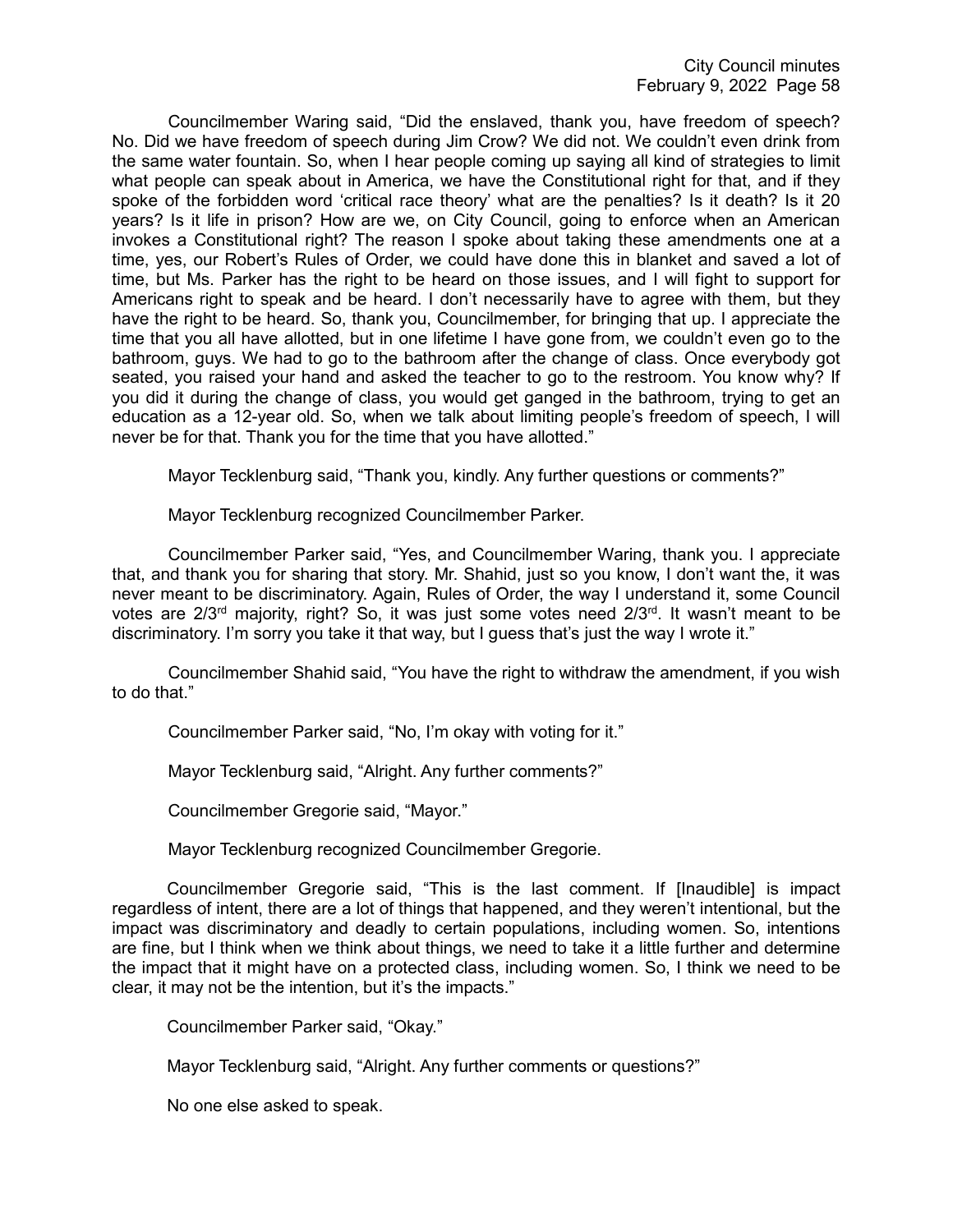Mayor Tecklenburg said, "Madam Clerk, would you give us a roll call vote?"

The Clerk said, "Councilmember Gregg." Councilmember Gregg said, "Nay." The Clerk said, "Councilmember Shealy." Councilmember Shealy said, "Nay." The Clerk said, "Councilmember Sakran." Councilmember Sakran said, "Nay." The Clerk said, "Councilmember Mitchell." Councilmember Mitchell said, "Nay." The Clerk said, "Councilmember Brady." Councilmember Brady said, "Nay." The Clerk said, "Councilmember Gregorie." Councilmember Gregorie said, "Nay." The Clerk said, "Councilmember Waring." Councilmember Waring said, "Nay." The Clerk said, "Councilmember Seekings." Councilmember Seekings said, "Nay." The Clerk said, "Councilmember Shahid." Councilmember Shahid said, "Nay." The Clerk said, "Councilmember Bowden." Councilmember Bowden said, "Nay." The Clerk said, "Councilmember Appel." Councilmember Appel said, "Nay." The Clerk said, "Councilmember Parker." Councilmember Parker said, "Aye."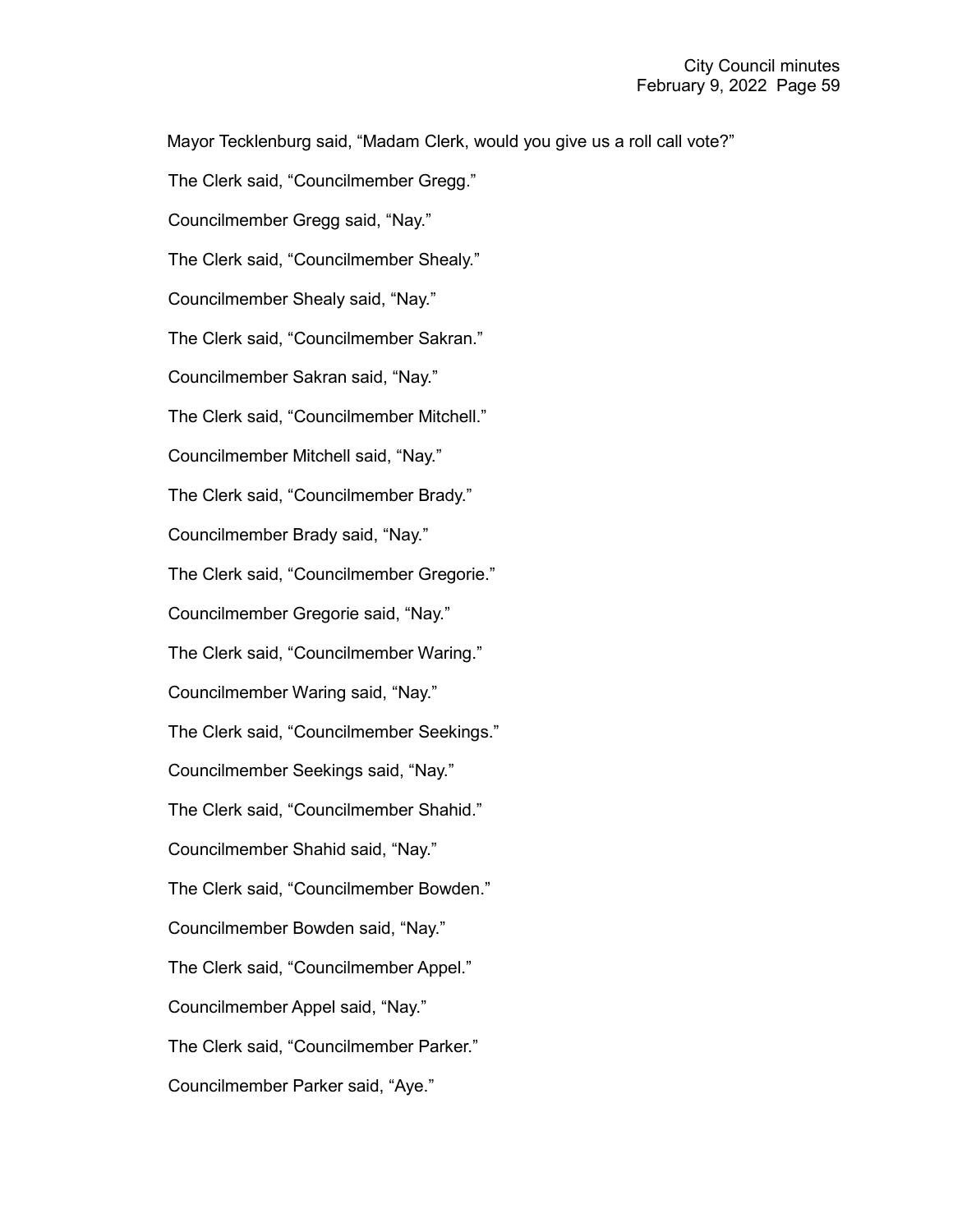The Clerk said, "Mayor Tecklenburg."

Mayor Tecklenburg said, "Nay."

The Clerk said, "The motion fails."

On a motion of Councilmember Parker, seconded by Councilmember Appel, City Council voted to consider agenda Item L1(b) 12 as presented:

*For the Commission to make a recommendation, a proposal must have the support of at least a two-thirds majority of all members of the Commission.*

The motion failed 12 to 1. The vote was not unanimous. Councilmember Parker voted in favor of the motion.

Mayor Tecklenburg said, "Now, can I entertain a motion to create a standing **Human** [Affairs and Racial Conciliation Commission](https://youtu.be/N98xBpVA8lw?t=8496) in the City of Charleston, as amended, with the amendments of L1 through 8?"

Councilmember Shahid said, "So moved."

Councilmember Sakran said, "Second."

Mayor Tecklenburg said, "Any further discussion?"

Mayor Tecklenburg recognized Councilmember Gregg.

Councilmember Gregg said, "Yes, sir. I'm going to vote 'no,' but I wanted to explain my vote quickly."

Mayor Tecklenburg said, "Yes, sir."

Councilmember Gregg said, "I know that all of us in this room want the best for our City. We, unfortunately, just disagree on some of the means and methods by which we do that. I read through the initial report and felt like there were some very good recommendations in that report that we could take action on right now and believe that's what we should be spending our time on, is taking the recommendations from that report and taking action on them. I believe that this Commission is just delaying some of the actionable things that we need to be doing to improve these communities and these people that we're trying to help, so I'm going to vote 'no'. I would like to also speak to Amendments #3 through #8. I didn't read that as a restriction on free speech. I just read that as the Commission wouldn't be allowed to produce policy which discussed these things. So, that's where I stand on the issue, and I just wanted to put that out there before."

Mayor Tecklenburg said, "Yes, sir. Thank you."

Mayor Tecklenburg recognized Councilmember Mitchell.

Councilmember Mitchell said, "Mr. Mayor and colleagues, I wasn't going to say anything because I'm still under the weather and not feeling well, but when we address things like when we are addressing people, please, for God's sake, please do not mention people as 'these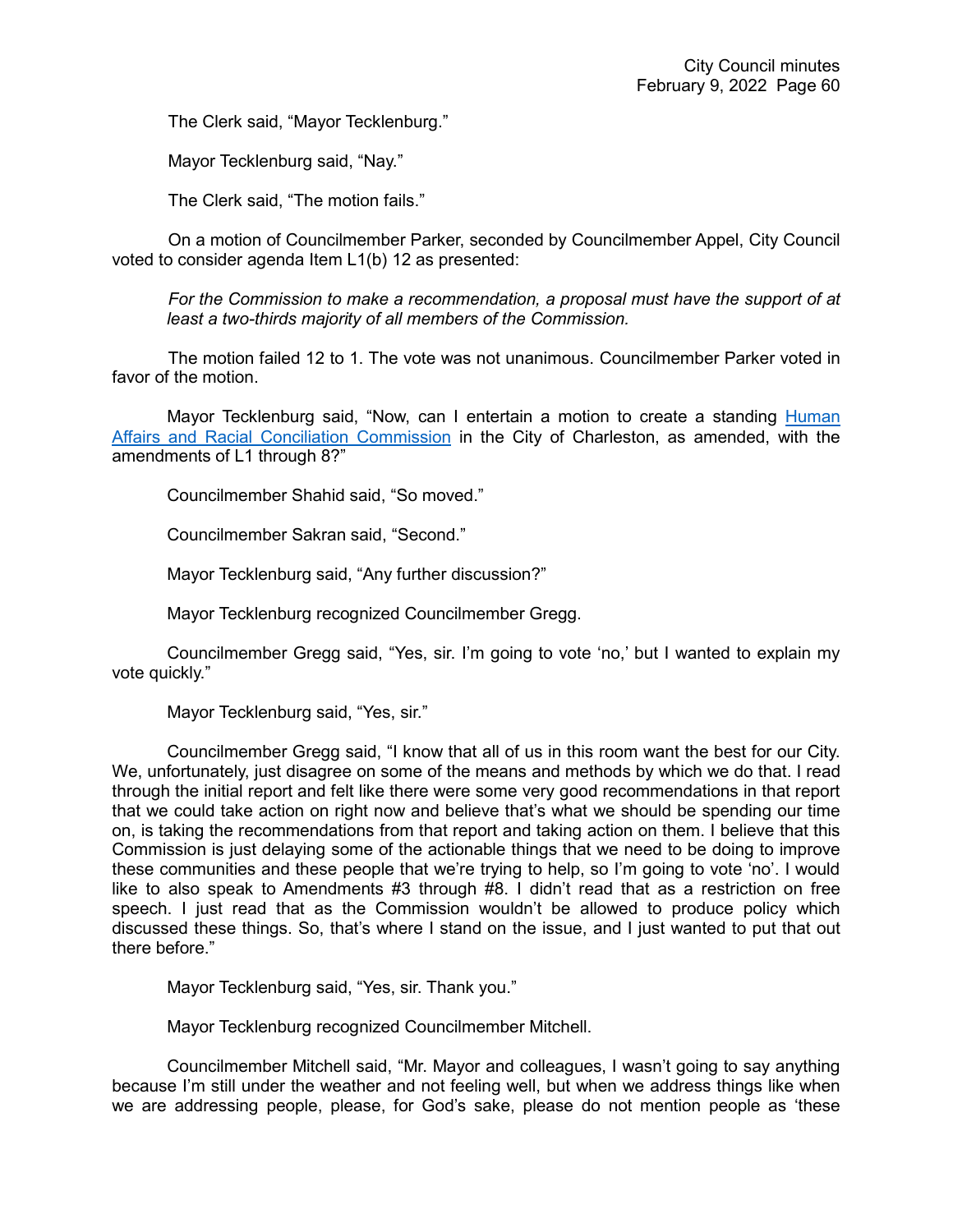people' or 'those people.' I came a long way. I think I'm about the only person in here, besides Councilmember Waring, that goes back from the Civil Rights time. I was arrested 25 times, 14 years old, making a difference in this community, in the City of Charleston, right here in the City of Charleston. Got all of the rotten eggs thrown on me, got all of the urine out of people's bathrooms thrown on me, calling me all types of names, and marching up and down these streets, not only African American, but also my White counterparts were getting the same treatment I got because they were calling them N-persons for being with us. This was right back there in the '60s. It wasn't that long ago. In '69, even when Martin Luther King was there, I marched here with him, his wife, and Abernathy, and all in the Civil Rights Movement making a difference right here in Charleston.

On King Street, as I talk to Councilmember Shahid and Councilmember Appel, I worked at those stores that their grandparents owned and their families owned on King Street. In every store on King Street I worked as a tailor, and I went to Burke School, which was an industrialized school with a lot of trades, which they don't have anymore. These are the things that we had to help young people in the community to be productive. They took all of that away out of the schools, out of Burke. They call it at Burke School, but it's not at Burke School insofar as I'm concerned. So, people are sitting here and talking about these things. They're talking about a lot of things, but they don't even know what people went through in the City of Charleston, what young people went through in the City of Charleston, what even my kids are going through in the City of Charleston right now and why they moved out of the City of Charleston. I left here and went to New York University and came back. Oh, yes, I had a good education. One of the prestigious colleges in the United States, that's where I went, and then I became a Councilman and came back here to my hometown, worked with HUD with Councilmember Gregorie, who ran the HUD office for eight years. He was the best at the HUD office, was my supervisor and came out of Burke like I did, but I worked under him.

We, as a people, what are we afraid of? What have we, as people of color, gone through in this City of Charleston all of those years? People are coming up and saying, 'Oh, well this is that, you don't want this, you want that, we're not going to put that in place.' What are they afraid of? We did a whole lot. The City of Charleston played a big part in slavery. Go and read the history. If the slave master could not take care of their slave or give them the punishment they had, who did it? The City of Charleston. We worked them to death. We beat them. The Mayor stood up there, right there on the podium, and read all of that, some of that information I didn't even know, read about it. I was here in this City of Charleston always to bring people together.

I've got a very diverse district, anyone will tell you. I work in my district. I don't have really big problems in my district because I work with them, but people sit here and play the games or the mind games and they said, 'Oh, yes, we are for everyone,' lip service, but not deep down in their heart. I'm a person that believes strictly and everybody knows that about me. Strictly, I believe in God, and that's my thing. Some people say they believe in God, but I don't know what God they believe in. My thing is the most high. Abraham, Isaac, and Jacob, that's what I believe. That's my belief, and I carry myself that way. Anybody in the community will tell you. I'm in the streets at 2:00 in the mornings in my district. A lot of my colleagues don't have to do those things, and I talk and educate, that's what it's about to me. When I hear things on this Council, and I see all of those e-mails coming to me through my phone, and the e-mails telling me this and that and calling people by their name, it disgusts me because everybody who is doing this are not people that look like me, but they said we're going to work together, but they say there's no racism here in the City of Charleston. Where are they coming from? What are they looking at? These things, James Island, Johns Island, my family goes back 400 years to Johns Island even with people on Seabrook Island. James Island, my family goes back 200 years on James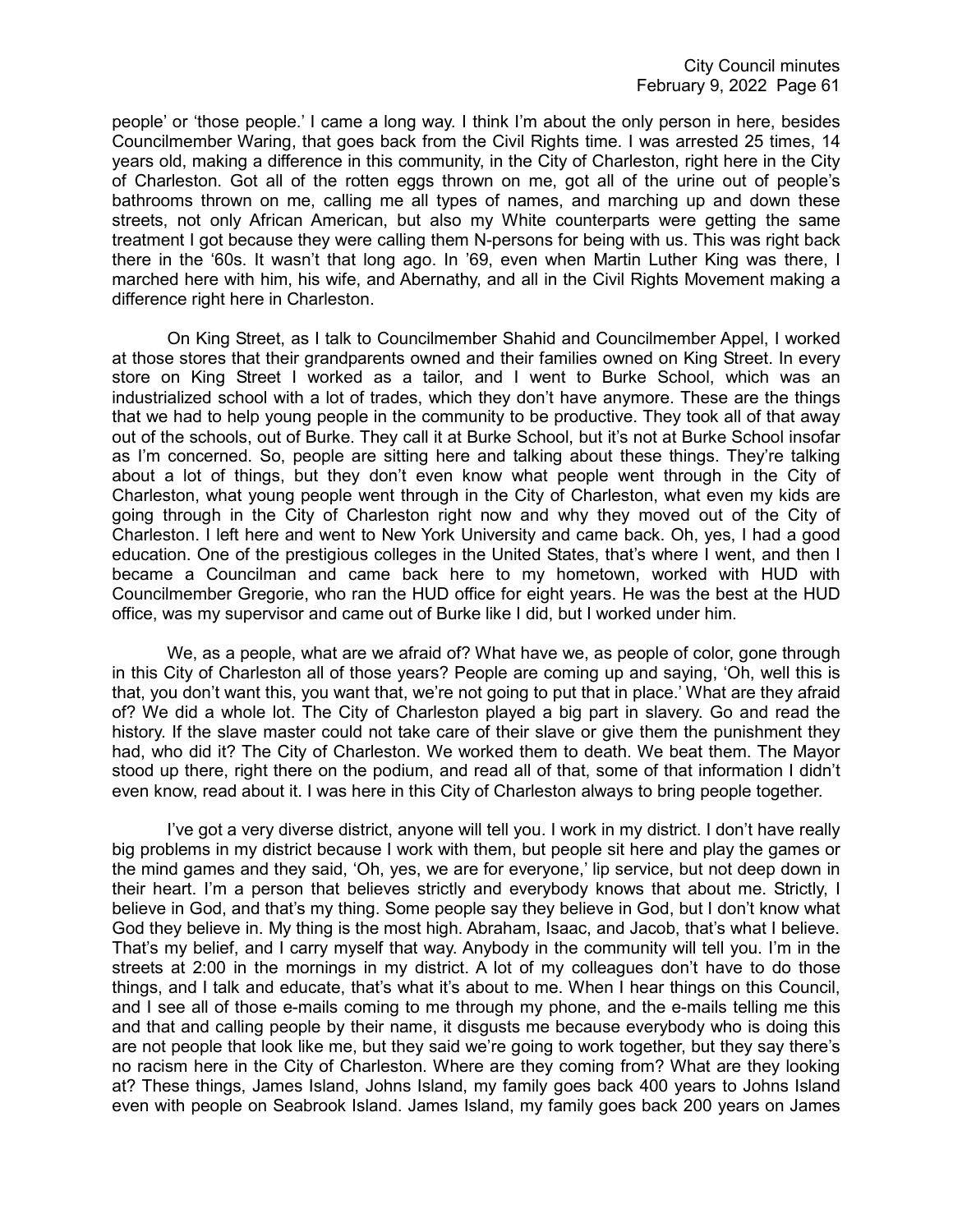Island, the whole area, so I know those areas. So, when I hear these things coming up in City Council with all of these people writing coming from Mt. Pleasant, coming from Charlotte, North Carolina, coming from Raleigh, North Carolina, Aiken, South Carolina telling me what to do in the City of Charleston, they do not know what's going on in the City of Charleston because they're not from here. So don't come and tell me what to do in my City. Go in your city and take care of what's going on there because you have a lot of problems in North Carolina, you've got a lot of problems in Aiken, South Carolina. I know that as a fact from traveling there. I travel a lot.

So, this is what I'm saying on this Council, we have to stop it. We make the hard decisions, and I made this statement at the last Council meeting. If you are afraid because of your constituents telling you to do thus and so, you need to get out of here. That goes for me, too. I wasn't sitting here for 16 years, almost 20 years for nothing. My constituents know what I'm all about. I'm not into that foolish game at all, and you'll see what you get. That's me, and I work with everyone. So, that's all I have to say, and I came here especially tonight because I was supposed to stay home. I wasn't going to even be here, but I wanted to come here tonight just to listen to the dialogue so I could be in it.

We have to be about our business. We have to make sure that when we get these agendas, that we're prepared when we come to this Council meeting and reading through these agendas. We've got to be prepared as City Councilmembers, go and learn what type of government that we are under right here in the City of Charleston. Home Rule sets what we can do and what we can't do. Know these things. Like I said, look, check the credentials on the City website and see the classes that I attend, and that's not all of them. I'm a graduate of the Municipal School of Elected Officials. New Councilmembers, I love you to death, but sometime just go and start reading and also attend, first timers, so you can learn what the Council is all about, what elected local officials are all about, and not using to talk about it here because it doesn't work. If you can't get your colleagues here to vote with you, you're going to hurt your constituents and yourself. That's what it takes, seven votes in here to approve, to pass, seven votes. So, this is what I'm saying to you all. We have to be about our business and work together. The foolishness, I always tell all of my colleagues, you will know, political, I don't care whether you're democrat, republican, independent, it doesn't matter to me. Leave that outside the door in the hall when you come here, Councilmembers, because we are dealing with everyone in the City of Charleston. Leave your political preference out of the way. It doesn't matter to me with those things because all of my friends are all. I have all. That's all I want to say, Mr. Mayor. I'm sorry to bore you all down, but I just had to get this off of my chest because it's really bothering me and all of my friends, I've got friends in all political parties. They'll tell you, I get along with everyone. Thank you."

Mayor Tecklenburg said, "Thank you, Councilmember."

Mayor Tecklenburg recognized Councilmember Gregorie."

Councilmember Gregorie said, "Thank you, Mayor. I'll be brief. I just thought of something. To be clear, they're enslaved people, they're not slaves. Councilmember Gregg, I understand. Believe it or not, when you use terms like 'those people,' I understand what you meant, trust me, but I'm just saying in the future, when you use those kinds of terms, it kind of lights a little fire in people."

Councilmember Gregg said, "I apologize."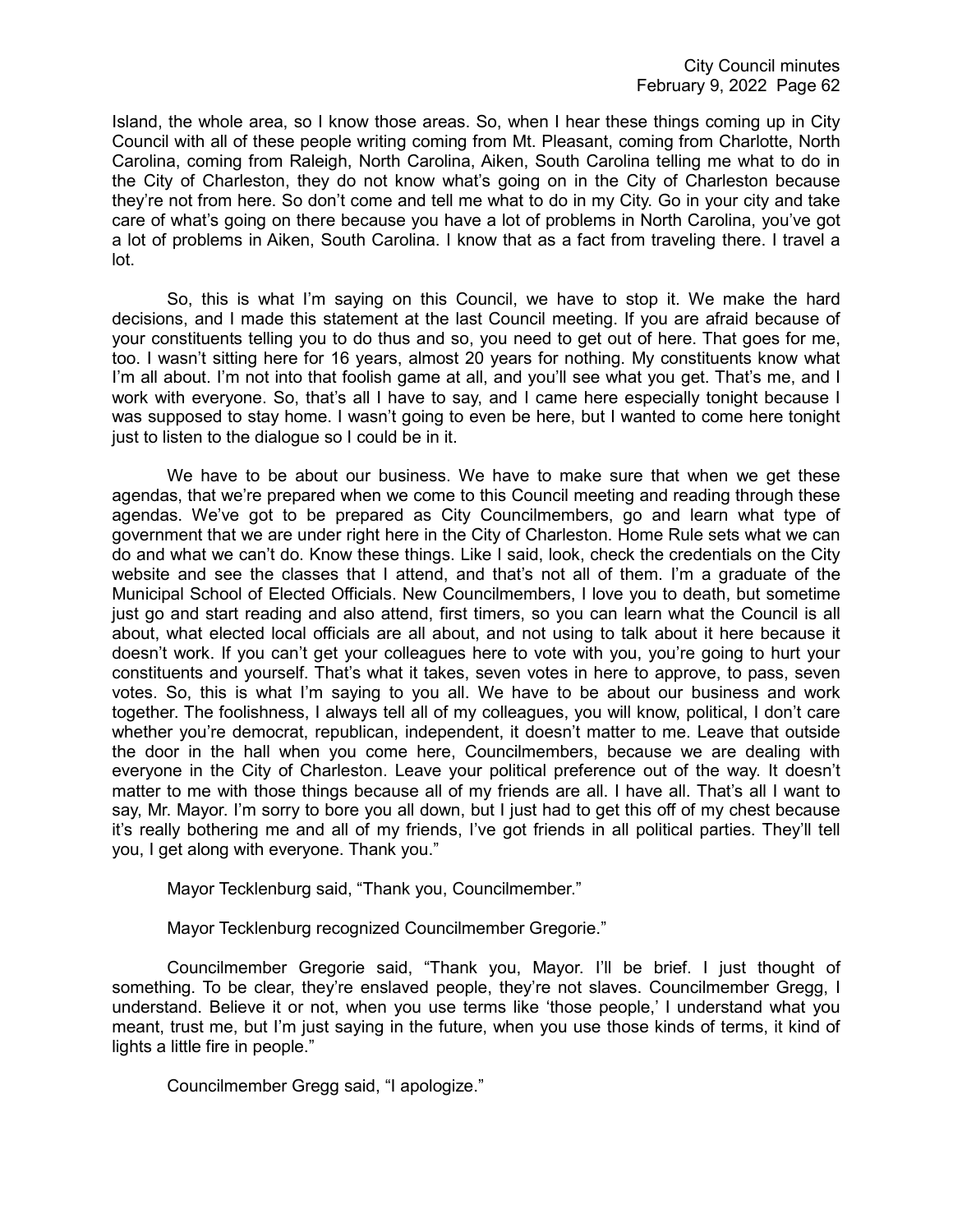Councilmember Gregorie said, "It's not a problem. And the last thing is, and I think you asked a legitimate question when you said if we are in fact implementing some of the recommendations because, as you read them, you thought that some of them were very, very good. I agree with you totally, but without us codifying HARCC, it could be removed with the stroke of a pen. The recommendations that are being worked on now, a stroke of a pen, but at least if it's codified, it will require action from this body, so that's why it's important for us to establish HARCC so that it can be codified and statutory."

Mayor Tecklenburg said, "Thank you."

Mayor Tecklenburg recognized Councilmember Shahid.

Councilmember Shahid said, "Thank you, Mr. Mayor and members of Council. The preamble to this ordinance that we're ready to give third and final reading to makes reference to a report called 'The State of Racial Disparities Charleston County, South Carolina 2000 to 2015.' In the Executive Summary of this report, I want to read this one line to us 'The data gathered here illuminates the social and economic conditions disproportionately impacting the County's Black population, particularly in the wake of rapid gentrification that is pricing out long-time Black residents in the downtown Peninsula.' Some of the highlights to illuminate those disparities included the following. I'm just going to pick a few of them. 'There is a growing gap between high earners and low earners within Charleston County. The economic gulf between Black and White residents that was present 50 years ago has not disappeared. Black people in Charleston County earn 60% of what their White counterparts make. While unemployment rates in Charleston County have declined since 2008, the Black unemployment rate remains more than double the White unemployment rate. There are more Black and Hispanic Charleston residents living in poverty than White residents. Fifty percent of the Black population has low or no access to healthy foods. The Black population experiences greater poverty than other racial and ethnic groups in Charleston County. Forty-two percent of Black children under the age of 18 are living below the poverty line compared to 11% of White children. Access to healthcare services affect healthy outcomes. Black people experience the greatest obstacles to healthcare access. A large percentage of Black Charlestonians lack health insurance or a regular source of care and are unable to afford health services. The Black population in Charleston experiences poor health for a wide range of health indicators than any other racial ethnic groups in the region.'

If we do anything tonight, we have the opportunity, by coincidence, this is Black History Month, Mr. Harris brought that up earlier tonight, we have an opportunity tonight to be unanimous. We have an opportunity tonight for 13 voices to come together and support what I just said is a great disparity in our community. You can't deny these facts. You can't ignore these facts. If you want to be serious about addressing disparity in our community, if you want to take to heart the issues that have the greatest impact of destroying this community, every one of us, 13 of us, have the opportunity to stand up and be counted to say, 'I want to be part of the solution.' Whether you do that tonight is your own vote, I will respect it, but in the spirit of unanimity, in the spirit of coming together, in the spirit of turning back these voices, who, for no other reason, want to see this Commission fail. No matter what we do, no matter how many times we meet, no matter how many times we take into consideration their objections, they want this thing to fail. Why? I don't want to know the answer to that question, but it disgusts me, and I'm outraged by that, but tonight, being Black History Month, we have an opportunity to come with one voice."

Mayor Tecklenburg said, "Thank you, sir."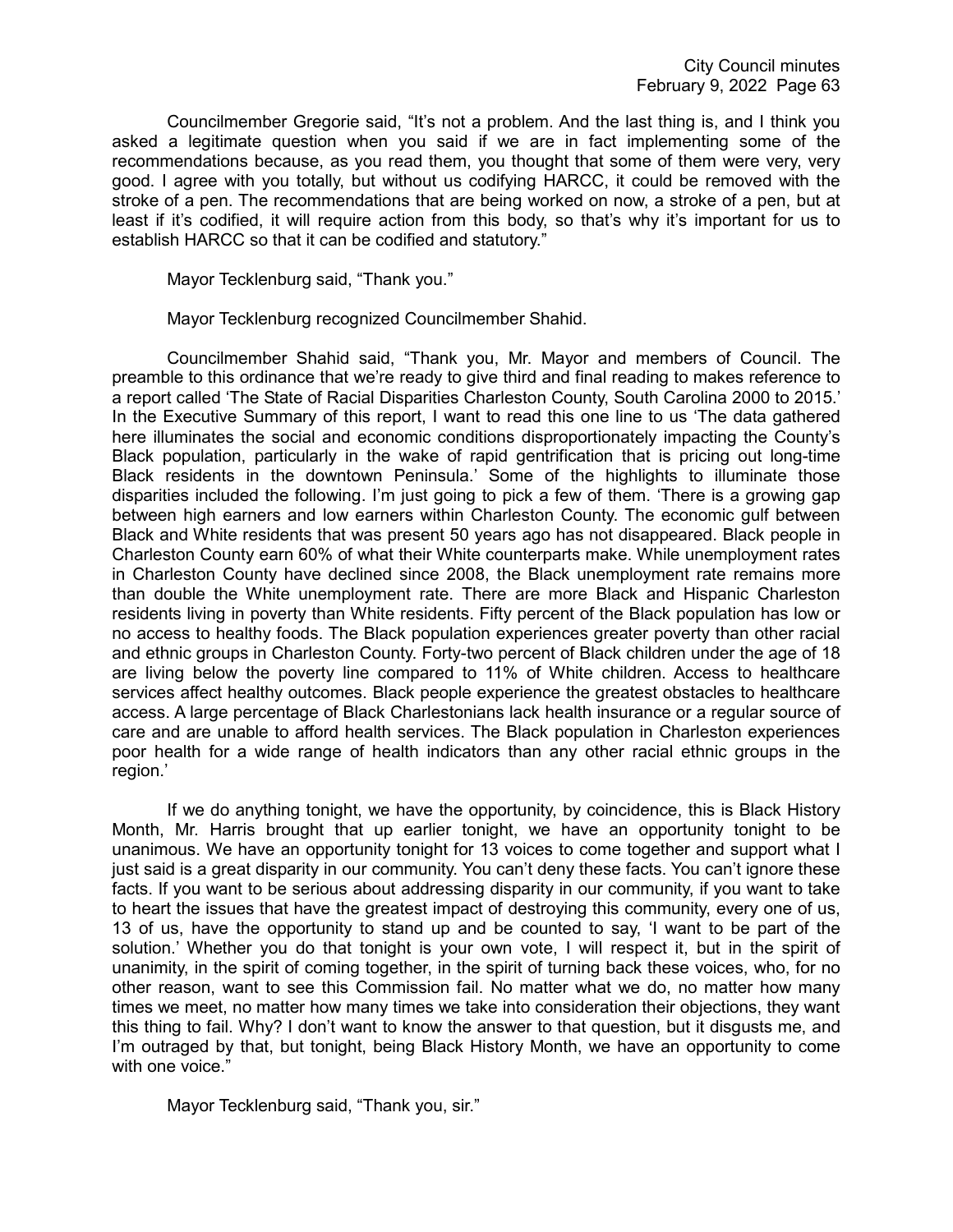Mayor Tecklenburg recognized Councilmember Appel.

Councilmember Appel said, "Thank you, Mr. Mayor. You know, I've said at various points during this process that I support a Commission, and I was regrettably voting 'no' because I wanted to see some additional improvements made. Guys, I just can't tell you how proud I am of everybody that I serve with on this Council. I mean, Lord knows how many conversations and meetings we've had to work through all of these issues. I think my colleague, Councilman Waring, remarked at one point that democracy is a little bit like childbirth. As someone who has experienced--"

Councilmember Shahid said, "Woah."

Councilmember Appel said, "Not yet. I was going to say I've experienced democracy."

There was laughter in the Chamber.

Councilmember Appel said, "Hang on, hang on. You're right. Sometimes it can be a little difficult to get to where you want to be, but when you get there, there is a beautiful thing at the end of the process, and I could not be more proud than to vote for this Commission tonight and I'm going to do it, as amended, with Councilmember Shahid's amendments. I hope that, you know, I think that asking for 13 is a very aspirational goal. I certainly want it to be more than the slimmest of the majority because I want this to be a statement, that this Commission is going to be in a spirit of as much unity as possible, because the Commission's going to need our back once it gets started so that their work can actually be effective, and I hope that we're in a position to do that.

So, the Commission's going to pass tonight, based upon how I'm reading the room, and I hope it's with as much support as we can get, but I just want to say one thing, and I want to piggy-back on something Councilman Gregg mentioned because I think it's very astute. If we were to pass the Commission tonight, even with a two-digit plurality, it would be wrong for us to just declare victory. The work is not over. It is just beginning, and Councilmember Gregg made a wonderful point. We've got to do our job as legislators. The Commission, the first iteration and this new iteration, they're going to be giving us stuff to chew on. Now, some of it we're not going to want to keep in our mouth too long, other stuff is going to be common sense and things that we ought to be working on, but it's our job to push those things forward. It's our job, for those of us around this table that serve as Committee chairs, to advocate for these measures to be put on the agendas. All of this great work we did to get this Commission Ordinance established, let's consider that training for how we're going to legislate amongst peers moving forward. Let's come up with an idea, let's put it on paper, let's meet with each other, let's talk to each other, let's not just throw an ordinance out on an e-mail without talking to anybody. That's not how legislation works, that's not how democracy works.

So, I want to challenge everybody that after this Commission passes this evening that we go through the report, we identify some things that we like, and let's pick up the ball and run with it. Because at the end of the day, no Commission in the world is going to address the undeniable realities that Councilman Shahid alluded to or that Councilman Waring spoke so beautifully about, and of course, Councilman Gregorie and Councilman Mitchell. It's going to take us acting and sometimes we're going to need to collaborate with our partners, but there is a lot of stuff that we can do in the City of Charleston, and I'm going to go without mentioning zoning. This is a humongous area of low hanging fruit that we have before us, and I would love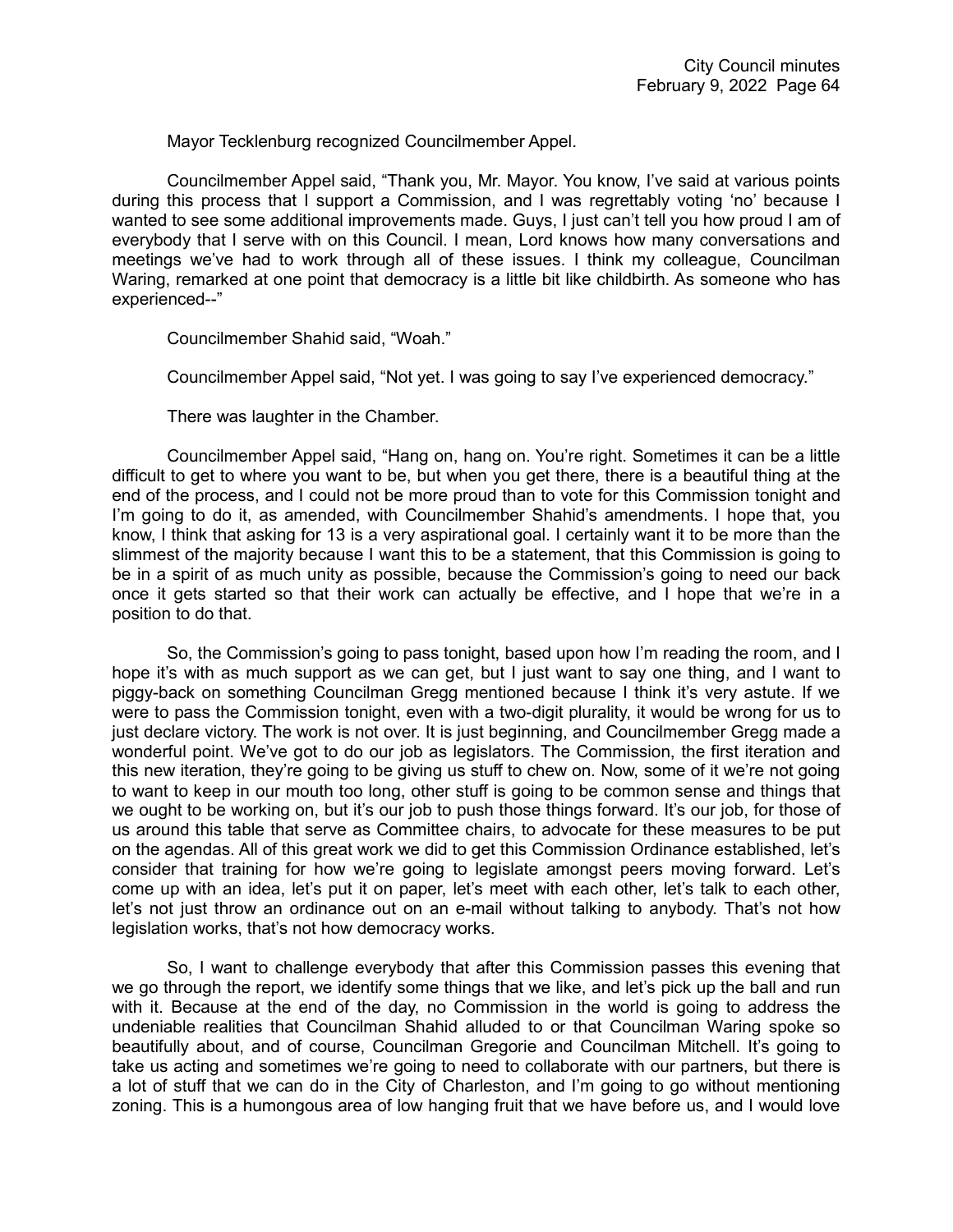nothing more than to see the City of Charleston become a national leader and a national model on zoning reform, unwinding some of the discriminatory structures that are set into place in some of our land use policies, so we can truly become an affordable housing mecca, that we can become a diverse community, and that we can begin to right the wrongs of the past. So, with that being said, I look forward to voting for this tonight and getting started working hard tomorrow on moving some of these important initiatives forward to become law. Thank you."

Mayor Tecklenburg said, "Thank you."

Mayor Tecklenburg recognized Councilmember Brady.

Councilmember Brady said, "I'm not going to belabor the point, but Winston Churchill once said, 'that a camel is a horse made by a committee,' and I'd like to thank all of the Councilmembers and members of the public who gave us their opinions for helping us make this the best camel that it could be. A lot of us would have rather had a thoroughbred racehorse, and I don't blame people that wanted their own version of the thoroughbred, but camels can lead you through the desert wilderness, and can get you to water, and can get you out of the desert, and I think that's what this camel is going to do. This Commission will help us do that, and I want to thank everybody for their opinions tonight, and for weighing in, and their consideration and help in getting this camel forward. Thank you."

Mayor Tecklenburg said, "Thank you. Would anyone else like to be heard?"

Mayor Tecklenburg recognized Councilmember Sakran.

Councilmember Sakran said, "Thank you. My mic never works. I just want to thank the Special Commission members. This process has created a situation where a lot of them have been vilified, the recommendations have been vilified, so I just want to be very clear and on the record tonight I thank you all for your service to the City, I thank you all for sticking with us and being here. I'm looking out tonight and many of you are here in the room. That's perseverance, that's dedication, and it's true love for our City. I'm not going to talk about platitudes, it's about you all tonight. So, thank you for being here and thank you for your service to our great City. Thank you."

Mayor Tecklenburg said, "I repeat that thanks, and I just want to include in that list Amber Johnson, our staff person, who has worked so diligently on this effort all along. So, Madam Clerk, would you please call the roll for a vote?"

The Clerk said, "Councilmember Gregg." Councilmember Gregg said, "Nay." The Clerk said, "Councilmember Shealy." Councilmember Shealy said, "Nay." The Clerk said, "Councilmember Sakran." Councilmember Sakran said, "Yes." The Clerk said, "Councilmember Mitchell."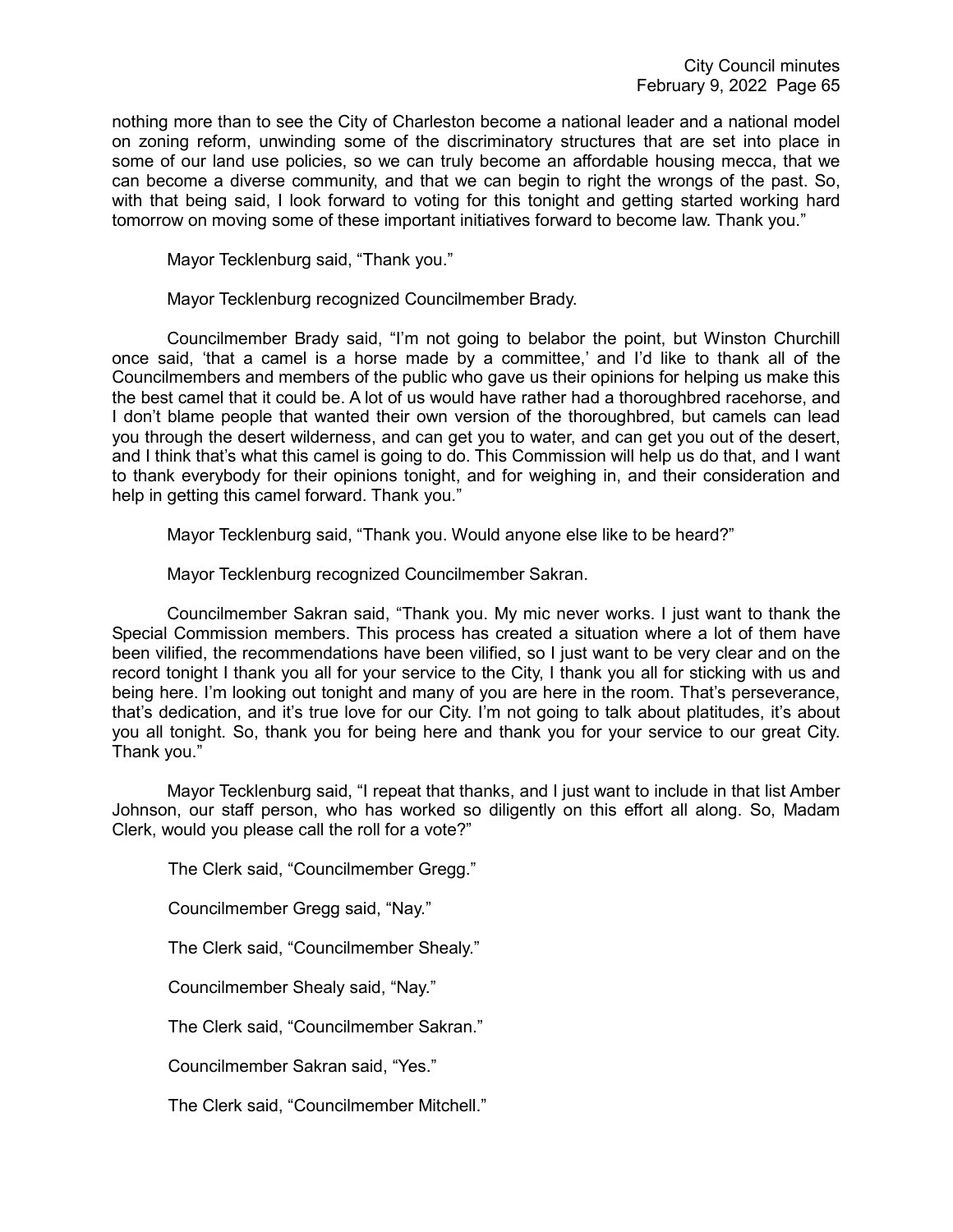Councilmember Mitchell said, "Aye."

The Clerk said, "Councilmember Brady."

Councilmember Brady said, "Aye."

The Clerk said, "Councilmember Gregorie."

Councilmember Gregorie said, "Aye."

The Clerk said, "Councilmember Waring."

Councilmember Waring said, "Aye."

The Clerk said, "Councilmember Seekings."

Councilmember Seekings said, "Nay."

The Clerk said, "Councilmember Shahid."

Councilmember Shahid said, "Aye."

The Clerk said, "Councilmember Bowden."

Councilmember Bowden said, "Aye."

The Clerk said, "Councilmember Appel."

Councilmember Appel said, "Aye."

The Clerk said, "Councilmember Parker."

Councilmember Parker said, "Nay."

The Clerk said, "Mayor Tecklenburg."

Mayor Tecklenburg said, "Aye."

The Clerk said, "The motion carries."

On a motion of Councilmember Shahid, seconded by Councilmember Sakran, City Council voted to give third reading and ratify to the following bill, as amended:

**2022-018 -** AN ORDINANCE TO REPEAL AND REPLACE CHAPTER 2 (ADMINISTRATION), ARTICLE IV (BOARDS AND COMMISSIONS), DIVISION 11 (SPECIAL COMMISSION ON EQUITY, INCLUSION, AND RACIAL CONCILIATION) OF THE CODE OF THE CITY OF CHARLESTON AND ADOPT A NEW DIVISION 11, SECTIONS 2-206 THROUGH 2-210, CREATING A STANDING "HUMAN AFFAIRS AND RACIAL CONCILIATION COMMISSION" AND DESCRIBING ITS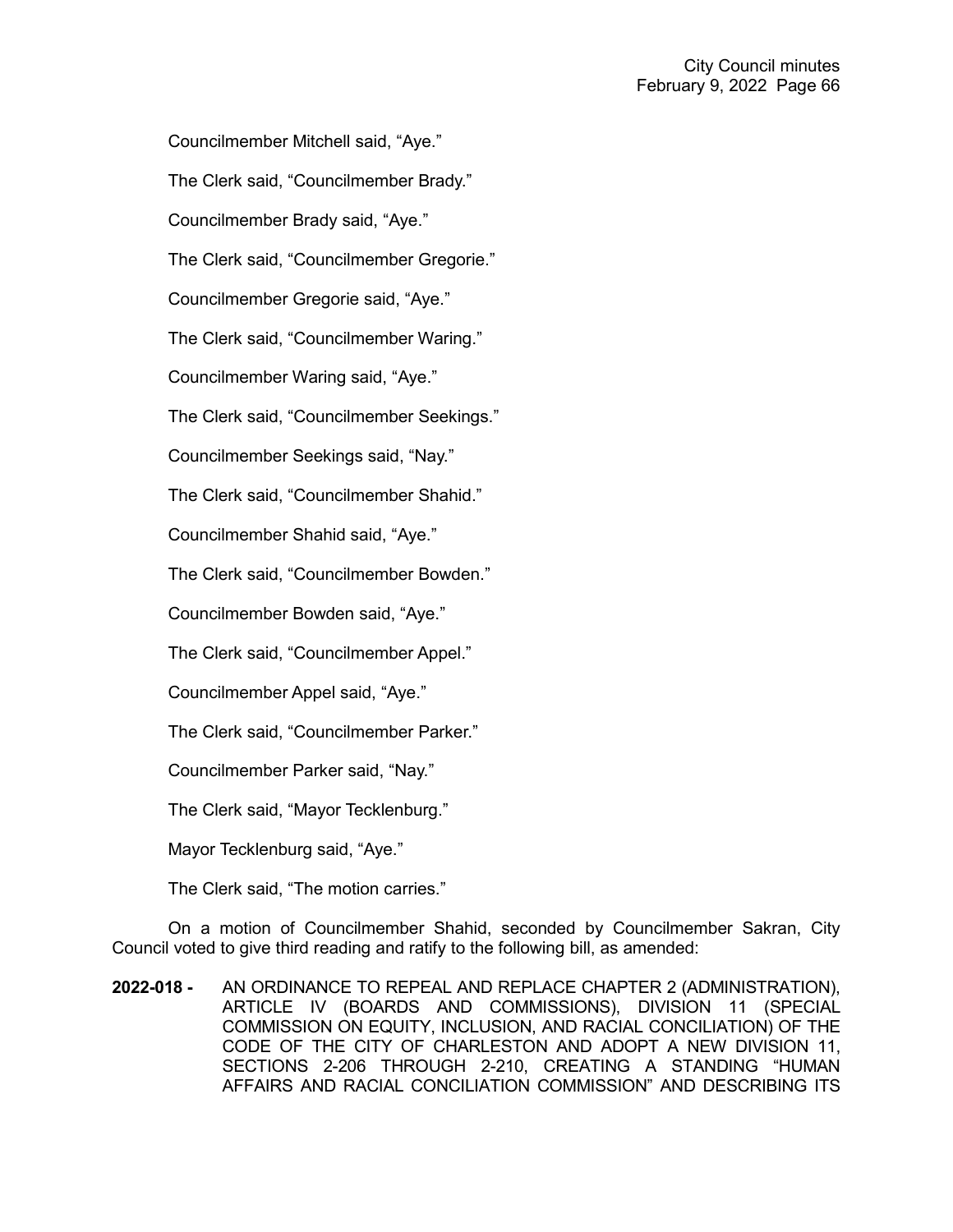PURPOSE, DUTIES, RESPONSIBILITIES, AND ORGANIZATION. (AS AMENDED)

The motion carried 9 to 4. The vote was not unanimous. Councilmembers Gregg, Shealy, Seekings, and Parker voted nay.

Mayor Tecklenburg said, "Alright. Thank you very much. Next up is our [bills up for](https://youtu.be/N98xBpVA8lw?t=9926)  [second reading."](https://youtu.be/N98xBpVA8lw?t=9926)

Councilmember Brady said, "Move to take 1 through 5 together."

Councilmember Shahid said, "Second."

Mayor Tecklenburg said, "We have bills 1 through 5. We're going to take them together. Any questions or comments on 1 through 5?"

No one asked to speak.

On a motion of Councilmember Brady, one (5) bills (Items M-1 through M-5) received second reading. They passed second reading on motion by Councilmember Shahid and third reading on motion of Councilmember Shealy. On further motion of Councilmember Brady, the rules were suspended, and the bills were immediately ratified as:

- **2022-019 -** AN ORDINANCE TO AMEND THE ZONING ORDINANCE OF THE CITY OF CHARLESTON BY CHANGING THE ZONE MAP, WHICH IS A PART THEREOF, SO THAT A PORTION OF 2003 CHERRY HILL LANE (PENINSULA) (APPROXIMATELY 0.69 ACRE) (TMS #464-02-00-053) (COUNCIL DISTRICT 4), BE REZONED FROM GENERAL BUSINESS (GB) CLASSIFICATION TO HEAVY INDUSTRIAL (HI) CLASSIFICATION. THE PROPERTY IS OWNED BY GERALD F MCMAHON.
- **2022-020 -** AN ORDINANCE TO AMEND THE ZONING ORDINANCE OF THE CITY OF CHARLESTON BY CHANGING THE ZONE MAP, WHICH IS A PART THEREOF, SO THAT A PORTION OF PROPERTY ON ISLAND PARK DRIVE (DANIEL ISLAND) (APPROXIMATELY 0.08 ACRE) (TMS # 271-00-00-001) (COUNCIL DISTRICT 1), BE REZONED FROM DANIEL ISLAND RESIDENTIAL (DI-R) CLASSIFICATION TO DANIEL ISLAND CONSERVATION (DI-C) CLASSIFICATION. THE PROPERTY IS OWNED BY DANIEL ISLAND GOLF CLUB LLC.
- **2022-021 -** AN ORDINANCE TO AMEND THE ZONING ORDINANCE OF THE CITY OF CHARLESTON BY CHANGING THE ZONE MAP, WHICH IS A PART THEREOF, SO THAT 326 GEDDES AVENUE (WEST ASHLEY) (APPROXIMATELY 0.45 ACRE) (TMS #350-10-00-138) (COUNCIL DISTRICT 5), ANNEXED INTO THE CITY OF CHARLESTON DECEMBER 7, 2021 (#2021-177), BE ZONED SINGLE-FAMILY RESIDENTIAL (SR-1) CLASSIFICATION. THE PROPERTY IS OWNED BY MEGAN ELIZABETH MOORE AND WILLIE TOSH MOORE.
- **2022-022 -** AN ORDINANCE TO AUTHORIZE THE MAYOR TO EXECUTE A PERMANENT RIGHT-OF-WAY AND UTILITY EASEMENT TO THE COMMISSIONERS OF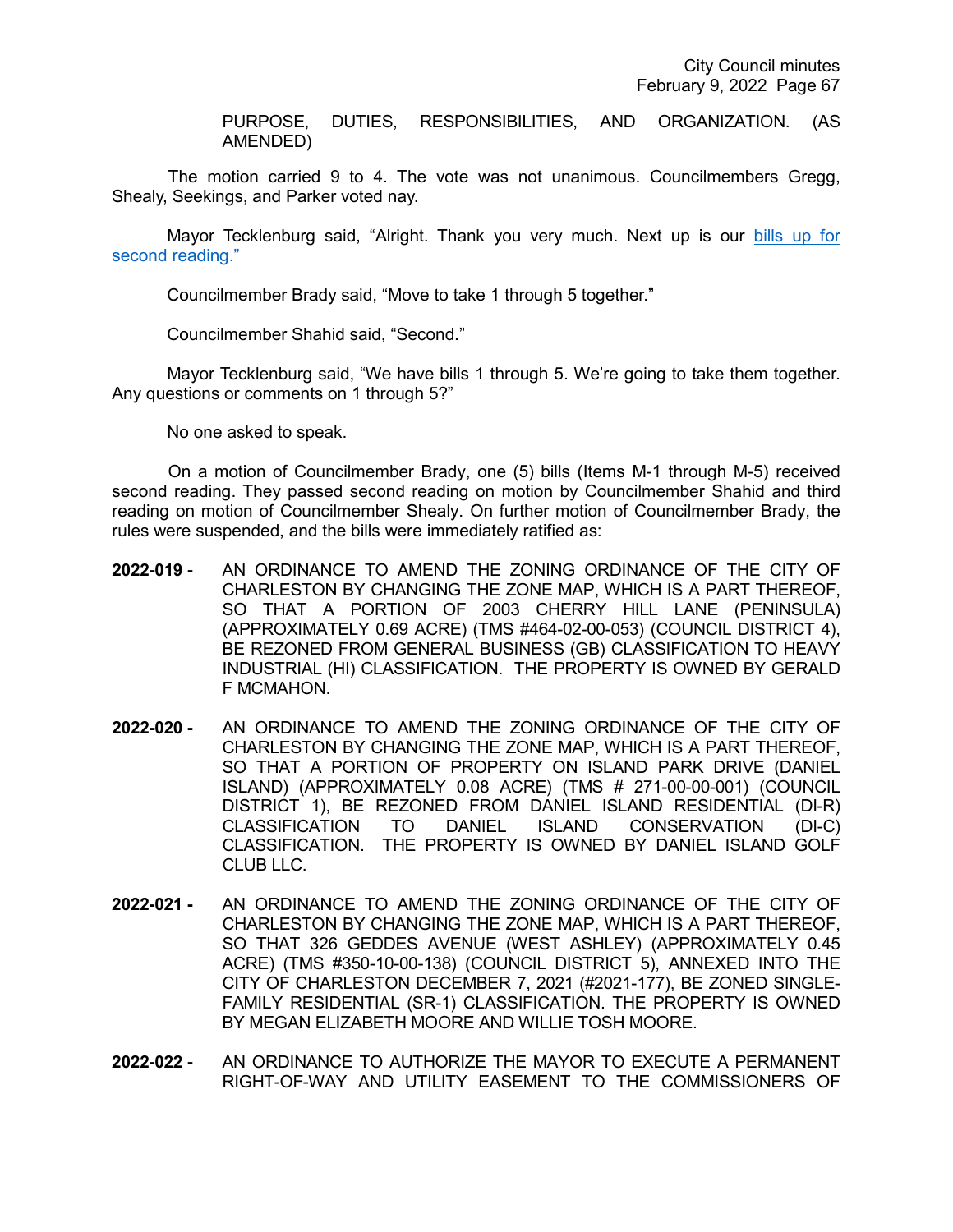PUBLIC WORKS AS PART OF THE NEW FORCE MAIN FOR THE CREDIT ONE STADIUM. (TMS NO. 275-00-00-078)

**2022-023 -** AN ORDINANCE TO PROVIDE FOR THE ANNEXATION OF PROPERTY KNOWN AS 2309 LAZY RIVER DRIVE (0.46 ACRE) (TMS# 310-14-00-017), WEST ASHLEY, CHARLESTON COUNTY, TO THE CITY OF CHARLESTON, SHOWN WITHIN THE AREA ANNEXED UPON A MAP ATTACHED HERETO AND MAKE IT PART OF DISTRICT 11. THE PROPERTY IS OWNED BY SEEL LIVING TRUST.

Mayor Tecklenburg said, "Next up is [bills for first reading."](https://youtu.be/N98xBpVA8lw?t=9959)

Councilmember Brady said, "Move for approval."

Mayor Tecklenburg said, "We have a zoning request. Would someone please make a comment or two just so I can sign these few items here in front of me?"

There was laughter in the Chamber.

Councilmember Shahid said, "Second."

Mayor Tecklenburg said, "Did we get a second on that item?"

Councilmember Shahid said, "Second."

Mayor Tecklenburg said, "Okay. Any discussion?"

No one asked to speak.

On a motion of Councilmember Brady, seconded by Councilmember Shahid, City Council voted unanimously to give first reading to the following bill:

*An ordinance to amend the Zoning Ordinance of the City of Charleston by changing the Zone Map, which is a part thereof, so that 265, 275, 277, 279 Huger Street, and 581, 583, 585, 587, 589, 591 Meeting Street (Peninsula) (approximately 3.16 acre) (TMS #463-16- 04-018, 054 and 055) (Council Cistrict 4), be rezoned from General Business (GB) and Diverse Residential (DR-2) classifications to Mixed-Use/Workforce Housing (MU-1/WH) classification. The properties are owned by City of Charleston Housing Authority.*

Mayor Tecklenburg said, "Councilmembers Parker and Gregg, our protocol says that the Mayor signs these items that we have finally approved while we are still in session, and it always seems to happen right at the end of a meeting, and I need an extra minute or two when everybody is ready to go."

Councilmember Brady said, "As Mayor Pro Tem, would you like me to read the next two announcements? I can certainly do that."

Mayor Tecklenburg said, "We're done. So, our next meeting will be, item #2 was deferred, our next meeting will be next week, next Tuesday, at 3:00 p.m., a workshop meeting on all of the recent developments with the Coastal Flood Risk Management Study. Is there any further business to come before us tonight?"